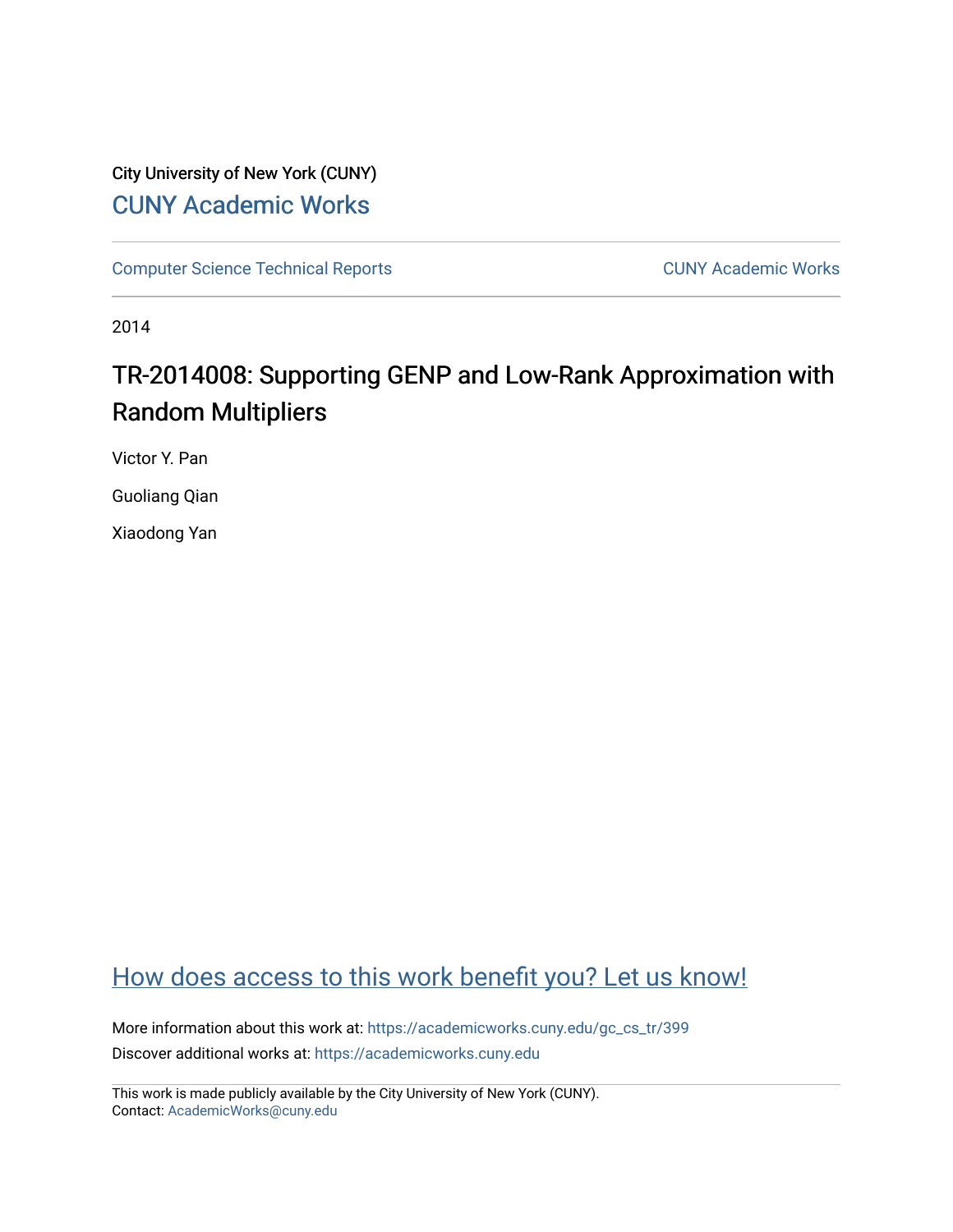# Supporting GENP and Low-rank Approximation with Random Multipliers  $*$

Victor Y. Pan<sup>[1,2],[a]</sup>, Guoliang Qian<sup>[2],[b]</sup> and Xiaodong Yan<sup>[2],[c]</sup>

[1] Department of Mathematics and Computer Science Lehman College of the City University of New York Bronx, NY 10468 USA [2] Ph.D. Programs in Mathematics and Computer Science The Graduate Center of the City University of New York New York, NY 10036 USA [a] victor.pan@lehman.cuny.edu http://comet.lehman.cuny.edu/vpan/  $^{[b]}$  gqian@gc.cuny.edu [c] xyannyc@yahoo.com

May 1, 2014

#### Abstract

We prove that standard Gaussian random multipliers are expected to stabilize numerically both Gaussian elimination with no pivoting and block Gaussian elimination and that they also are expected to support the celebrated randomized algorithm for low-rank approximation of a matrix even without customary oversampling. Our tests show similar results where we apply random circulant and Toeplitz multipliers instead of standard Gaussian ones.

2000 Math. Subject Classification: 15A52, 15A12, 15A06, 65F22, 65F05

Key Words: Random matrices, Random multipliers, GENP, Low-rank approximation, SRFT matrices, Random circulant matrices

### 1 Introduction

#### 1.1 Overview

A standard Gaussian random matrix (hereafter we call it just Gaussian matrix) is likely to be well conditioned [D88], [E88], [ES05], [CD05], [SST06], and motivated by this well known property we apply multiplication by such matrices in order to

• stabilize numerically Gaussian elimination and block Gaussian elimination by using no pivoting, orthogonalization or symmetrization

<sup>∗</sup>Some results of this paper have been presented at the ACM-SIGSAM International Symposium on Symbolic and Algebraic Computation (ISSAC '2011), in San Jose, CA, June 8–11, 2011, the 3nd International Conference on Matrix Methods in Mathematics and Applications (MMMA 2011), in Moscow, Russia, June 22–25, 2011, the 7th International Congress on Industrial and Applied Mathematics (ICIAM 2011), in Vancouver, British Columbia, Canada, July 18– 22, 2011, the SIAM International Conference on Linear Algebra, in Valencia, Spain, June 18-22, 2012, the Conference on Structured Linear and Multilinear Algebra Problems (SLA2012), in Leuven, Belgium, September 10-14, 2012, and the 18th Conference of the International Linear Algebra Society (ILAS 2013), in Providence, RI, USA, June 3–7, 2013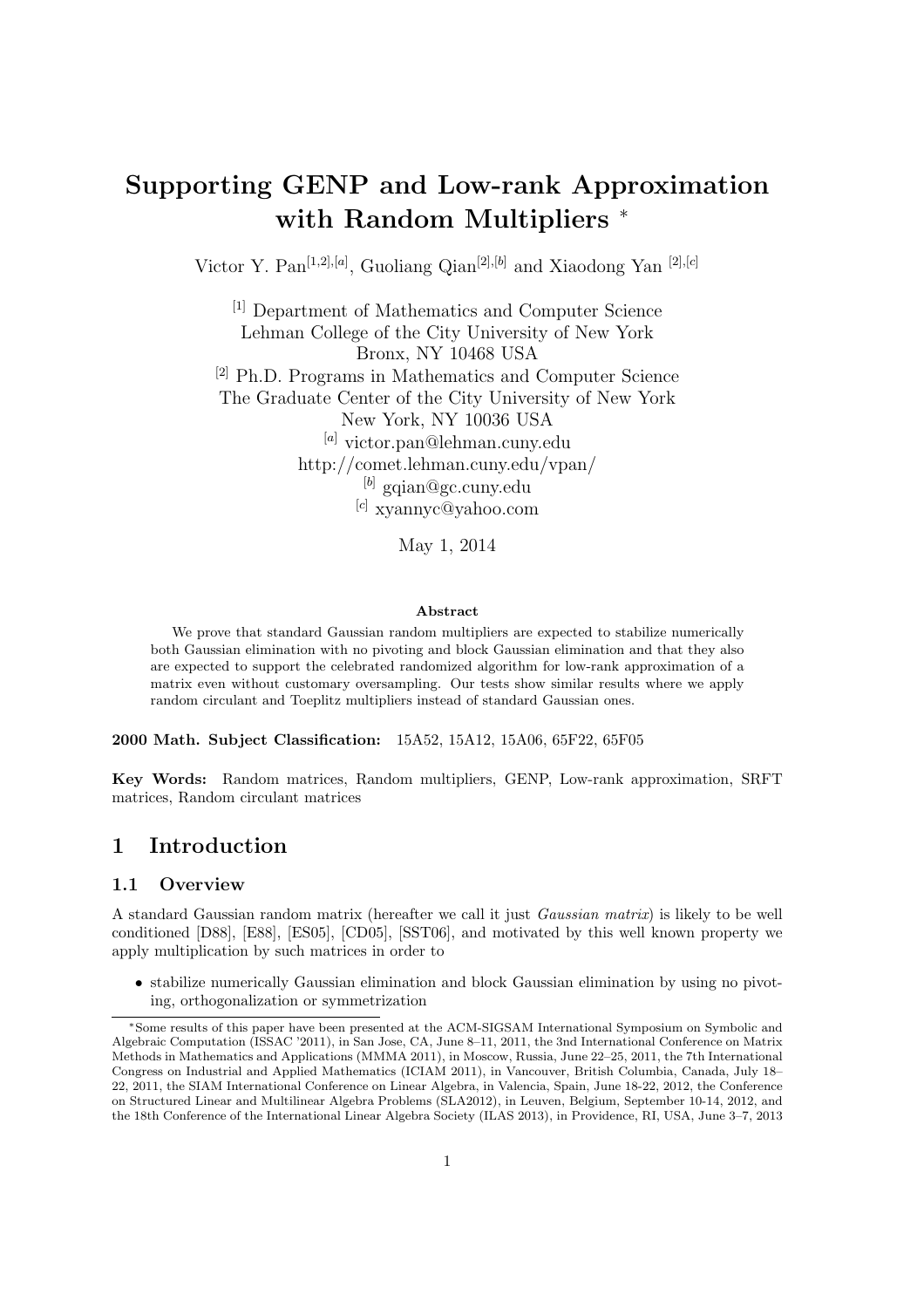- approximate leading and trailing singular spaces of an ill conditioned matrix, associated with its largest and smallest singular values, respectively, and
- approximate this matrix by a low-rank matrix with no customary oversampling

We support these applications both formally and experimentally. To yield formal support we first apply deterministic Matrix Analysis (see Sections 3 and 4) and then invoke a basic lemma about the products of Gaussian and square unitary matrices and apply the known probabilistic estimates for the norms of Gaussian matrices and their generalized inverses (see Section 5). Our new insights and techniques should motivate further work on these subjects.

#### 1.2 Numerical Gaussian elimination with no pivoting

It is well known that even for a nonsingular and well conditioned input matrix, Gaussian elimination fails in numerical computations with rounding errors as soon as it encounters a vanishing or nearly vanishing leading (that is northwestern) entry. It is not always easy to see a priory which inputs are bad in this respect. For example, the unitary matrix of discrete Fourier transform of a large size turns out to be bad (see Corollary 5.12). In practice the users avoid such encounters by applying GEPP, which stands for Gaussian elimination with partial pivoting and has some limited formal and ample empirical support. Partial pivoting, that is appropriate row interchange, takes its toll, however: "pivoting usually degrades the performance" [GL96, page 119]. It interrupts the stream of arithmetic operations with foreign operations of comparison, involves book-keeping, compromises data locality, increases communication overhead and data dependence, and tends to destroy matrix structure. Avoiding pivoting in numerical solution of Toeplitz and Toeplitz-like linear systems of equations was the central subject of the highly recognized papers [GKO95] and [G98], which first reduced the task to the case of Cauchy-like inputs by specializing the techniques of the transformation of matrix structures from [P90] (cf. [Pa]) and then applied a fast Cauchy-like variant of GEPP.

The users apply *Gaussian elimination with no pivoting* (hereafter we refer to it as *GENP*) or its variants wherever this application is numerically safe, in particular where a well conditioned input matrix is positive definite, diagonally dominant, or totally positive. We prove that this class can be generalized to all nonsingular and well conditioned matrices if we allow to precondition GENP with Gaussian multipliers (see Section 5.2). In our tests of this recipe the output accuracy of GENP with preprocessing was a little lower than in the case of the customary GEPP, but we readily fixed the discrepancy by applying one or a few steps of iterative refinement, performed at a dominated computational cost (see Figures 2 and 3 and Table D.3). All our results on GENP can be extended to block Gaussian elimination (see Section 2.6).

### 1.3 Low-rank approximation of a matrix

Random multipliers are known to be highly efficient for low-rank approximations of an  $m \times n$ matrix A having a small numerical rank r. As the basic step one computes the product  $AH$  where H is a random  $n \times (r + p)$  multipliers and p is a positive *oversampling integer*. The resulting randomized algorithms have been studied extensively, both formally and experimentally [HMT11], [M11]. They are numerically stable, run at a low computational cost, allow low-cost improvement of the output accuracy by means of the Power Method, and have important applications to matrix computations, data mining, statistics, PDEs and integral equations. By extending our analysis of preprocessed GENP, we prove and confirm empirically that even for an  $n \times r$  Gaussian multiplier, that is without customary oversampling, the algorithms are expected to output some quite close low-rank approximations of the input matrix (see Section 5.3, Figures 6 and 7, and Table D.10).

### 1.4 Computations with random structured multipliers

The SRFT  $n \times q$  multipliers H involve only n random parameters versus nq parameters of Gaussian multipliers, accelerate the computation of the product AH by a factor of  $q/\log(q)$  versus  $n \times$ q Gaussian multipliers  $H$ , and are expected to support rank-r approximation provided that an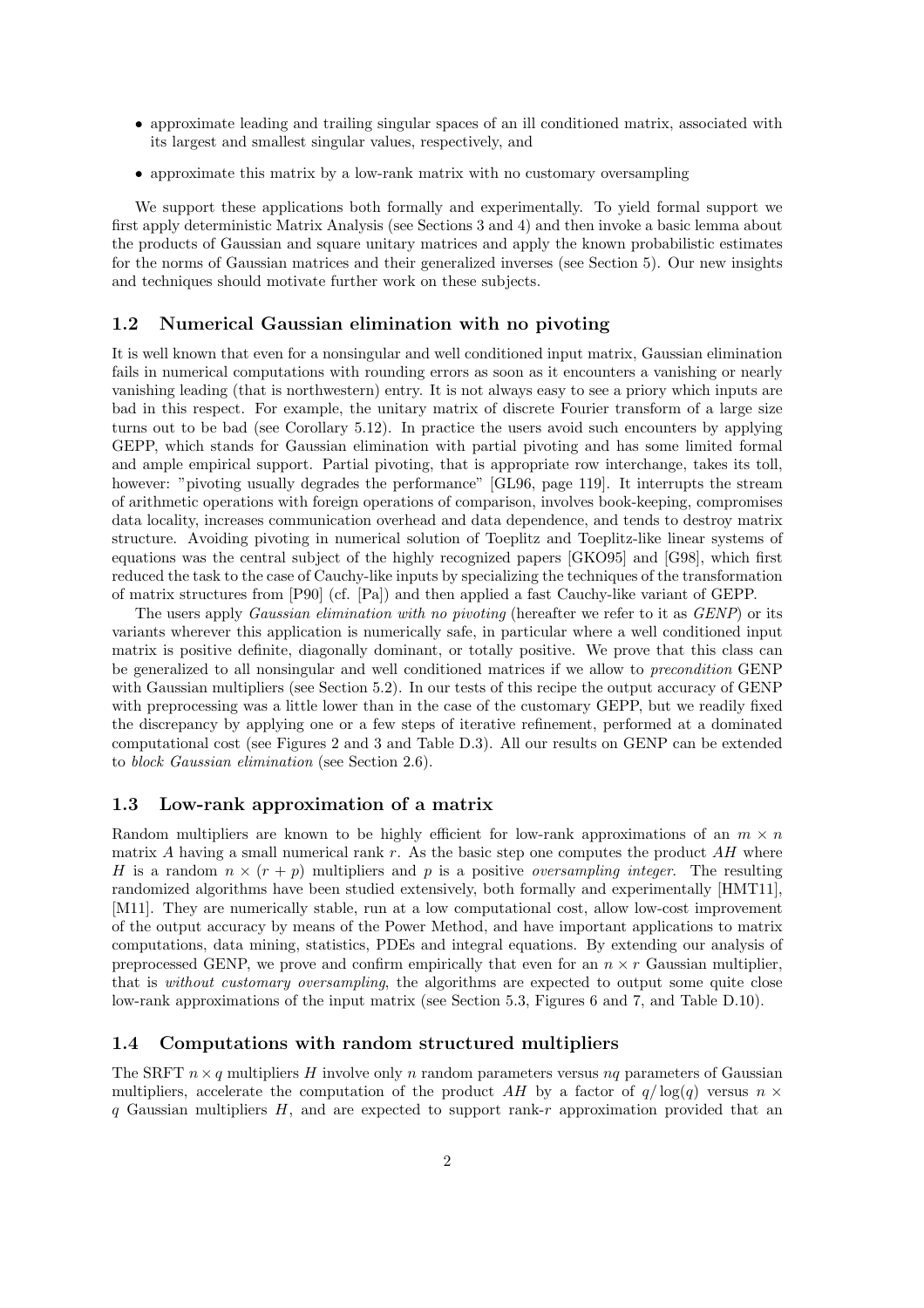oversampling integer  $p = q - r$  has order  $r \log(r)$  [HMT11, Section 11]. We readily extend the result to prove it also in the case where  $n \times q$  products of random  $n \times n$  circulant and random  $n \times q$ permutation matrices are used as multipliers instead of SRFT matrices (see Remark 5.1). It is known that empirically SRFT and a number of other structured multipliers support low-rank approximation of the same quality as Gaussian multipliers and work already where the oversampling parameter  $p$ is a reasonable constant [HMT11, page 279], [M11]. We observe such empirical behavior also in the cases where we preprocess GENP or compute low-rank approximation with no oversampling by applying random circulant or Toeplitz multipliers, respectively (see Figures 2, 3, 6 and 7 and Tables D.4, D.5, D.11, and D.12). Success with circulant multipliers would support numerical application of the MBA celebrated superfast algorithm to Toeplitz linear systems [P01, Chapter 5], but no formal support of this technique is available. Moreover we prove that at least in the special case where the input is the matrix of the discrete Fourier transform of a large size the application of GENP with a Gaussian circulant multiplier is expected to fail (see Example 5.4). At the end of Sections 5.4 and 7 we comment on some research challenges motivated by this proof.

### 1.5 Related works

Preconditioning of linear systems of equations is a classical subject [A94], [B02], [G97]. On early work on randomized multiplicative preprocessing as a means of countering degeneracy of matrices see Section 2.13 "Regularization of a Matrix via Preconditioning with Randomization" in [BP94] and the bibliography therein. On specialization of such techniques to Gaussian elimination see [PP95]. Randomized multiplicative preconditioning for numerical stabilization of GENP was proposed in [PGMQ, Section 12.2] and [PQZ13], although only weaker theorems on the formal support of this approach were stated and their proofs were omitted. The paper [BBD12] and the bibliography therein cover the heuristic application of PRBMs (that is Partial Random Butterfly Multipliers), providing empirical support for GENP with preprocessing. On low-rank approximation we refer the reader to the surveys [HMT11] and [M11], which were the springboard for our study in Section 4. We cite these and other related works throughout the paper and refer the reader to [PQZa, Section 11] on further bibliography. The estimates of our Corollary 3.1 are close to the ones of [PQ10, Theorem 3.8], which were the basis for our algorithms in [PQ10], [PQ12], and [PQZC]. Unlike the latter papers, however, we state these basic estimates in a simpler form, refine them by following [CD05] rather than [SST06], and include their detailed proofs. On the related subject of estimating the norms and condition numbers of Gaussian matrices and random structured matrices see [D88], [E88], [ES05], [CD05], [SST06], [HMT11], [T11], and [PQa]. For a natural extension of our present work, one can combine randomized matrix multiplication with randomized augmentation and additive preprocessing of [PQ10], [PQ12], and [PQZC].

### 1.6 Organization of the paper

In the next section we recall some definitions and basic results. In Section 3 we first estimate the singular values of matrix products and then relate these results to preprocessing GENP. In Section 4 we first recall an algorithm from [HMT11] for low-rank approximation of a matrix that has a small numerical rank, and then analyze some variants of this algorithm using no oversampling and no randomization. In Section 5 we incorporate Gaussian randomization in the algorithms of the two previous sections, then complete their analysis, show some modifications, and comment on using non-Gaussian, and in particular random unitary circulant and Toeplitz multipliers. In Section 6 we cover numerical tests (the contribution of the second and third authors). Section 7 contains a brief summary. In Appendix A we estimate the dimension of the variety of the matrices of smaller ranks. In Appendix B we recall the known probabilistic estimates for the error norms of randomized low-rank approximations. In Appendix C we estimate the probability that a random matrix has full rank under the uniform probability distribution. In Appendix D we display tables with our test results, which are more detailed than the data given by the plots in Section 6. Some readers may be only interested in the part of our paper on GENP. They can skip Sections 2.3 (except for Theorem 2.1), 2.4, 4, 5.3, and 6.2.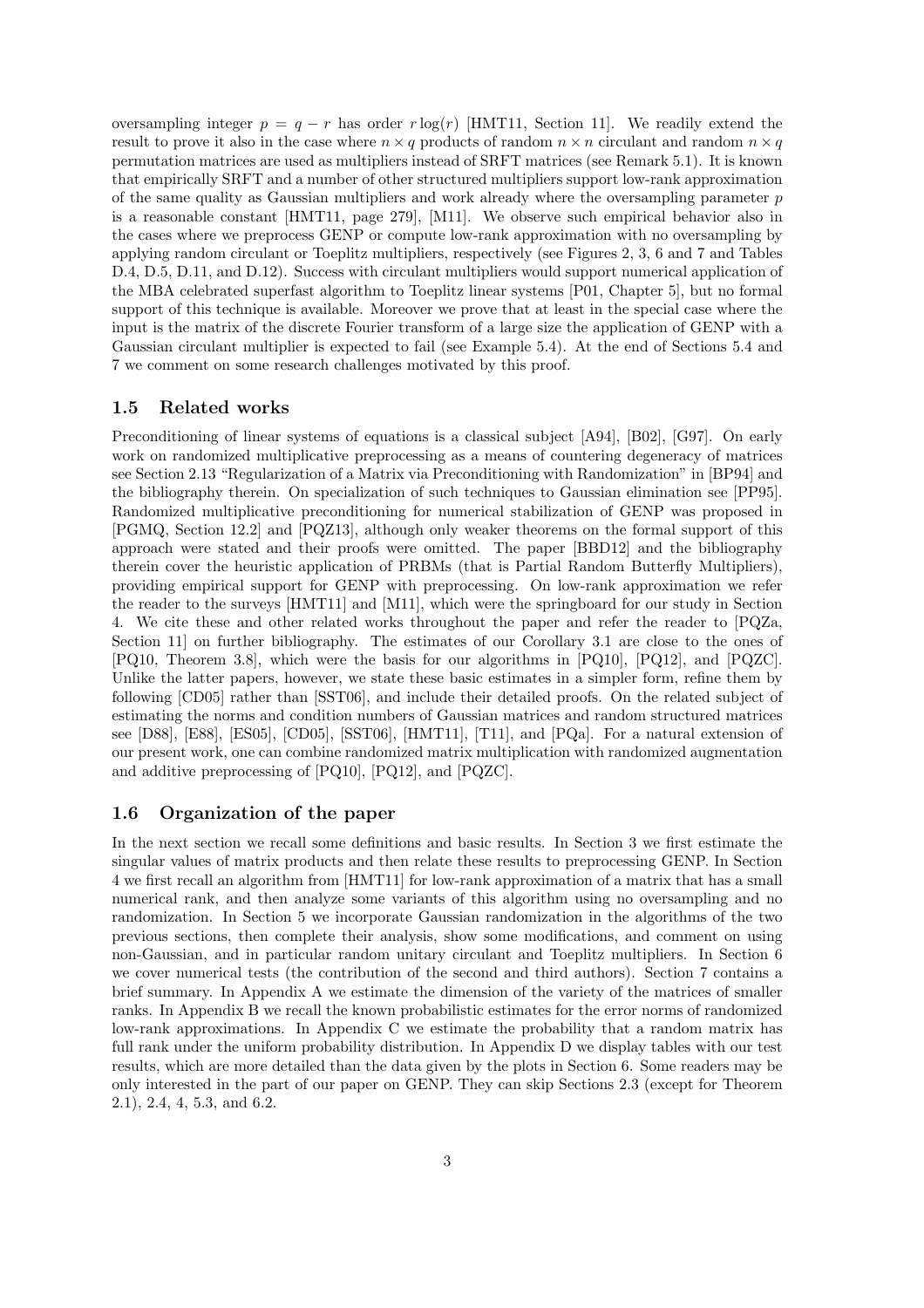### 2 Some definitions and basic results

Except for using unitary circulant matrices in Sections 5.4 and 6.2, we assume computations in the field  $\mathbb R$  of real numbers, but the extension to the case of the complex field  $\mathbb C$  is quite straightforward. Hereafter "flop" stands for "arithmetic operation", " i.i.d." stands for "independent identically distributed", and "Gaussian matrix" stands for "standard Gaussian random matrix" (cf. Definition 5.1). The concepts "large", "small", "near", "closely approximate", "ill conditioned" and "well conditioned" are quantified in the context. By saying "expect" and "likely" we mean "with probability" 1 or close to 1". (We do not use the concept of the expected value, except for some equations of Theorem 5.4, Corollary 5.3, and Appendix B.) Next we recall and extend some customary definitions of matrix computations [GL96], [S98].

### 2.1 Some basic definitions of matrix computations

 $\mathbb{R}^{m \times n}$  is the class of real  $m \times n$  matrices  $A = (a_{i,j})_{i,j}^{m,n}$ .  $(B_1 \mid \ldots \mid B_k)$  is a  $1 \times k$  block matrix with the blocks  $B_1, \ldots, B_k$ .  $diag(B_1, \ldots, B_k) = diag(B_j)_{j=1}^k$  is a  $k \times k$  block diagonal matrix with the diagonal blocks  $B_1, \ldots, B_k$ . In both cases the blocks  $B_j$  can be rectangular.  $e_i$  is the *i*th coordinate vector of dimension n for  $i = 1, \ldots, n$ . These vectors define the  $n \times n$  identity matrix  $I_n = (e_1 \mid \ldots \mid e_n)$ .  $O_{k,l}$  is the  $k \times l$  matrix filled with zeros. We write I and O where the matrix size is defined by context.  $\mathcal{R}(A)$  denotes the range of an  $m \times n$  matrix A, that is the linear space  $\{z : z = Ax\}$  generated by its columns. Any matrix having full column rank is a *matrix basis* for its range. rank(A) = dim  $\mathcal{R}(A)$  denotes its rank.  $A_{k,l}$  denotes the leading, that is northwestern  $k \times l$ block submatrix of a matrix A, and in Section 2.6 we also write  $A^{(k)} = A_{k,k}$ .  $A^{T}$  is the transpose of a matrix A.  $A_s^T$  denotes the transpose  $(A_s)^T$  of a matrix  $A_s$ , e.g.,  $A_{k,l}^T$  stands for  $(A_{k,l})^T$ . A matrix of a rank  $\rho$  has *generic rank profile* if all its leading  $i \times i$  blocks are nonsingular for  $i = 1, \ldots, \rho$ . If such a matrix is nonsingular itself, then it is called *strongly nonsingular*.

Preprocessing  $A \to FAH$  for a pair of nonsingular matrices F and H, one of which can be the identity matrix I, reduces the inversion of a matrix A to the inversion of a the product  $FAH$ , and similarly for the solution of a linear system of equations.

**Fact 2.1.** Assume three nonsingular matrices F, A, and H and a vector **b**. Then  $A^{-1} = H(AH)^{-1}$ ,  $A^{-1} = (FA)^{-1}F$ ,  $A^{-1} = H(FAH)^{-1}F$ . Furthermore, if  $A\mathbf{x} = \mathbf{b}$ , then  $AH\mathbf{y} = \mathbf{b}$ ,  $FA\mathbf{x} = F\mathbf{b}$ , and  $FAHy = F\mathbf{b}$ ,  $\mathbf{x} = Hy$ .

### 2.2 Matrix norms, orthogonality, SVD, and pseudo-inverse

 $||A|| = ||A||_2 = \sup_{\mathbf{v} \in \mathcal{V}} ||A\mathbf{v}||$  is the spectral norm of a matrix  $A = (a_{i,j})_{i,j=1}^{m,n}$  $||A|| = ||A||_2 = \sup_{\mathbf{v}^T \mathbf{v} = 1} ||A\mathbf{v}||$  is the spectral norm of a matrix  $A = (a_{i,j})_{i,j=1}^{m,n}$ , whereas  $||A||_F = \sqrt{\sum_{i,j=1}^{m,n} |a_{i,j}|^2}$  is its Frobenius norm. Then  $||A||_F \le \sqrt{n} ||A||$  and  $||AB|| \le ||A|| ||B||$  where the matrices A and B have the same number of columns. A real matrix Q is called *orthogonal* if  $Q^TQ = I$ or  $QQ^T = I$ .  $(Q, R) = (Q(A), R(A))$  for an  $m \times n$  matrix A of rank n denotes a unique pair of orthogonal  $m \times n$  and upper triangular  $n \times n$  matrices such that  $A = QR$  and all diagonal entries of the matrix  $R$  are positive [GL96, Theorem 5.2.2]. We recall that

 $||U|| = ||U||_F = 1$ ,  $||UAV|| \le ||A||$ , and  $||UAV||_F \le ||A||_F$  for orthogonal matrices U and V. (2.1)

An SVD or full SVD of an  $m \times n$  matrix A of a rank  $\rho$  is a factorization

$$
A = S_A \Sigma_A T_A^T \tag{2.2}
$$

where  $S_A = (\mathbf{s}_i)_{i=1}^m$  and  $T_A = (\mathbf{t}_j)_{j=1}^n$  are square orthogonal matrices,  $\Sigma_A = \text{diag}(\hat{\Sigma}_A, O_{m-\rho,n-\rho}),$  $\widehat{\Sigma}_A = \text{diag}(\sigma_j(A))_{j=1}^{\rho}, \ \sigma_j = \sigma_j(A) = \sigma_j(A^T)$  is the jth largest singular value of a matrix A, and  $\sigma_j = 0$  for  $j > \rho$ . These values have the minimax property

$$
\sigma_j = \max_{\dim(\mathbb{S}) = j} \quad \min_{\mathbf{x} \in \mathbb{S}, ||\mathbf{x}|| = 1} ||A\mathbf{x}||
$$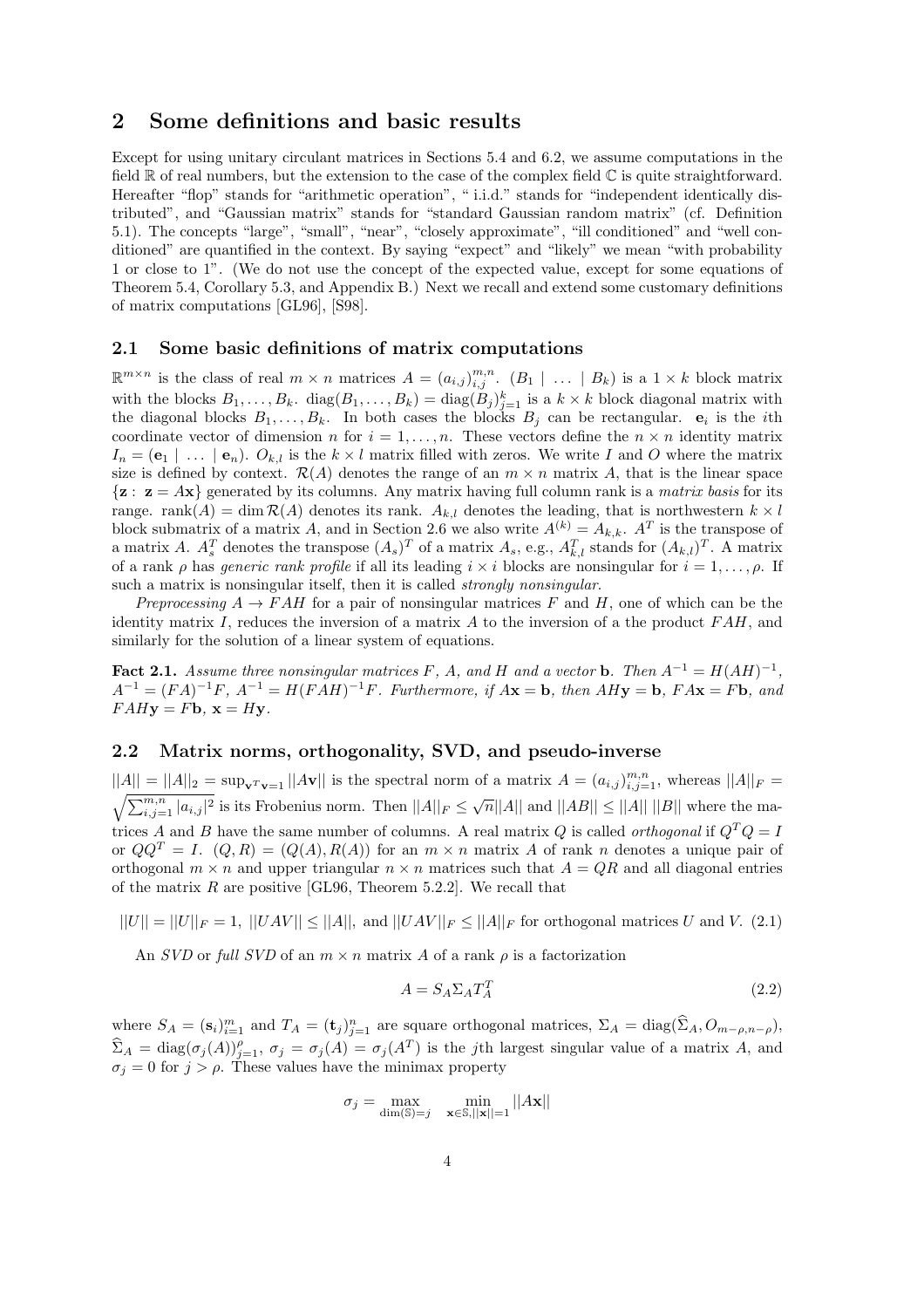for  $j = 1, \ldots, \rho$  and linear spaces S (see [GL96, Theorem 8.6.1]). It follows that  $\sigma_{\rho} > 0$ ,  $\sigma_1 =$  $\max_{||\mathbf{x}||=1} ||A\mathbf{x}|| = ||A||, ||A||_F^2 = \sum_{j=1}^{\rho} \sigma_j^2$ , and

$$
\min_{\text{rank}(B) \le s-1} ||A - B|| = \sigma_s(A), \ s = 1, 2, .... \tag{2.3}
$$

**Fact 2.2.** If  $A_0$  is a submatrix of a matrix A, then  $\sigma_j(A) \geq \sigma_j(A_0)$  for all j.

*Proof.* [GL96, Corollary 8.6.3] implies the claimed bound where  $A_0$  is a block column of the matrix A. Transposition of a matrix and permutations of its rows and columns do not change singular values, and thus we can extend the bounds to all submatrices  $A_0$ .  $\Box$ 

Fact 2.3. (Cf. [GL96, Corollary 8.6.3].) Suppose  $r + l \leq n \leq m, l \geq 0, 1 \leq k \leq r, A \in \mathbb{R}^{m \times n}$ , and  $A_{m,r}$  is the leftmost  $m \times r$  block of the matrix A. Then  $\sigma_k(A_{m,r}) \geq \sigma_{k+l}(A_{m,r+l}).$ 

 $A^+ = T_A \operatorname{diag}(\hat{\Sigma}_A^{-1}, O_{n-\rho,m-\rho}) S_A^T$  is the Moore–Penrose pseudo-inverse of the matrix A of (2.2). If a matrix A has full column rank  $\rho$ , then  $A^+ = (A^T A)^{-1} A^T$  and

$$
||A^{+}|| = 1/\sigma_{\rho}(A). \tag{2.4}
$$

 $\Box$ 

 $A^{+T}$  stands for  $(A^+)^T = (A^T)^+$ ,  $A_s^T$  for  $(A_s)^T$ , and  $A_s^+$  for  $(A_s)^+$  where s can denote a scalar, a matrix, or a pair of such objects.

**Corollary 2.1.** Assume that  $rank(A_{m,r}) = r$  and  $rank(A_{m,r+l}) = r + l$  for the matrices  $A_{m,r}$  and  $A_{m,r+l}$  of Fact 2.3. Then  $||A_{m,r}^+|| \leq ||A_{m,r+l}^+||.$ 

*Proof.* Combine Fact 2.3 for  $k = r$  with equation (2.4).

#### 2.3 Perturbation of matrix inverse, Q-factor and orthogonal projector

**Theorem 2.1.** [S98, Corollary 1.4.19]. Assume a pair of square matrices A (nonsingular) and E such that  $||A^{-1}E|| \leq 1$ . Then  $||(A+E)^{-1}|| \leq \frac{||A^{-1}||}{1-||A^{-1}E||}$  and moreover  $\frac{||(A+E)^{-1}-A^{-1}||}{||A^{-1}||} \leq \frac{||A^{-1}||}{1-||A^{-1}E||}$ .

**Theorem 2.2.** [S95, Theorem 5.1]. Assume a pair of  $m \times n$  matrices A and  $A + E$ , and let the norm  $||E||$  be small. Then  $||Q(A + E) - Q(A)|| \le \sqrt{2}||A^+|| ||E||_F + O(||E||_F^2)$ .

 $P_A$  denotes the *orthogonal projector* on the range of a matrix  $A$  having full column rank,

$$
P_A = A(A^T A)^{-1} A^T = A A^+ = Q Q^T \text{ for } Q = Q(A).
$$
 (2.5)

**Corollary 2.2.** Suppose  $m \times n$  matrices A and  $A + E$  have full rank. Then  $||P_{A+E} - P_A|| \leq 2||Q(A+E) - Q(A)|| \leq 2\sqrt{2}||A^+|| ||E||_F + O(||E||_F^2).$ 

*Proof.* Clearly  $P_{A+E} - P_A = Q(A+E)Q(A+E)^T - Q(A)Q(A)^T =$ 

$$
(Q(A + E) - Q(A))Q(A + E)^{T} + Q(A)(Q(A + E)^{T} - Q(A)^{T}).
$$

Consequently

 $||P_{A+E} - P_A|| \le ||Q(A+E) - Q(A)|| \, ||Q(A+E)^T|| + ||Q(A)|| \, ||Q(A+E)^T - Q(A)^T||.$ 

Substitute  $||Q(A)|| = ||Q(A+E)^{T}|| = 1$  and  $||Q(A+E)^{T} - Q(A)^{T}|| = ||Q(A+E) - Q(A)||$  and obtain that  $||P_{A+E} - P_A|| \leq 2||Q(A+E) - Q(A)||$ . Substitute the bound of Theorem 2.2.

#### 2.4 Truncation of SVD. Leading singular spaces

Suppose  $\rho = \text{rank}(A)$ , write  $S_{\rho,A} = (S_A)_{m,\rho}$ ,  $T_{\rho,A} = (T_A)_{n,\rho}$ , and  $\Sigma_{\rho,A} = (\Sigma_A)_{\rho,\rho} = \text{diag}(\sigma_j)_{j=1}^{\rho}$ , and obtain the thin or compact SVD

$$
A = S_{\rho,A} \Sigma_{\rho,A} T_{\rho,A}^T. \tag{2.6}
$$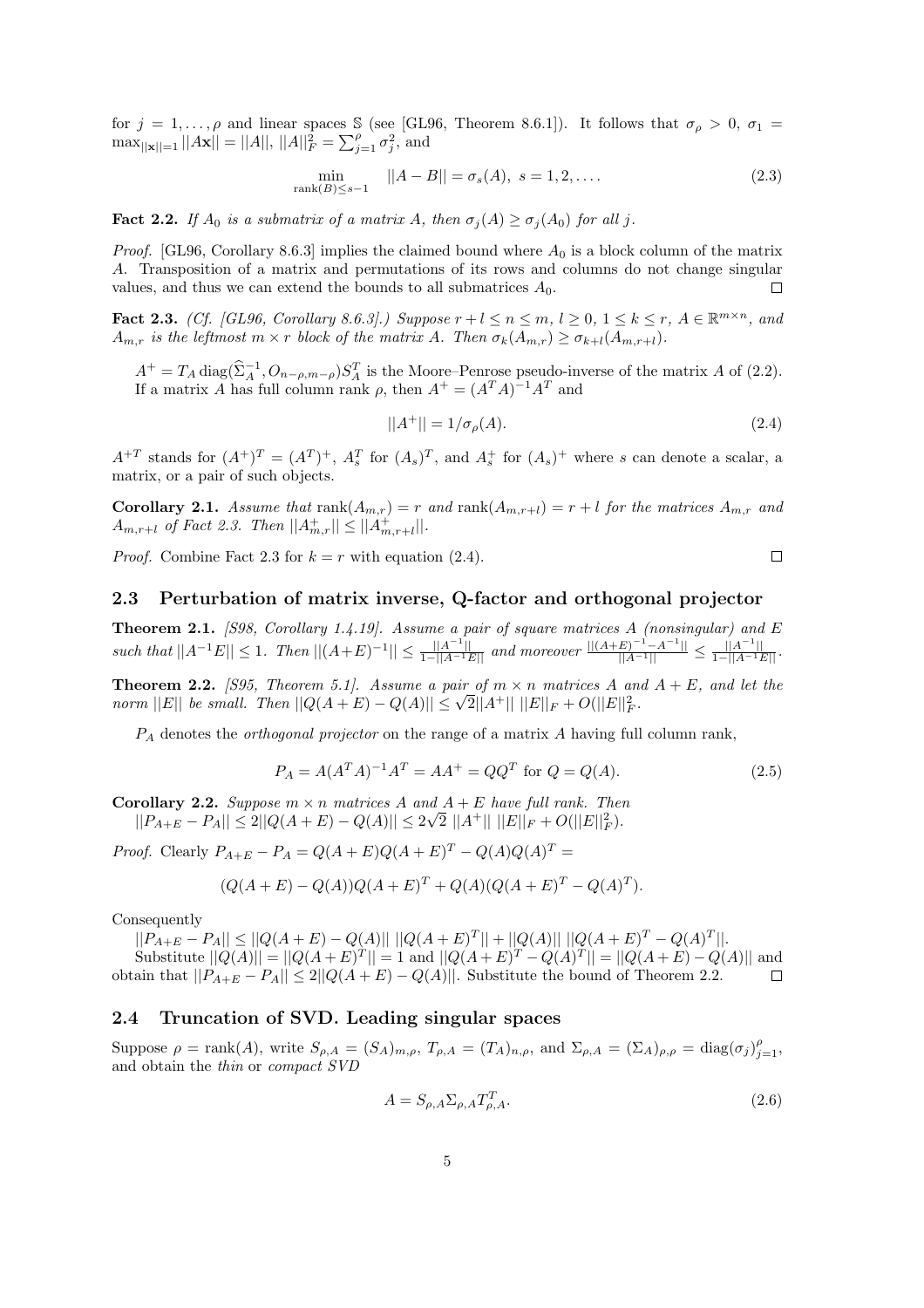Now for every integer r in the range  $1 \le r \le \rho = \text{rank}(A)$ , write  $\Sigma_{\rho,A} = \text{diag}(\Sigma_{r,A}, \overline{\Sigma}_{A,r})$  and partition the matrices  $S_{\rho,A}$  and  $T_{\rho,A}$  into block columns,  $S_{\rho,A} = (S_{r,A} | \bar{S}_{A,r})$ , and  $T_{\rho,A} = (T_{r,A} | \bar{T}_{A,r})$ where  $\Sigma_{r,A} = (\Sigma_A)_{r,r} = \text{diag}(\sigma_j)_{j=1}^r$ ,  $S_{r,A} = (S_A)_{m,r}$ , and  $T_{r,A} = (T_A)_{n,r}$ . Then partition the thin SVD as follows,

$$
A_r = S_{r,A} \Sigma_{r,A} T_{r,A}^T, \ \bar{A}_r = \bar{S}_{A,r} \bar{\Sigma}_{A,r} \bar{T}_{A,r}^T, \ A = A_r + \bar{A}_r \text{ for } 1 \le r \le \rho = \text{rank}(A), \tag{2.7}
$$

and call the above decomposition of the matrix  $A_r$  the r-truncation of the thin SVD (2.6). Note that  $\overline{A}_{\rho}$  is an empty matrix. Equation (2.3) implies that

$$
||A - A_r|| = \sigma_{r+1}(A). \tag{2.8}
$$

Write  $\mathbb{S}_{r,A} = \mathcal{R}(S_{r,A})$  and  $\mathbb{T}_{r,A} = \mathcal{R}(T_{r,A})$ . If  $\sigma_r > \sigma_{r+1}$ , then  $\mathbb{S}_{r,A}$  and  $\mathbb{T}_{r,A}$  are the left and right leading singular spaces, respectively, associated with the r largest singular values of the matrix A. The left singular spaces of a matrix A are the right singular spaces of its transpose  $A<sup>T</sup>$  and vice versa. All matrix bases for the singular spaces  $\mathbb{S}_{r,A}$  and  $\mathbb{T}_{r,A}$  are given by the matrices  $S_{r,A}X$  and  $T_{r,A}Y$ , respectively, for nonsingular  $r \times r$  matrices X and Y. The bases are orthogonal where the matrices  $X$  and  $Y$  are orthogonal.

### 2.5 Condition number, numerical rank and generic conditioning profile

 $\kappa(A) = \frac{\sigma_1(A)}{\sigma_\rho(A)} = ||A|| \, ||A^+||$  is the condition number of an  $m \times n$  matrix A of a rank  $\rho$ . Such matrix is ill conditioned if the ratio  $\sigma_1(A)/\sigma_0(A)$  is large. If the ratio is reasonably bounded, then the matrix is well conditioned. See [GL96, Sections 2.3.2, 2.3.3, 3.5.4, 12.5], [H02, Chapter 15], [KL94], and [S98, Section 5.3] on the estimation of matrix norms and condition numbers. An  $m \times n$  matrix A has a numerical rank  $r = \text{nrank}(A) \leq \rho = \text{rank}(A)$  if the ratios  $\sigma_i(A)/||A||$  are small for  $j > r$ but not for  $j \leq r$ .

Remark 2.1. One can specify the adjective "small" above as "smaller than a fixed positive tolerance" and similarly specify "closely" and "well conditioned". The specification can be a challenge, e.g., for the matrix diag( $1.1^{-j}$ ) $_{j=0}^{999}$ .

If a well conditioned  $m \times n$  matrix A has a rank  $\rho < l = \min\{m, n\}$ , then all its close neighbors have numerical rank  $\rho$  and almost all of them have rank l. Conversely, if a matrix A has a positive numerical rank  $r = \text{nrank}(A)$ , then the r-truncation  $A_r$  is a well conditioned rank-r approximation to the matrix A within the error norm bound  $\sigma_{r+1}(A)$  (cf. (2.8)). It follows that a matrix is ill conditioned if and only if it is close to a matrix having a smaller rank and that a matrix has a numerical rank r if and only if it can be closely approximated by a well conditioned matrix having rank r. Rank-revealing factorizations of a matrix  $A$  that has a small numerical rank  $r$ , but possibly has a large rank  $\rho$ , produce its rank-r approximation at a lower computational cost [GE96], [HP92], [P00a], whereas the randomized algorithms of [HMT11] decrease the computational cost further.

An  $m \times n$  matrix has *generic conditioning profile* if it has a numerical rank r and if its leading  $i \times i$  blocks are nonsingular and well conditioned for  $i = 1, \ldots, r$ . We call such a matrix strongly well conditioned if it has full numerical rank  $r = \min\{m, n\}$ .

### 2.6 Block Gaussian elimination and GENP

For a nonsingular  $2 \times 2$  block matrix  $A =$  $\begin{pmatrix} B & C \\ D & E \end{pmatrix}$  with a nonsingular *pivot block*  $B = A^{(k)}$ , define  $S = S(A^{(k)}, A) = E - DB^{-1}C$ , the *Schur complement* of  $A^{(k)}$  in A, and the block factorization,

$$
A = \begin{pmatrix} I_k & O_{k,r} \\ DB^{-1} & I_r \end{pmatrix} \begin{pmatrix} B & O_{k,r} \\ O_{r,k} & S \end{pmatrix} \begin{pmatrix} I_k & B^{-1}C \\ O_{k,r} & I_r \end{pmatrix}.
$$
 (2.9)

Apply this factorization recursively to the pivot block  $B$  and its Schur complement  $S$  and arrive at the block Gaussian elimination process, completely defined by the sizes of the pivot blocks. The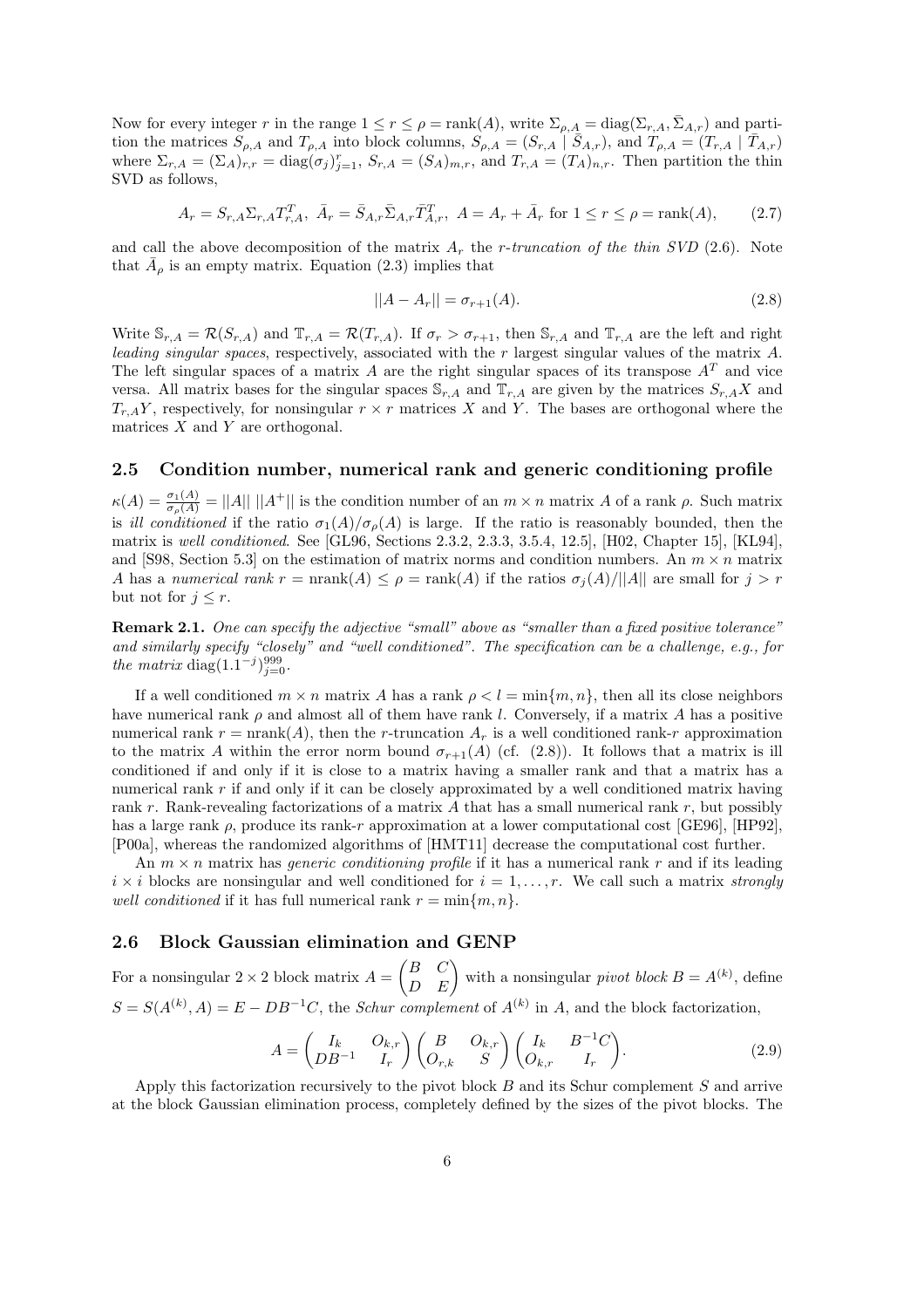recursive process either fails, where its pivot block turns out to be singular, in particular where it is a vanishing pivot entry of GENP, or can continue until all pivot blocks become nonzero scalars. When this occurs we arrive at GENP. Factorization  $(2.9)$  defines the block elimination of the first k columns of the matrix A, whereas  $S = S(A^{(k)}, A)$  is the matrix computed at this elimination step. Now assume that the pivot dimensions  $d_1, \ldots, d_r$  and  $\bar{d}_1, \ldots, \bar{d}_{\bar{r}}$  of two block elimination processes sum to the same integer k, that is  $k = d_1 + \cdots + d_r = \bar{d}_1 + \cdots + \bar{d}_{\bar{r}}$ . Then verify that both processes produce the same Schur complement  $S = S(A^{(k)}, A)$ .

**Theorem 2.3.** In every step of the recursive block factorization process based on  $(2.9)$  every diagonal block of a block diagonal factor is either a leading block of the input matrix A or the Schur complement  $S(A^{(h)}, A^{(k)})$  for some integers h and k such that  $0 < h < k \leq n$  and  $S(A^{(h)}, A^{(k)}) = (S(A^{(h)}, A))^{(h)}$ .

**Corollary 2.3.** The recursive block factorization process based on equation  $(2.9)$  can be completed by involving no vanishing pivot elements and no singular pivot blocks if and only if the input matrix A has generic rank profile.

*Proof.* Combine Theorem 2.3 with the equation det  $A = (\det B) \det S$ , implied by (2.9).  $\Box$ 

The following theorem bounds the norms of all pivot blocks and their inverses. Consequently it bounds the condition numbers of these blocks, which are precisely the quantities responsible for safe numerical performance of block Gaussian elimination and GENP. The theorem expresses these bounds in terms of the norms of the leading blocks of the input matrix, and it remains to bound these norms, which we are going to do in Sections 3 and 5.2.

**Theorem 2.4.** (Cf. [PQZ13, Theorem 5.1].) Assume GENP or block Gaussian elimination applied to an  $n \times n$  matrix A and write  $N = ||A||$  and  $N_- = \max_{j=1}^n ||(A^{(j)})^{-1}||$ , and so  $N_-N \geq$  $||A|| ||A^{-1}|| \geq 1$ . Then the absolute values of all pivot elements of GENP and the norms of all pivot blocks of block Gaussian elimination do not exceed  $N_+ = N + N_-N^2$ , whereas the absolute values of the reciprocals of these elements and the norms of the inverses of the blocks do not exceed  $N_{-}$ .

*Proof.* Observe that the inverse  $S^{-1}$  of the Schur complement S in (2.9) is the southeastern block of the inverse  $A^{-1}$  and obtain  $||B|| \le N$ ,  $||B^{-1}|| \le N$ , and  $||S^{-1}|| \le ||A^{-1}|| \le N$ . Moreover  $||S|| \le N + N_N^2$ , due to (2.9). Now the claimed bound follows from Theorem 2.3.

We can invert equation (2.9) to obtain  $A^{-1} = \begin{pmatrix} I_k & -B^{-1}C \\ 0 & I \end{pmatrix}$  $O_{k,r}$  I<sub>r</sub>  $\bigwedge B^{-1}$   $O_{k,r}$  $O_{r,k}$   $S^{-1}$  $\bigwedge$   $I_k$   $O_{k,r}$  $-DB^{-1}$   $I_r$  $\overline{ }$ and can extend this factorization to recursive block factorization of the inverse matrix  $A$ <sup>-</sup>

that the matrix A and all pivot blocks of this factorization are nonsingular.

Remark 2.2. For a strongly nonsingular input matrix A block factorization (2.9) can be extended to computing the complete recursive factorization, which defines GENP. By virtue of Theorem 2.4 the norms of the inverses of all pivot blocks involved in this computation are at most N<sub>−</sub>. If the matrix A is also strongly well conditioned, then we have a reasonable upper bound on N−, and so in view of Theorem 2.1 the inversion of all pivot blocks is numerically safe. In this case we say that GENP is locally safe for the matrix A. Locally safe recursive factorization involves neither divisions by small pivot entries (avoiding them is the purpose of pivoting) nor inversions of ill conditioned pivot blocks. Let us also compare the magnification of the perturbation norm bound of Theorem 2.1 in GEPP and in the process of recursive factorization, which defines GENP and block Gaussian elimination. We observe immediately that in the recursive factorization only the factors of the leading blocks and the Schur complements can contribute to this magnification, namely at most  $log_2(n)$  such factors can contribute to the norm of each of the output triangular or block triangular factors L and U. This implies the upper bound  $(N_+N_-)^{\log_2(n)}$  on their norms, which can be compared favorably to the sharp upper bound  $2^{n-1}$  on the growth factor for GEPP (cf. [GL96, page 119] and [S98, Theorem 3.4.12]).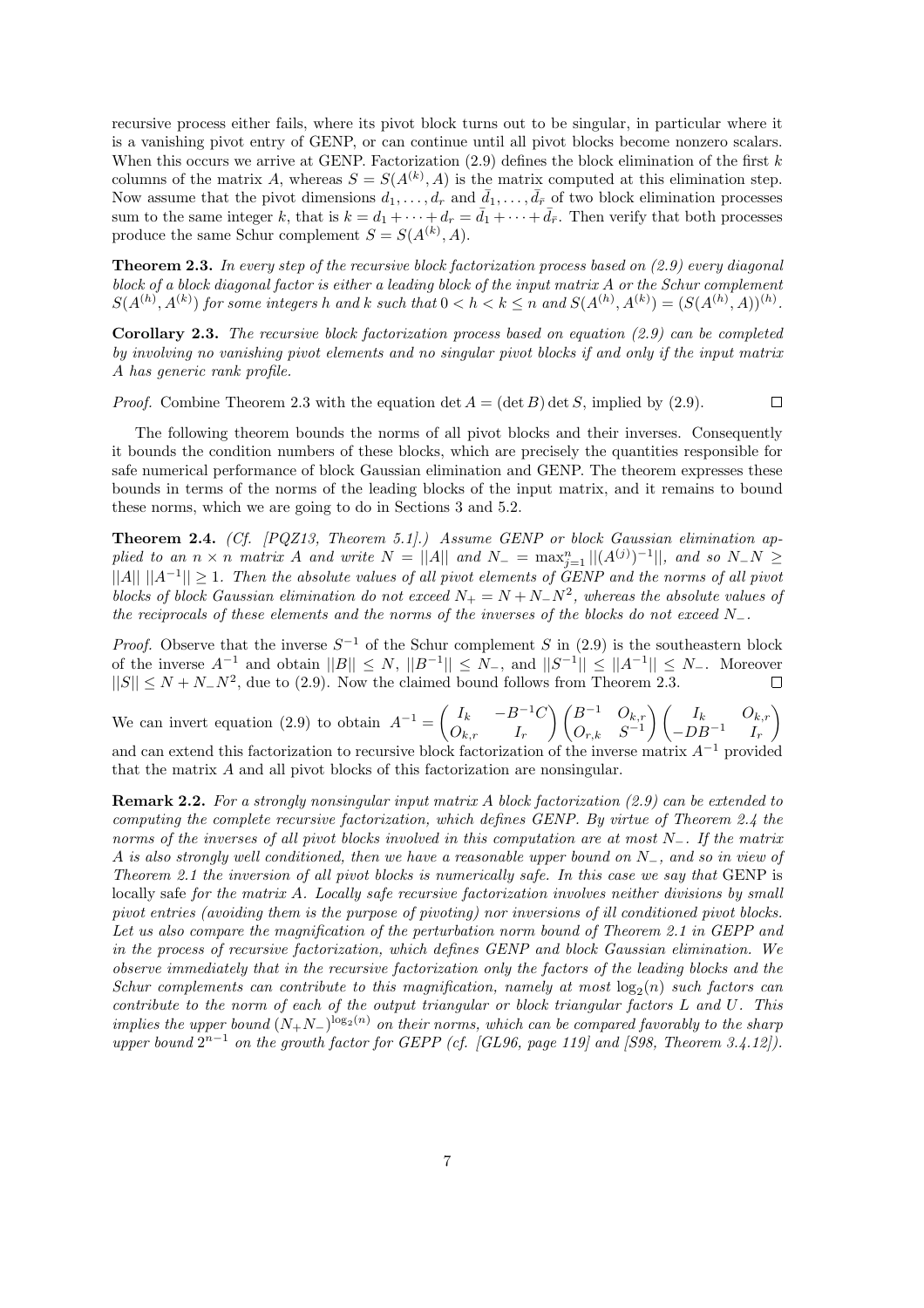## 3 Singular values of the matrix products (deterministic estimates) and GENP with preprocessing

Fact 2.1 reduces the tasks of inverting a nonsingular and well conditioned matrix A and solving a linear system  $A\mathbf{x} = \mathbf{b}$  to similar tasks for the matrix  $FAH$  and multipliers F and H of our choice. Remark 2.2 motivates the choice for which the matrix  $FAH$  is strongly nonsingular and strongly well conditioned. In Section 5.2 we prove that this is likely to occur already where one of the multipliers  $F$ and  $H$  is the identity matrix  $I$  and another one is a Gaussian matrix, and therefore also where both  $F$  an  $H$  are independent Gaussian matrices. In this section we prepare background for that proof by estimating the norms of the inverses of the matrices  $(FA)_{k,k} = F_{k,m}A_{m,k}$  and  $(AH)_{k,k} = A_{k,n}H_{n,k}$ for general (possibly nonrandom) multipliers  $F$  and  $H$ . (Clearly the norms of the matrices themselves are bounded as follows,  $||(FA)_{k,k}|| \leq ||F_{k,m}|| \ ||A_{m,k}||$  and  $||(AH)_{k,k}|| \leq ||A_{k,n}|| \ ||H_{n,k}||)$ .) We will keep writing  $M_s^T$  and  $M_s^+$  for  $(M_s)^T$  and  $(M_s)^+$ , respectively, where, say, M can stand for A, F, or H and s can stand for k, A, or a pair  $(k, l)$  or  $(A, r)$ . We begin with two simple lemmas.

**Lemma 3.1.** If S and T are square orthogonal matrices, then  $\sigma_i(SA) = \sigma_i(AT) = \sigma_i(A)$  for all j.

**Lemma 3.2.** Suppose  $\Sigma = \text{diag}(\sigma_i)_{i=1}^n$ ,  $\sigma_1 \ge \sigma_2 \ge \cdots \ge \sigma_n$ ,  $F \in \mathbb{R}^{r \times n}$ , and  $H \in \mathbb{R}^{n \times r}$ . Then  $\sigma_j(F\Sigma) \geq \sigma_j(F)\sigma_n$ ,  $\sigma_j(\Sigma H) \geq \sigma_j(H)\sigma_n$  for all j. If also  $\sigma_n > 0$ , then  $\text{rank}(F\Sigma) = \text{rank}(F)$ , whereas rank $(\Sigma H)$  = rank $(H)$ .

The following theorem bounds the norms  $||(FA)^+||$  and  $||(AH)^+||$  for three matrices A, F and H.

**Theorem 3.1.** Suppose  $A \in \mathbb{R}^{m \times n}$ ,  $F \in \mathbb{R}^{r \times m}$ ,  $H \in \mathbb{R}^{n \times r}$ ,  $r \leq \rho$  for  $\rho = \text{rank}(A)$ ,  $A = S_A \Sigma_A T_A^T$ (cf. (2.2)),  $\widehat{F} = FS_A$ , and  $\widehat{H} = T_A^T H$ . Then

$$
\sigma_j(FA) \ge \sigma_k(A) \sigma_j(\widehat{F}_{r,k}) \text{ for all } k \le m \text{ and all } j,
$$
\n(3.1)

$$
\sigma_j(AH) \ge \sigma_l(A) \sigma_j(\hat{H}_{l,r}) \text{ for all } l \le n \text{ and all } j. \tag{3.2}
$$

*Proof.* Note that  $AH = S_A \Sigma_A T_A^T H$ , and so  $\sigma_j(AH) = \sigma_j(\Sigma_A T_A^T H) = \sigma_j(\Sigma_A H)$  for all j by virtue of Lemma 3.1, because  $S_A$  is a square orthogonal matrix. Furthermore it follows from Fact 2.2 that  $\sigma_j(\Sigma_A \hat{H}) \geq \sigma_j(\Sigma_{l,A} \hat{H}_{l,r})$  for all  $l \leq n$ . Combine this bound with the latter equations, then apply Lemma 3.2, and obtain bound (3.2). Similarly deduce bound (3.1) Lemma 3.2, and obtain bound (3.2). Similarly deduce bound (3.1).

Corollary 3.1. Keep the assumptions of Theorem 3.1. Then (i)  $\sigma_r(AH) \geq \sigma_\rho(A)\sigma_r(\widehat{H}_{\rho,r}) =$  $\sigma_r(\hat{H}_{\rho,r})/||A^+||,$   $(ii)$   $||(AH)^+|| \leq ||A^+||$   $||\hat{H}^+_{\rho,r}||$  if  $\text{rank}(AH) = \text{rank}(\hat{H}_{\rho,r}) = r,$   $(iii)$   $\sigma_r(FA) \geq$  $\sigma_{\rho}(A)\sigma_{r}(\widehat{F}_{r,\rho}) = \sigma_{r}(\widehat{F}_{r,\rho})/||A^{+}||,$  (iv)  $||(FA)^{+}|| \leq ||A^{+}|| \, ||\widehat{F}_{r,\rho}^{+}||$  if  $\mathrm{rank}(FA) = \mathrm{rank}(\widehat{F}_{r,\rho}) = r$ .

*Proof.* Substitute  $j = r$  and  $l = \rho$  into bound (3.2), recall (2.4), and obtain part (i). If rank( $AH$ ) = rank $(\widehat{H}_{l,r}) = r$ , then apply (2.4) to obtain that  $\sigma_r(AH) = 1/||(AH)^+||$  and  $\sigma_r(\widehat{H}_{l,r}) = 1/||\widehat{H}_{l,r}^+||$ . Substitute these equations into part (i) and obtain part (ii). Similarly prove parts (iii) and (iv).  $\square$ 

Let us extends Theorem 3.1 to the leading blocks of the matrix products.

**Corollary 3.2.** Keep the assumptions of Theorem 3.1 and fix two positive integers  $k$  and  $l$  such that  $k \leq m, l \leq n$ . Then  $(i) ||(FA)_{k,l}^+|| \leq ||\widehat{F}_{k,m}^+|| ||A_{m,l}^+|| \leq ||\widehat{F}_{k,m}^+|| ||A^+||$  if  $m \geq n = \rho$  and if the  $matrices (FA)_{k,l}$  and  $\widehat{F}_{k,m}$  have full rank, whereas (ii)  $||(AH)_{k,l}^+|| \leq ||\widehat{H}_{n,l}^+|| \ ||A_{k,n}^+|| \leq ||\widehat{H}_{n,l}^+|| \ ||A^+||$ if  $m = \rho \le n$  and if the matrices  $(AH)_{k,l}$  and  $\widehat{H}_{n,l}$  have full rank.

*Proof.* Recall that  $(FA)_{k,l} = F_{k,m}A_{m,l}$  and the matrix  $A_{m,l}$  has full rank if  $m \geq n = \rho$ . Apply Corollary 3.1 for A and F replaced by  $A_{m,l}$  and  $F_{k,m}$ , respectively, and obtain that  $||(FA)_{k,l}^+|| \leq$  $||\widehat{F}_{k,m}^+|| ||A_{m,l}^+||$ . Combine (2.4) and Corollary 2.1 and deduce that  $||A_{m,l}^+|| \le ||A^+||$ . Combine the two latter inequalities to complete the proof of part (i). Similarly prove part (ii).

The following definition formalizes the assumptions of Corollaries 3.1 and 3.2.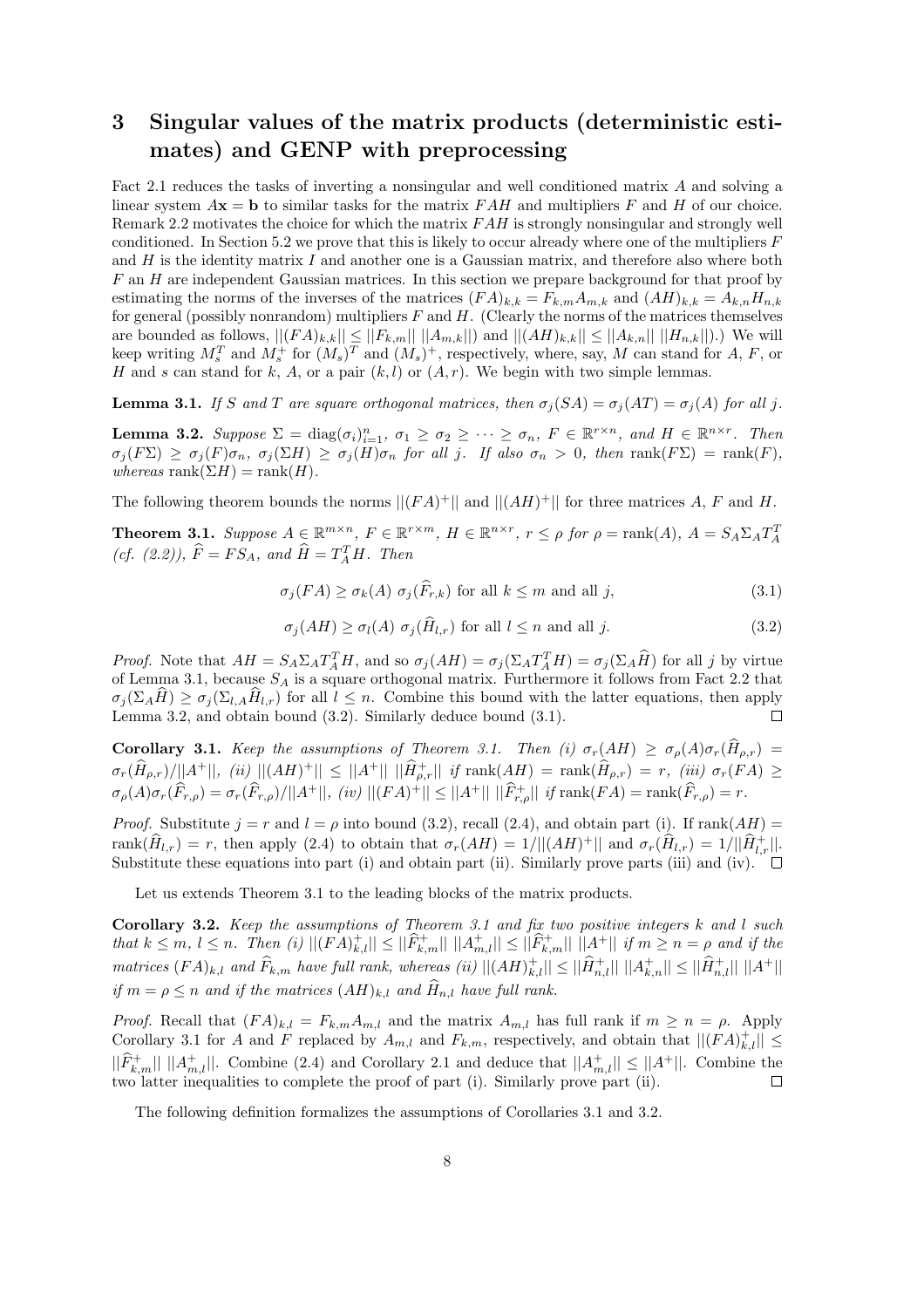**Definition 3.1.** Assume the matrices A, F,  $\widehat{F}$ , H, and  $\widehat{H}$  of Theorem 3.1. Then the matrix pair  $(A, H)$  (resp.  $(F, A)$ ) has full rank if the matrices AH,  $\hat{H}_{\rho,r}$  (resp. FA,  $\hat{F}_{r,\rho}$ )) and A have full rank. This pair has full rank and is well conditioned if in addition the matrices  $\hat{H}_{\rho,r}$  (resp.  $\hat{F}_{r,o}$ )) and A are well conditioned, whereas it has generic rank profile if  $rank(A) = \rho$  and  $rank((AH)_{k,k}) =$  $rank(\widehat{H}_{\rho,k}) = k$  (resp.  $rank((FA)_{k,k}) = rank(\widehat{F}_{k,\rho}) = k$ ) for  $k = 1, ..., r$ . The pair has generic rank profile and is strongly well conditioned if in addition the matrices  $\hat{H}_{\rho,k}$  (resp.  $\hat{F}_{k,\rho}$ ) for  $k = 1, \ldots, r$ are well conditioned.

Remark 3.1. Fact 2.1, Corollary 2.3 and Theorem 2.4 together imply the following quiding rule. Suppose that  $A \in \mathbb{R}^{m \times n}$ ,  $F \in \mathbb{R}^{r \times m}$ ,  $H \in \mathbb{R}^{n \times r}$ ,  $r \leq \text{rank}(A)$ , and the matrix pair  $(A, H)$  for  $m \leq n$ or  $(F, A)$  for  $m \geq n$  has generic rank profile and is strongly well conditioned. Then GENP is locally safe for the matrix products AH or FA, respectively (see Remark 2.2 on the concept "locally safe").

### 4 Low-rank approximation

#### 4.1 The basic algorithm

Suppose we seek a rank-r approximation of a matrix A that has a small numerical rank r. One can solve this problem by computing the SVD of the matrix A or its rank-revealing factorization [GE96], [HP92], [P00a], but substantial benefits of using random matrix multipliers instead have been shown in the paper [HMT11]. Assume an  $m \times n$  matrix A that has a small numerical rank r and also assume a Gaussian  $n \times r$  multiplier H. Then according to [HMT11, Theorem 4.1] the column span of the matrices  $AH$  and  $Q(AH)$  is likely to approximate the leading singular space  $\mathbb{S}_{r,A}$  of the matrix A, and if it does, then it follows that the rank-r matrix  $QQ^T A$  approximates the matrix A. In this section we recall the algorithm supporting this theorem, but keep the multiplier  $H$ unspecified. In the next subsection we estimate the approximation errors of that algorithm assuming no randomization and no oversampling, suggested in [HMT11]. In the next section we extend our study to the case where  $H$  is a Gaussian multiplier.

Algorithm 4.1. Low-rank approximation of a matrix. (Cf. Remarks  $4.1-4.3.$ )

INPUT: A matrix  $A \in \mathbb{R}^{m \times n}$ , its numerical rank r, and an integer  $p \geq 2$  such that  $r + p \leq \min\{m, n\}$ .

OUTPUT: an orthogonal matrix  $Q \in \mathbb{R}^{m \times (r+p)}$  such that the matrix  $QQ^T A \in \mathbb{R}^{m \times n}$  has a rank at most  $r + p$  and approximates the matrix A.

INITIALIZATION: Generate an  $n \times (r + p)$  matrix H.

COMPUTATIONS:

- 1. Compute an  $n \times (r + p)$  orthogonal matrix  $Q = Q(AH)$ , sharing its range with the matrix AH.
- 2. Compute and output the matrix  $R_{AH}A = QQ^{T}A$  and stop.

This basic algorithm from [HMT11] uses  $O((r+p)mn)$  flops overall.

**Remark 4.1.** One can devise a dual variation of Algorithm 4.1, which computes the orthogonal  $(r + p) \times n$  matrix  $Q = Q(FA)$  for a proper  $(r + p) \times m$  pre-multiplier F and which approximates an orthogonal basis for the leading singular space  $\mathbb{T}_{r,A}$ . In this case the matrix  $(P_{FA}A^T)^T = AQ^TQ$ of the rank  $r + p$  approximates the matrix A.

### 4.2 Analysis of the basic algorithm assuming no randomization and no oversampling

In Corollaries 4.1 and 4.2 of this subsection we estimate the error norms for the approximations computed by Algorithm 4.1 whose oversampling parameter  $p$  is set to 0, namely for the approximation of an orthogonal matrix basis for the leading singular space  $\mathbb{S}_{r,A}$  (by the matrix Q of the algorithm) and of a rank-r approximation of the matrix A. We first recall the following results.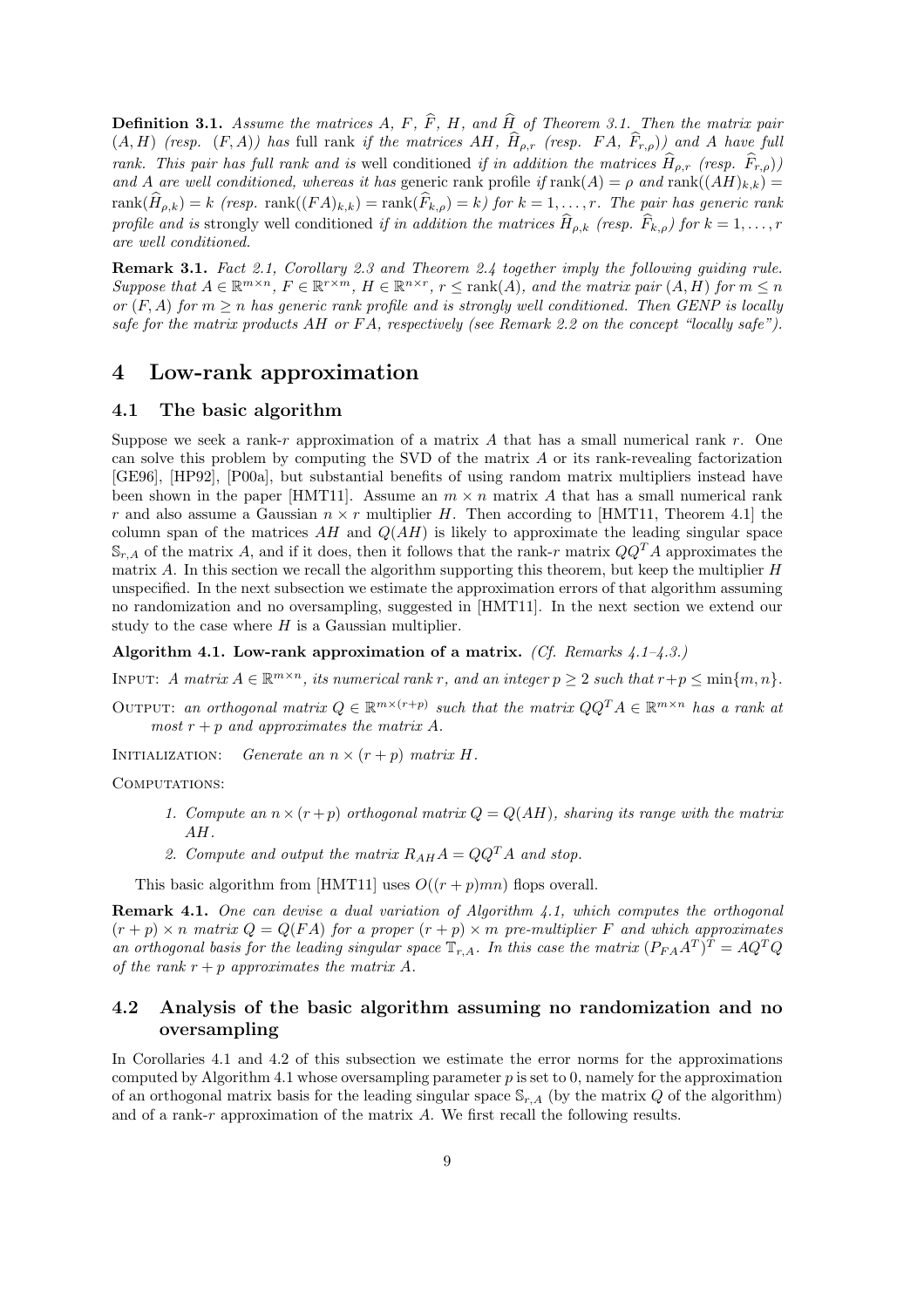**Theorem 4.1.** (Cf. (2.5).) Suppose A is an  $m \times n$  matrix,  $S_A \Sigma_A T_A^T$  is its SVD, r is an integer,  $0 < r \leq l = \min\{m, n\}$ , and  $Q = Q_{r,A}$  is an orthogonal matrix basis for the space  $\mathbb{S}_{r,A}$ . Then  $||A - QQ^{T}A|| = \sigma_{r+1}(A).$ 

**Theorem 4.2.** Assume two matrices  $A \in \mathbb{R}^{m \times n}$  and  $H \in \mathbb{R}^{n \times r}$  and the two matrices  $A_r$  and  $\overline{A}_r$ of (2.7). Then (i)  $AH = A_rH + \bar{A}_rH$  where  $A_rH = S_{r,A}U$ ,  $U = \Sigma_{r,A}T_{r,A}^TH$  and (ii) the columns of the matrix  $A_rH$  span the space  $\mathbb{S}_{r,A}$  if  $\text{rank}(A_rH) = r$ .

These results together imply that the columns of the matrix  $Q(AH)$  form an approximate orthogonal basis of the linear space  $S_A$ , and next we estimate the error norms of this approximations.

**Theorem 4.3.** Keep the assumptions of Theorem 4.2. Then (i)  $\|\bar{A}_r H\|_F \leq \sigma_{r+1}(A) \|H\|_F$ . (ii) Furthermore if the matrix  $T_{r,A}^TH$  is nonsingular, then  $||(A_rH)^+|| \leq ||(T_{r,A}^TH)^{-1}||/\sigma_r(A)$ .

*Proof.* Note that  $\|\bar{A}_r H\|_F = \|\bar{S}_{A,r}\bar{S}_{A,r}\bar{T}_{A,r}^TH\|_F \leq \|\bar{\Sigma}_{A,r}\bar{T}_{A,r}^TH\|_F$  by virtue of bound (2.1). Combine this bound with Lemma 3.2 and obtain that  $||\bar{A}_rH||_F \leq \sigma_{r+1}(A) ||\bar{T}_{A,r}^TH||_F$ , which is not greater than  $\sigma_{r+1}(A) ||H||_F$  by virtue of bound (2.1). This proves part (i). Part (ii) follows because  $(A_rH)^+ = (S_{r,A}\Sigma_{r,A}T_{r,A}^TH)^{-1} = (T_{r,A}^TH)^{-1}\Sigma_{r,A}^{-1}S_{r,A}^T$  if the matrix  $T_{r,A}^TH$  is nonsingular and because  $||S_{r,A}|| = 1$ , whereas  $||\sum_{r,A}^{-1}|| = 1/\sigma_r(A)$ .  $\Box$ 

Combine Theorems 2.2, 4.2, and 4.3 to obtain the following estimates.

**Corollary 4.1.** Keep the assumptions of Theorem 4.2, let the matrix  $T_{r,A}^T H$  be nonsingular, and write  $||E||_F = \sigma_{r+1}(A) ||H||_F$  and  $\Delta_+ = \sqrt{2} ||E||_F ||(T_{r,A}^TH)^{-1}|| / \sigma_r(A)$  and obtain that  $\Delta = ||Q(A_r H)^T - Q(AH)^T|| \leq \Delta_+ + O(||E||_F^2)$  for  $\Delta_+ = \sqrt{2} ||H||_F ||(T_{r,A}^T H)^{-1}|| \sigma_{r+1}(A)/\sigma_r(A)$ .

Next we combine Corollary 2.2 with Theorem 4.1 and employ the orthogonal projection  $P_{AH}$  =  $Q(AH)Q(AH)^T$  (cf. (2.5)) to extend the latter estimate to bound the error norm of low-rank approximation of a matrix A by means of Algorithm 4.1.

**Corollary 4.2.** Keep the assumptions of Corollary 4.1 and write  $\Delta'_{+} = \sigma_{r+1}(A) + 2\Delta_{+}||A||$ . Then  $\Delta' = ||A - P_{AH}A|| \leq \Delta'_{+} + O(||E||_F^2 ||A||).$ 

*Proof.* Note that  $||A - P_{AH}A|| \le ||A - P_{M}A|| + ||(P_M - P_{AH})A||$  for any  $m \times r$  matrix M. Write  $M = A_r H$ , apply Theorem 4.1 and obtain  $||A - P_M A|| = \sigma_{r+1}(A)$ . Corollaries 2.2 and 4.1 together imply that  $||(P_M - P_{AH})A|| \le ||A|| ||P_{A_rH} - P_{AH}|| \le 2\Delta ||A||$ . Combine the above relationships.

**Remark 4.2.** Write  $B_i = (A^T A)^i A$  and recall that  $\sigma_j(B_i) = (\sigma_j(A))^{2i+1}$  for all positive integers i and j. Therefore one can apply the power transforms  $A \to B_i$  for  $i = 1, 2, \ldots$  to increase the ratio  $\sigma_r(A)/\sigma_{r+1}(A)$ , which shows the gap between the two singular values. Consequently the bound  $\Delta_+$ on the error norm of the approximation of an orthogonal basis of the leading singular space  $\mathbb{S}_{r,A}$  by  $Q(B_iH)$  is expected to decrease as i increases (cf. [HMT11, equation (4.5)]). We use the matrix  $AH = B_0H$  in Algorithm 4.1, but suppose we replace it with the matrices  $B_iH$  for small positive integer i, or even for  $i = 1$ , which would amount just to symmetrization. Then it would follow that we would obtain low-rank approximation with the optimum error  $\sigma_{r+1}(A)$  up to the terms of higher order in  $\sigma_{r+1}(A)/\sigma_r(A)$  as long as the value  $||H||_F ||(T_{r,A}^TH)^{-1}||$  is reasonably bounded from above. The power transform  $A = B_0 \rightarrow B_i$  requires to increase by a factor of  $2i + 1$  the number of matrixby-vector multiplications involved, but for small positive integers i the additional computational cost is still dominated by the costs of computing SVD and rank-revealing factorizations.

**Remark 4.3.** Let us summarize our analysis. Suppose that the ratio  $\sigma_r(A)/\sigma_{r+1}(A)$  is large, whereas the matrix product  $P = T_{r,A}^T H$  has full rank r and is well conditioned. We can restate these assumptions in terms of Definition 3.1 by saying that the matrix pair  $(A_r, H)$  has full rank and is well conditioned. Now set to 0 the oversampling integer parameter p of Algorithm 4.1. Then this algorithm outputs (i) close approximation  $Q(AH)$  to an orthogonal bases for the leading singular space  $\mathbb{S}_{r,A}$  of the input matrix A and (ii) a rank-r approximation to this matrix. Up to the terms of higher order, the error norm of the latter approximation is within a factor of  $1+||H||_F|| (T_{r,A}^TH)^{-1}||/\sigma_r(A)$ from the optimal bound  $\sigma_{r+1}(A)$ . By applying the above power transform of the input matrix A at the dominated computational cost we can decrease the error norm even below the value  $\sigma_{r+1}(A)$ .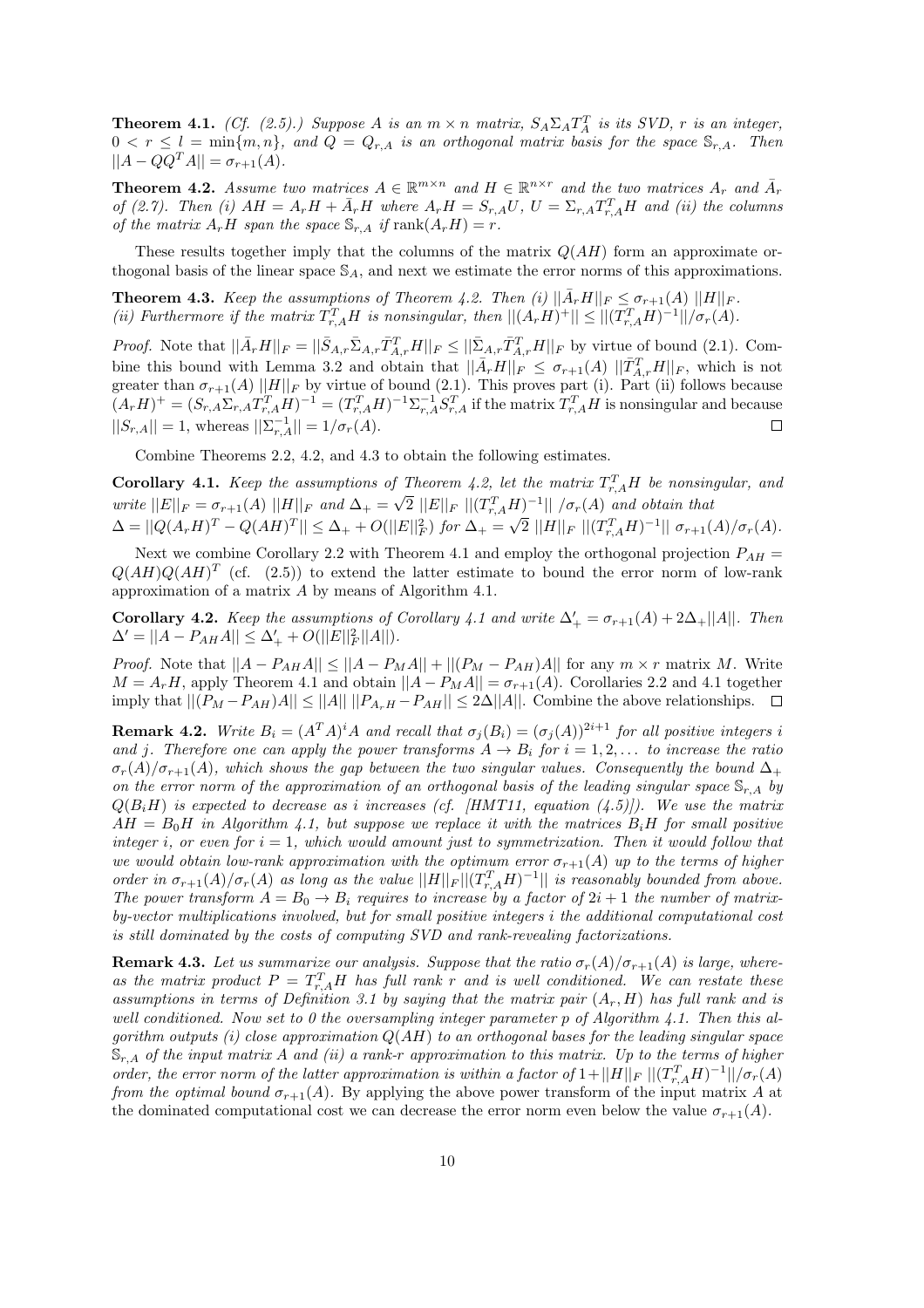### 5 Benefits of using random matrix multipliers

In Section 5.1 we define Gaussian matrices and recall their basic properties. In Sections 5.2 and 5.3 we prove that the pairs  $(F, A)$  or  $(H, A)$  for assumed input matrices A and Gaussian matrices F and  $H$  are expected to satisfy the assumptions of Remarks 3.1 and 4.3, which implies randomized support of locally safe GENP and low-rank approximation, respectively. In Section 5.4 we comment on using non-Gaussian random multipliers.

#### 5.1 A Gaussian matrix, its rank, norm and condition estimates

**Definition 5.1.** A matrix is said to be standard Gaussian random (hereafter we say just Gaussian) if it is filled with i.i.d. Gaussian random variables having mean 0 and variance 1.

Fact 5.1. A Gaussian matrix is rank deficient with probability 0.

*Proof.* Assume a rank deficient  $m \times n$  matrix of a rank  $\rho$ . Then the determinants of all its  $n \times n$ submatrices vanish. This implies  $(m-\rho)(n-\rho)$  polynomial equations on the entries, that is the rank deficient matrices form an algebraic variety of a lower dimension  $mn-(m-\rho)(n-\rho)=(m+n-\rho)\rho$ in the linear space  $\mathbb{R}^{m \times n}$  (cf. Fact A.1). (V is an algebraic variety of a dimension  $d \leq N$  in the space  $\mathbb{R}^N$  if it is defined by  $N-d$  polynomial equations and cannot be defined by fewer equations.) Clearly such a variety has Lebesgue (uniform) and Gaussian measure 0, both being absolutely continuous with respect to one another.  $\Box$ 

Corollary 5.1. A Gaussian matrix has generic rank profile with probability 1.

**Definition 5.2.**  $\nu_{j,m,n}$  denotes the random variables  $\sigma_j(G)$  for a Gaussian  $m \times n$  matrix G and all j, whereas  $\nu_{m,n}$ ,  $\nu_{F,m,n}$ ,  $\nu_{m,n}^+$ , and  $\kappa_{m,n}$  denote the random variables  $||G||$ ,  $||G||_F$ ,  $||G^+||$ , and  $\kappa(G) = ||G|| \, ||G^+||$ , respectively. Note that  $\nu_{j,n,m} = \nu_{j,m,n}$ ,  $\nu_{n,m} = \nu_{m,n}$ ,  $\nu_{n,m}^+ = \nu_{m,n}^+$ , and  $\kappa_{n,m} = \kappa_{m,n}.$ 

**Theorem 5.1.** (Cf. [DS01, Theorem II.7].) Suppose  $h = \max\{m, n\}$ ,  $t \geq 0$ , and  $z \geq 2\sqrt{h}$ . Then Probability $\{\nu_{m,n} > z\} \le \exp(-(z - 2\sqrt{h})^2/2)$  and Probability $\{\nu_{m,n} > t + \sqrt{m} + \sqrt{n}\} \le \exp(-t^2/2)$ .

**Theorem 5.2.** Suppose  $m \geq n$ , and  $x > 0$  and write  $\Gamma(x) = \int_0^\infty \exp(-t)t^{x-1}dt$  and  $\zeta(t) =$  $t^{m-1}m^{m/2}2^{(2-m)/2}\exp(-mt^2/2)/\Gamma(m/2)$ . Then

- (i) Probability  $\{\nu_{m,n}^+\geq m/x^2\} < \frac{x^{m-n+1}}{\Gamma(m-n+2)}$  for  $n \geq 2$  and
- (ii) Probability  $\{\nu_{m,1}^+\geq x\} \leq (m/2)^{(m-2)/2}/(\Gamma(m/2)x^m)$ .

*Proof.* (i) See [CD05, Proof of Lemma 4.1]. (ii)  $G \in \mathbb{R}^{m \times 1}$  is a vector of length m. So, with probability 1,  $G \neq 0$ ,  $rank(G) = 1$ ,  $||G^+|| = 1/||G||$ , and consequently Probability  $\{||G^+|| \geq 0\}$  $\{x\} = \text{Probability } \{|G| \leq 1/x\} = \int_0^{1/x} \zeta(t) dt.$  Note that  $\exp(-mt^2/2) \leq 1$ , and so  $\int_0^{1/x} \zeta(t) dt <$  $c_m \int_0^{1/x} t^{m-1} dt = c_m/(mx^m)$  where  $c_m = m^{m/2} 2^{(2-m)/2}/\Gamma(m/2)$ .

The following condition estimates from [CD05, Theorem 4.5] are quite tight for large values x, but for  $n \geq 2$  even tighter estimates (although more involved) can be found in [ES05]. (See [D88] and [E88] on the early study.)

**Theorem 5.3.** If  $m \ge n \ge 2$ , then Probability $\{\kappa_{m,n}m/(m-n+1) > x\} \le \frac{1}{2\pi}(6.414/x)^{m-n+1}$  for  $x \geq m - n + 1$ , whereas  $\kappa_{m,1} = 1$  with probability 1.

Corollary 5.2. A Gaussian matrix has generic rank profile with probability 1 and is expected to be well conditioned.

Proof. Combine Corollary 5.1 and Theorem 5.3.

Now recall that "actual outcome" of Algorithm 4.1 "is very close to the typical outcome because of the measure concentration effect" [HMT11, page 226]. This motivates us to reproduce next some known bounds for the expected values of the norms and condition numbers of random matrices (cf. Appendix B).

 $\Box$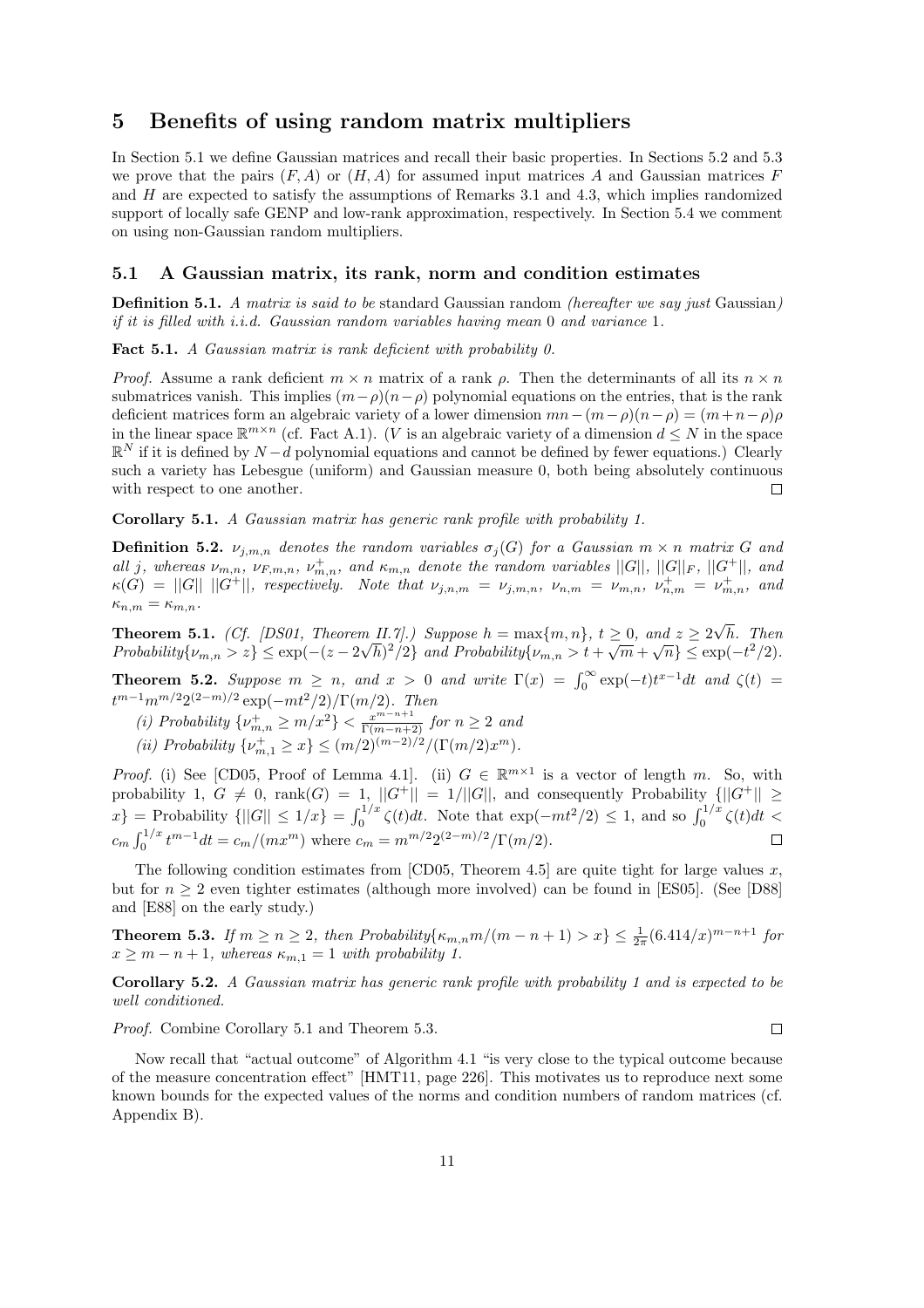**Theorem 5.4.** It holds that (i)  $\mathbb{E}(\nu_{n,n}) \leq 2\sqrt{n}$ , whereas (ii)  $\mathbb{E}(\log(k_{m,n})) \leq \log \frac{n}{m-n+1}$  2.258 for  $m > n > 2$ .

Proof. See [S91] on part (i) and see [CD05, Theorem 6.1] on part (ii).

The bounds of part (i) of the theorem are quite tight (cf. Theorem 5.1). The bounds of part (ii) imply the following more specific estimates.

**Corollary 5.3.**  $\mathbb{E}(\log(k_{n,n})) \leq \log(n) + 2.258$ , whereas  $\mathbb{E}(k_{m,n}) \leq 5(1 - 1/k)$  for  $k + 1 = \frac{m}{n-1}$  and  $m \gg n \gg 1$ .

### 5.2 Supporting GENP with Gaussian multipliers

**Lemma 5.1.** Suppose H is a Gaussian matrix, S and T are orthogonal matrices,  $H \in \mathbb{R}^{m \times n}$ ,  $S \in \mathbb{R}^{k \times m}$ , and  $T \in \mathbb{R}^{n \times k}$  for some k, m, and n. Then SH and HT are Gaussian matrices.

**Theorem 5.5.** Suppose  $A \in \mathbb{R}^{m \times n}$ ,  $F \in \mathbb{R}^{r \times m}$ ,  $H \in \mathbb{R}^{m \times r}$ ,  $F$  and  $H$  are Gaussian matrices, and rank $(A) = \rho$ . Then rank $(FA) = \text{rank}(AH) = \min\{r, \rho\}$  with probability 1.

*Proof.* Suppose  $A = S_A \Sigma_A T_A^T$  is SVD of (2.2). Then  $FA = FS_A \Sigma_A T_A^T = G \Sigma_A T_A^T$  where  $G =$  $FS_A$  is a Gaussian  $r \times m$  matrix by virtue of Lemma 5.1. Clearly  $rank(FA) = rank(G \Sigma_A T_A^T)$ rank( $G\Sigma_A$ ) because  $T_A$  is a square orthogonal matrix. Moreover rank( $G\Sigma_A$ ) = rank( $GD_\rho$ ) where  $D_{\rho} = \text{diag}(I_{\rho}, O_{m-\rho,n-\rho})$ , and so  $GD_{\rho}$  is a Gaussian  $r \times \rho$  matrix because it is a submatrix of the Gaussian matrix G. Therefore rank $(FA) = \text{rank}(GD_\rho)$  is equal to min $\{r, \rho\}$  with probability 1 by virtue of Fact 5.1. Similarly obtain that rank $(AH) = \min\{r, \rho\}$  with probability 1. virtue of Fact 5.1. Similarly obtain that  $rank(AH) = min\{r, \rho\}$  with probability 1.

Corollary 5.4. Keep the assumptions of Theorem 3.1. Suppose the matrix A has full rank  $\rho =$  $\min\{m, n\}, k \leq r \leq \rho$ , and F and H are Gaussian matrices. Then (i) so are the matrices  $\hat{F} =$  $FS_A$ ,  $\hat{H} = T_A^TH$  and all their submatrices, in particular  $\widehat{F}_{k,\rho}$  and  $\widehat{H}_{\rho,k}$ , (ii) with probability 1,  $rank((AH)_{k,k}) = k$  if  $m \leq n$ ,  $rank((FA)_{k,k}) = k$  if  $m \leq n$ , and  $rank(H_{\rho,k}) = rank(F_{k,\rho}) = k$ , and (iii)  $||(AH)_{k,k}^+|| \leq \nu_{n,k}^+||A^+||$  and  $||(FA)_{k,k}^+|| \leq \nu_{k,m}^+||A^+||$  for all k and for the values  $\nu_{g,h}^+$  of Definition 5.2.

*Proof.* If H and F are Gaussian matrices, then so are the matrices  $\widehat{H}$  and  $\widehat{F}$  by virtue of Lemma 5.1. Consequently so are all their submatrices. This proves parts (i) and by virtue of Fact 5.1 also implies the equations  $\text{rank}(H_{\rho,k}) = \text{rank}(F_{k,\rho}) = k$  of part (ii). Now recall that  $(AH)_{k,k} = A_{k,n}H_{n,k}$  and consequently rank $((AH)_{k,k}) = \text{rank}(A_{k,n}H_{n,k})$ , which is equal to rank $(A_{k,n})$  with probability 1 by virtue of Theorem 5.5 because  $H_{n,k}$  is a Gaussian matrix and because  $k \leq \rho \leq n$ . Finally obtain that rank $(A_{k,n}) = k$  for  $k \leq \rho = m$ , and so rank $((AH)_{k,k}) = k$ . Similarly prove that rank $((FA)_{k,k}) = k$  for  $k \leq \rho = n$ . Combine part (i) with Corollary 3.2 to obtain part (iii). for  $k \leq \rho = n$ . Combine part (i) with Corollary 3.2 to obtain part (iii).

**Corollary 5.5.** The choice of Gaussian multipliers F where  $m \leq n$  or H where  $m \geq n$  is expected to satisfy the assumptions of Remark 3.1 (thus supporting application of GENP to the matrix F A where  $m \leq n$  or AH where  $m \geq n$ ) provided that the  $m \times n$  matrix A is nonsingular and well conditioned.

Proof. Combine Corollaries 5.2 and 5.4.

### 5.3 Supporting low-rank approximation with Gaussian multipliers

Corollary 5.6. Suppose  $A \in \mathbb{R}^{m \times n}$ ,  $A = S_A \Sigma_A T_A^T$  is its SVD of (2.2),  $H = \mathbb{R}^{n \times r}$  is a Gaussian matrix, and rank $(A) = \rho \geq r$ . Then the matrix  $T_{r,A}^T H$  is Gaussian.

*Proof.*  $T_A^T H$  is a Gaussian matrix by virtue of Lemma 5.1. Therefore so is its square submatrix  $T_{r,A}^TH$  as well.

 $\Box$ 

 $\Box$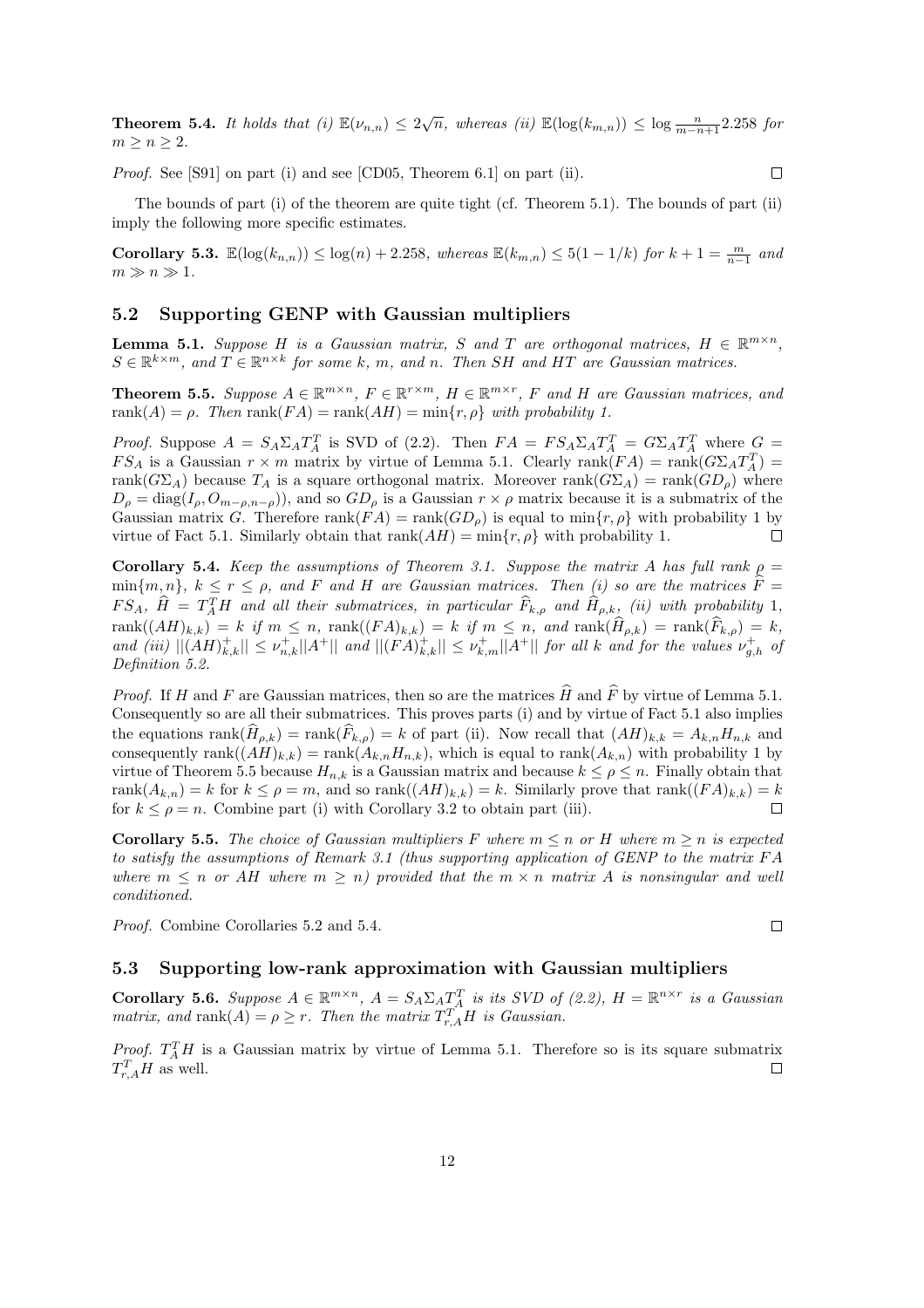Corollary 5.7. Under the assumptions of Corollaries 4.1, 4.2, and 5.6, it holds that  $\Delta = ||Q(A_r H)^T - Q(AH)^T|| \leq \Delta_+ + O(||E||_F^2)$  and  $\Delta' = ||A - P_{AH}A|| \leq \Delta_+' + O(||E||_F^2||A||)$  for  $\Delta_+ = \sqrt{2} \nu_{F,n,r} \nu_{r,r}^+ \sigma_{r+1}(A) / \sigma_r(A), \ \Delta_+' = \sigma_{r+1}(A) + 2\Delta_+ ||A||$ , and  $\nu_{F,n,r}$  and  $\nu_{r,r}^+$  of Definition 5.2.

Corollary 5.8. The choice of a Gaussian multiplier H is expected to satisfy the assumptions of Remark  $4.3$ , thus supporting the application of Algorithms  $4.1$  where its oversampling integer parameter p is set to 0.

Proof. Combine Corollaries 5.2 and 5.7.

#### 5.4 Random structured multipliers

This subsection involves complex matrices. A complex matrix M is unitary if  $M^HM = I$  or  $MM^H = I$  where  $M^H$  denotes its Hermitian transpose and where  $M^H = M^T$  for a real matrix M.

What can motivate us for using non-Gaussian random multipliers? Given matrices  $A \in \mathbb{R}^{m \times n}$ and  $H \in \mathbb{R}^{n \times r}$ , we compute the product  $AH$  by using  $2mnr-mr$  flops (which means  $2n^3-n^2$  flops for  $m = n = r$ , but if H is a Toeplitz or circulant matrix, then we can compute such products by using order of  $mn \log(r)$  flops (cf. [P01]), which means order of  $n^2 \log(n)$  flops for  $m = n = r$ , and similarly for the customary random structured multipliers listed in [HMT11], that is the ones of subsampled random Fourier transform (SRFT), subsampled random Hadamard transform (SRHT), the chains of Givens rotations (CGR) of [HMT11, Section 11], and the chains of Householder reflections (CHR) of [PQZ13]. Similarly to CGR the latter matrix can be compressed by using the DFR multipliers of [HMT11, equation (4.6)]. Furthermore we need just n random parameters to define a Gaussian circulant  $n \times n$  matrix  $C = (c_{i-j \mod n})_{i,j=0}^{n-1}$  or its leading  $n \times r$  and  $r \times n$  Toeplitz blocks  $C_{n,r}$  and  $C_{r,n}$ , and similarly for the four other classes of structured matrices listed above.

At the end of this subsection we discuss some additional benefits of using circulant multipliers for solving Toeplitz linear systems of equations. Generally Gaussian circulant matrices are not unitary, but are expected to be very well conditioned (see sharp estimates in [PQa]), whereas  $\kappa(T) \leq \kappa(C)$ for the leading  $n \times r$  Toeplitz block  $C_{n,r}$  of an  $n \times n$  circulant matrix C by virtue of Fact 2.3, and so application of such well conditioned rectangular Toeplitz multipliers in Algorithm 4.1 is promising. Moreover we can alternatively employ complex random unitary  $n \times n$  circulant matrix C of Example 5.2 below, as well as its  $n \times r$  leading unitary Toeplitz block submatrix  $C_{n,r}$  for  $r \leq n$ . The real circulant matrices of our alternative Example 5.1 are not unitary, but empirically tend to be well conditioned [PQa].

Hereafter  $\omega_q = \exp(\frac{2\pi}{q}\sqrt{-1})$  denotes a q-th primitive root of unity. To simplify our notation we also write  $\omega$  for  $\omega_n$ .  $\Omega = (\omega^{ij})_{i,j=0}^{n-1}$  and  $\Omega^{-1} = \frac{1}{n} \Omega^H$  denote the discrete Fourier transform (hereafter we use the acronym  $DFT$ ) at n points and its inverse, respectively.

**Theorem 5.6.** (Cf. [CPW74].) Let C denote a circulant  $n \times n$  matrix defined by its first column **c** and write  $\mathbf{u} = (u_i)_{i=1}^n = \Omega$ **c**. Then  $C = \Omega^{-1} \text{diag}(u_j)_{j=1}^n \Omega$ .

Corollary 5.9. (Cf.  $[PQa]$ .) Assume a nonsingular circulant matrix  $C$  with the first column  $c = Ce_1$  and let  $u = \Omega c$ , as in Theorem 5.6. Then (i)  $||C|| = || \text{diag}(u) || = \max_{j=1}^{n} |u_j|, ||C^{-1}|| =$  $||(\text{diag}(\mathbf{u}))^{-1}|| = 1/\min_{j=1}^n |u_j|$ , and so  $\kappa(C) = ||C|| ||C^{-1}|| = \max_{i,j=1}^n |u_i/u_j|$ . (ii) If c is a Gaussian vector, then so is the vector  $u/\sqrt{n}$ .

**Example 5.1.** Generation of random real circulant matrices. Generate the vector c of n i.i.d. random real variables in the range  $[-1, 1]$  under the uniform probability distribution on this range. Define an  $n \times n$  circulant matrix C with the first column  $\mathbf{c} = C\mathbf{e}_1$ .

Example 5.2. Generation of random unitary circulant matrices.

(i) Generate a vector  $\mathbf{u} = (u_j)_{j=1}^n$  where  $u_j = \exp(2\pi\phi_j\sqrt{-1})$  (and so  $|u_j| = 1$  for all i) and where  $\phi_1, \ldots, \phi_n$  are n independent random real variables, e.g., Gaussian variables or variables uniformly distributed in the range  $[0, 1)$ .

(ii) Generate the matrices  $\Omega = (\omega^{ij})_{i,j=0}^{n-1}$  and  $\Omega^{-1} = \frac{1}{n} \Omega^H$  of the discrete Fourier transform at *n* points and its inverse, respectively, where  $\omega = \exp(\frac{2\pi}{n}\sqrt{-1})$  is a primitive root of 1.

 $\Box$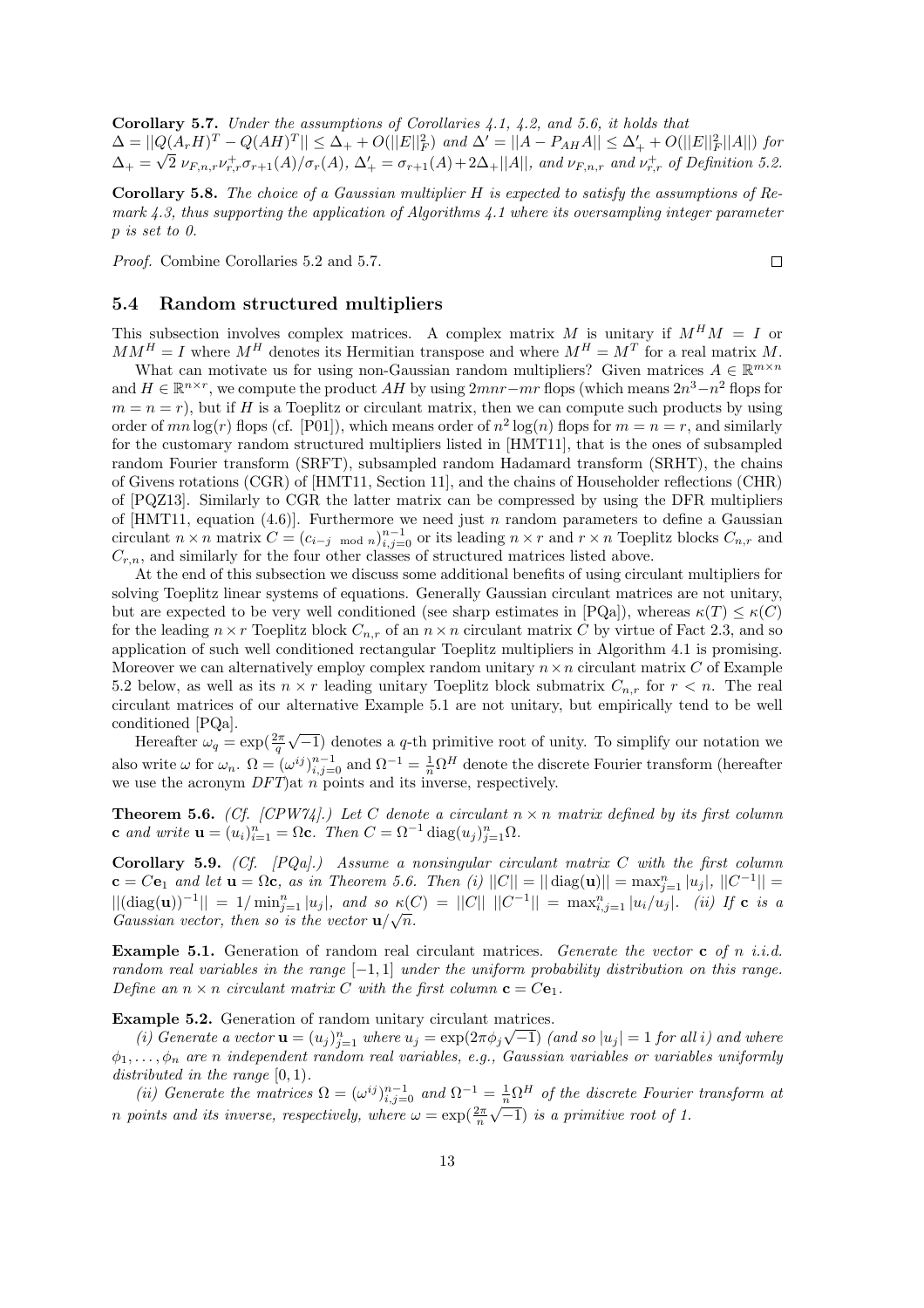(iii) Compute the vector  $\mathbf{c} = \Omega^{-1} \mathbf{u}$  and output the unitary circulant matrix C defined by its first  $column Ce_1 = c.$ 

**Example 5.3.** For two fixed integers l and n,  $1 < l < n$ , SRFT (that is semisample random Fourier transform)  $n \times l$  matrices are the matrices of the form  $S = \sqrt{n/l}$  DQR where D is a random  $n \times n$ diagonal matrix whose diagonal entries are *i.i.d.* variables uniformly distributed on the unit circle  $C(0, 1) = \{x : |x| = 1\}, \Omega$  is the DFT matrix, and R is a random  $n \times l$  permutation matrix defined by random choice of l columns under the uniform probability distribution on the set of the n columns of the identity matrix  $I_n$  (cf. [HMT11, Section 11]).

Theorem 5.6 implies the following fact.

Corollary 5.10. Assume an  $n \times l$  SRFT matrix S. Then  $\sqrt{l/n}$   $\Omega^{-1}S$  is an  $n \times l$  submatrix of a unitary circulant  $n \times n$  matrix.

Can we extend our results to non-Gaussian random multipliers? Fact 5.1 can be immediately extended if the assumed probability distribution is absolutely continuous with respect to the Lebesgue/Gaussian measures. In particular this is the case under the restrictions imposed by the Toeplitz, circulant, SRFT, SRHT, CGR and CHR matrix structures, and so we can define the random multipliers  $F$  and  $H$  accordingly and still satisfy with probability 1 the full rank and generic rank profile assumptions of Remarks 3.1 and 4.3. Moreover we satisfy these assumptions with probability close to 1 even where we fill the multipliers  $F$  and  $H$  with i.i.d. random variables defined under the uniform probability distribution over a fixed sufficiently large finite set (see Appendix C).

The assumptions of the two remarks about the conditioning of the matrices involved into the computations, however, fail if we choose a Gaussian random multiplier with a mean  $\mu$  and a standard deviation  $\sigma$  such that  $\mu \gg \sigma$  (say  $\mu > 10 \log(n)\sigma$ ). Indeed in this case the matrices F and H are expected to be closely approximated by the rank-1 matrix  $\mu$ ee<sup>T</sup> where  $e^T = (1, 1, \dots, 1)$ . Moreover our proofs supporting the conditioning assumptions of Remarks 3.1 and 4.3 rely on using Lemma 5.1, and we cannot extend this lemma to the case of non-Gaussian matrices. Nevertheless by allowing substantial oversampling, one can prove that SRFT multipliers are expected to support efficient lowrank approximation of a matrix having a small numerical rank, similarly to Gaussian multipliers applied with no oversampling.

Theorem 5.7. (Cf. *HMT11*, Theorem 11.2): Error bounds for low-rank approximation with SRFT). Fix four integers l, m, n, and r such that  $4[\sqrt{r} + \sqrt{8 \log(rn)n}]^2 \log(r) \leq l \leq n$ . Assume an  $m \times n$  matrix A with singular values  $\sigma_1 \ge \sigma_2 \ge \sigma_3 \ge \ldots$ , an  $n \times l$  SRFT matrix S of Example 5.3, and  $Y = AS$ . Then  $||(I - P_Y)A|| \le \sqrt{1 + 7n/l} \sigma_{r+1}$  and  $||(I - P_Y)A||_F \le \sqrt{1 + 7n/l} (\sum_{j > r} \sigma_j^2)^{1/2}$ with a probability  $1 - O(1/r)$ .

**Remark 5.1.** Clearly the theorem still holds if we replace the matrix  $S$  by the matrix  $US$  for a unitary matrix  $U = (1/\sqrt{n})\Omega^{-1}$ . In this case  $US = CP$  for the matrix P of Example 5.3 and the matrix  $C = \Omega^{-1}D\Omega$ , which is circulant by virtue of Theorem 5.6. By virtue of Theorem 5.7 we can expect that Algorithm 4.1 would produce a rank-r approximation for an SRFT  $n \times l$  multiplier H and consequently for H denoting the  $n \times l$  submatrix  $\overline{CP}$  of  $n \times n$  a random unitary circulant matrix C made up of its l a randomly selected columns where the selection is defined by the matrix P of Example 5.3 for a sufficiently large integer l of order r  $log(r)$ . Recall that multiplication of an  $n \times n$ Toepltz matrix by an  $n \times l$  matrix  $US = CP$  involves  $O(nl \log(n))$  flops [P01], versus  $O(n^2l)$  in the straightforward algorithm.

According to extensive tests by many researchers various random structured  $n \times l$  multipliers (such as SRFT, SRHT, CGR and CHR matrices) support low-rank approximation already where the oversampling parameter  $p = l - r$  is a reasonable constant (see [HMT11] and [M11]). In particular SRFT with oversampling by 20 is adequate in almost all applications of low-rank approximations [HMT11, page 279]. Likewise, in our extensive tests covered in Section 6.2, Toeplitz multipliers defined as the  $n \times r$  leading blocks of  $n \times n$  random circulant matrices of Examples 5.1 and 5.2 consistently supported low-rank approximation without oversampling. Example 5.4 below shows,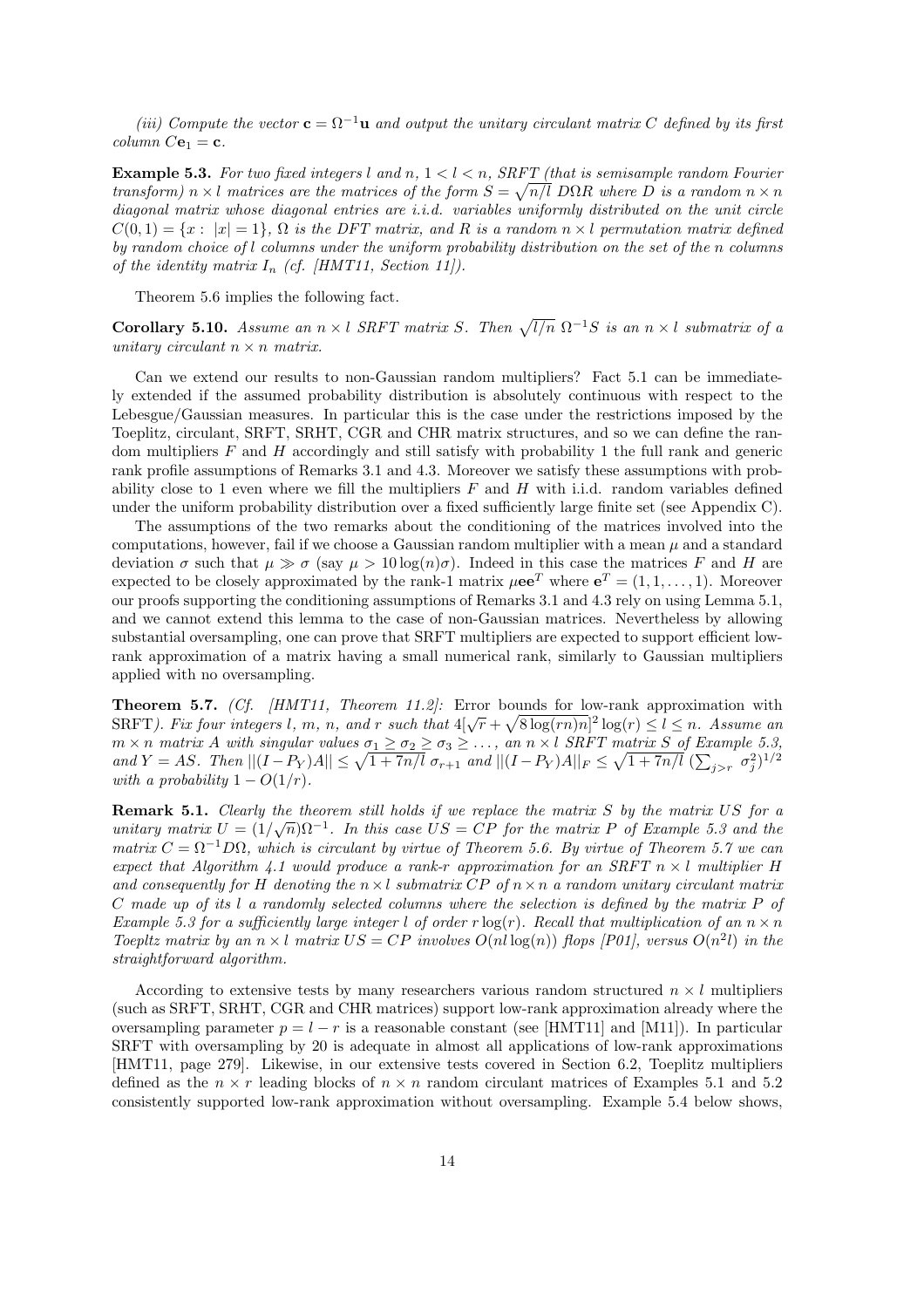however, that a straightforward extension of Theorem 5.7 to supporting GENP with Gaussian circulant multipliers fails. We are going to use some auxiliary results of independent interest. Recall that  $\omega_q = \exp(\frac{2\pi}{q}\sqrt{-1})$  denotes a q-th primitive root of unity.

**Theorem 5.8.** Assume three integers h, k and n such that  $2 < 2h < k$ ,  $2k^2 < n$ . Write  $k' =$  $k+1-2h, f_n = \omega_{2n}, g_{k',n} = |1-\omega_n^{k'}|$  $\binom{k'}{n}$ ,  $s_n = \omega_n^i$  for  $i = 1, ..., k - 1$ ,  $t_j = f_n \omega_k^j$  for  $j = h, ..., k - h$ ,  $c = \omega_{2n}^k$ ,  $\theta = \max_{i=0,j=h}^{k-1,k-h} |c - s_i|/|c - t_j|$ ,  $\delta = \min_{j=h}^{k-h} |t_j - c|$ , and  $\bar{\Omega}_{k,k'} = (\omega_n^{ij})_{i=0,j=h}^{k-1,k-h}$  to denote the  $k \times k'$  submatrix of the matrix  $\Omega = (\omega_n^{ij})_{i,j=0}^{n-1}$  of DFT at the n knots  $1, \omega_n, \ldots, \omega_n^{n-1}$ . Assume that  $\theta < 1$ . Then  $||\bar{\Omega}_{k,k'}|| \leq \sqrt{k k'} \; \theta^{k'}/((1-\theta)\delta g_{k,n}).$ 

*Proof.* Note that  $\overline{\Omega}_{k',k}$  is a Vandermonde matrix  $(s_i^j)_{i=h,j=0}^{k-h,k-1}$  with the knots  $s_i = \omega_n^i$  for  $i = h, \ldots, k-h$ h and apply the following well known expression (see, e.g., [Pb, equation (3.9)] for  $V_s = \Omega_{k',k}$ ,  $m = k, n = k'$ , and  $f = f_n$ ),  $\bar{\Omega}_{k,k'} = \frac{f_n^{1-k'}}{\sqrt{k'}}$  $\frac{N_{h}^{1-k}}{\sqrt{k'}}\,\textrm{diag}(s_i^k-f_h^k)_{i=0}^{k-1}C_{\mathbf{s},\mathbf{t}}\,\textrm{diag}(\omega_{k'}^j)_{j=h}^{k-h}\Omega_{k',k'}\,\textrm{diag}(f_n^j)_{j=h}^{k-h}$ where  $C_{s,t} = (\frac{1}{s_i - t_j})_{i=0,j=h}^{k,k-h}$  is a Cauchy matrix. Write  $c_+ = \max_{i=0,j=h}^{k-1,k-h} |\frac{1}{s_i - t_j}|$ , note that  $||C_{s,t}|| \le \sqrt{kk'} c_+, |f_n| = 1$ ,  $\min_{i=0}^k |s_i^k - f_n^k| = g_{k',n}$ , and the matrices  $\text{diag}(\omega_k^j)_{j=0}^{k-1}$ ,  $\text{diag}(f_n^j)$ are unitary, and conclude that  $||\bar{\Omega}_{k,k'}|| \leq \frac{1}{g_{k',n}} ||C_{s,t}||$ . Apply [Pb, Corollary 7.1] to the transposed matrix  $C_{s,t}^T$  (cf. [MRT05], [CGS07, Section 2.2]) and obtain that  $c_+ \leq \theta^{k'}/((1-\theta)\delta)$ . Combine the above bounds and obtain the theorem.

Corollary 5.11. Under the assumptions of Theorem 5.8 suppose that n is a large integer. Then  $||\bar{\Omega}_{k,k'}|| \leq \epsilon = k\sqrt{k/k'} n2^{1-k'}/(\pi^2 h).$ 

*Proof.* Note that  $\theta < 1/2$ ,  $g_{k',n} > \pi k'/n$ , and  $\delta > \pi h/k$  for large integers n. Substitute these bounds into the bound of Theorem 5.8 and obtain the corollary.  $\Box$ 

Corollary 5.12. Under the assumptions of Corollary 5.11 the matrix  $\Omega_{k,k}$  has  $\epsilon$ -rank at most 2h where the value  $\epsilon = k\sqrt{k/k'} n2^{1-k'}/(\pi^2h)$  converges to 0 as the integer k' grows large, and consequently the matrix  $\Omega_{k,k}$  is ill conditioned.

The corollary implies that the unitary DFT matrix  $\Omega$  of a large size has ill conditioned leading blocks, and therefore is hard for GENP. The next example shows that post-multiplication by a Gaussian circulant matrix is not expected to fix the problem.

**Example 5.4.** Assume a large integer n and the  $n \times n$  matrix  $A = \Omega$ . Then a Gaussian circulant  $n \times n$  post-multiplier  $C = \Omega^{-1} D \Omega$  with Gaussian diagonal matrix  $D = \text{diag}(g_j)_{j=1}^n$  (having i.i.d. Gaussian diagonal entries  $g_1, \ldots, g_n$ ) is not expected to support GENP. Indeed in this case  $AC = D\Omega$ , and so  $(AC)_{k,k} = D_{k,k} \Omega_{k,k}$ ,  $(AC)_{k,k}^{-1} = \Omega_{k,k}^{-1} D_{k,k}^{-1}$ , and  $||(AC)_{k,k}^{-1}|| \ge ||\Omega_{k,k}^{-1}||/g_k$ . The random value  $g_k = \max_{j=1}^k |d_j| \leq \nu_{k,1}$  is not expected to grow fast as k grows large, by virtue of Theorem 5.1, whereas the norm  $||\Omega_{k,k}^{-1}||$  grows exponentially fast in k by virtue of Corollary 5.12 applied for k and k' satisfying  $k^2 < n$  and, say,  $2k' \geq k$ . Therefore for such values the matrix  $(AC)_{k,k}$  is expected to be ill conditioned, and so Gaussian circulant multipliers are not expected to support GENP for the matrix  $A = \Omega$ .

The DFT matrix  $\Omega$  is not a Toeplitz-like matrix, and in spite of having Example 5.4 one may still hope that random circulant multipliers are expected to support numerical application of GENP and block Gaussian elimination, in particular of the MBA celebrated superfast algorithm, which solves a strongly nonsingular Toeplitz or Toeplitz-like linear system of m equations in nearly linear arithmetic time (cf. [P01, Chapter 5], [PQZ11]). While fixing the well known problem with this algorithm, the preprocessing would keep it efficient, because circulant multipliers preserve Toeplitz structure. Besides circulant matrices one can consider using random factor-circulant multipliers, which also preserve Toeplitz structure. They are defined by scalar factors, which we can randomize. Furthermore we can apply simultaneously pre- and post-multipliers  $F$  and  $H$  associated with two independent random scalar factors f and h, respectively.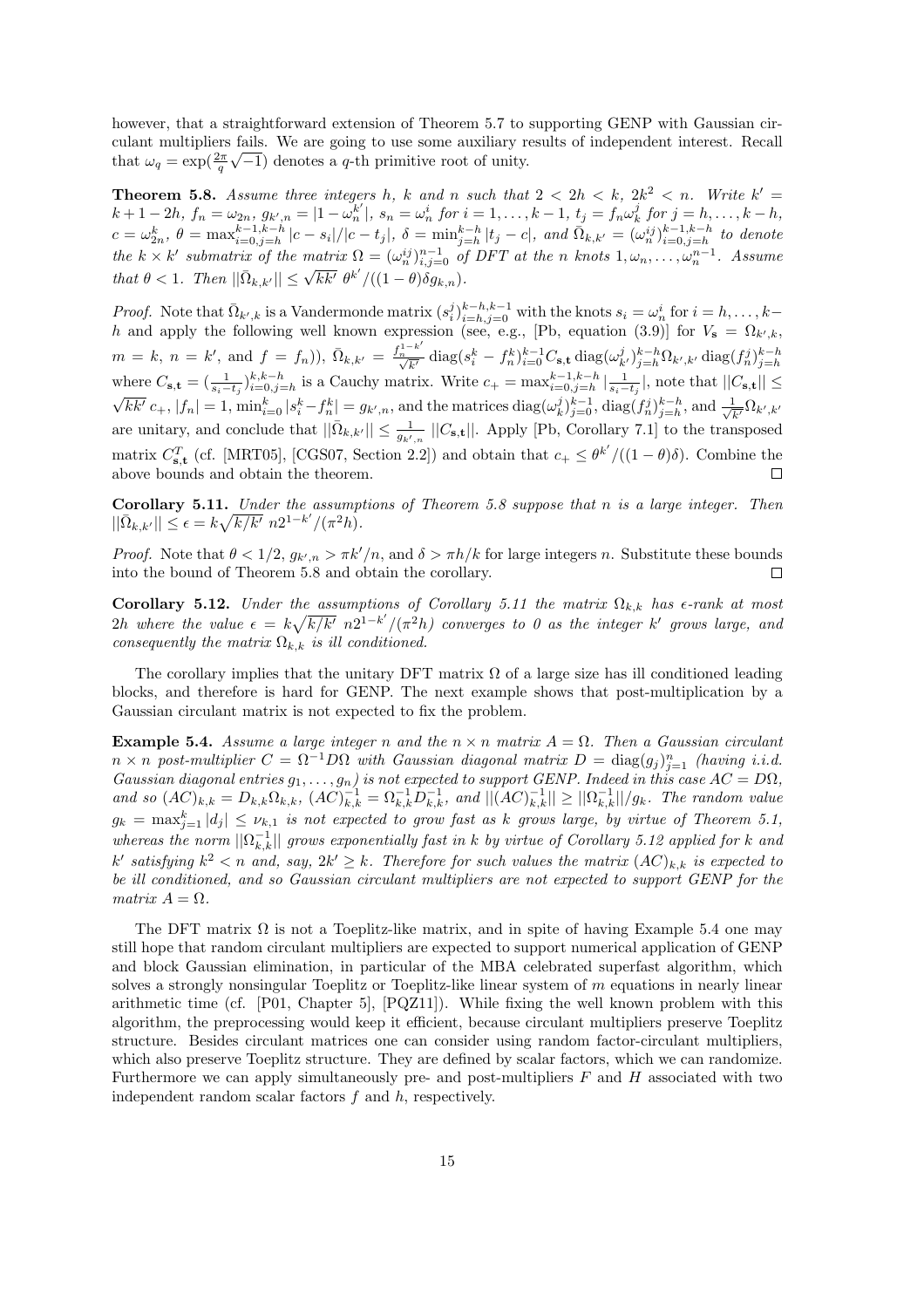### 6 Numerical Experiments

We performed numerical experiments with random general, circulant and Toeplitz matrices by using MATLAB in the Graduate Center of the City University of New York on a Dell computer with a Intel Core 2 2.50 GHz processor and 4G memory running Windows 7. In particular we generated Gaussian matrices by using the standard normal distribution function randn of MATLAB, and we use the MATLAB function rand for generating numbers in the range [0, 1] under the uniform probability distribution function for Example 5.1. We display our estimates obtained in terms of the spectral matrix norm but our tests showed similar results where we used the Frobenius norm instead.

### 6.1 GENP with Gaussian and random circulant multipliers

We tested GENP and preprocessed GENP for  $n \times n$  DFT matrices  $A = \Omega$  and for the matrices A generate as follows. We fixed  $n = 2<sup>s</sup>$  and  $k = n/2$  for  $s = 6, 7, 8, 9, 10$ , and first, by following [H02, Section 28.3], generated a  $k \times k$  matrix  $A_k = U\Sigma V^T$  where we chose  $\Sigma = \text{diag}(\sigma_i)_{i=1}^k$  with  $\sigma_i = 1$  for  $i = 1, \ldots, k - 4$  and  $\sigma_i = 0$  for  $i = k - 3, \ldots, k$  and where U and V were  $k \times k$ random orthonormal matrices, computed as the  $k \times k$  factors  $Q(X)$  in the QR factorization of  $k \times k$  random matrices X. Then we generated Gaussian Toeplitz matrices B, C and D such that  $||B|| \approx ||C|| \approx ||D|| \approx ||A_k|| \approx 1$  and defined the  $n \times n$  matrix  $A =$  $\begin{pmatrix} A_k & B \\ C & D \end{pmatrix}$ . For every dimension  $n, n = 64, 128, 256, 512, 1024$  we run 1000 numerical tests where we solved the linear system  $A\mathbf{x} = \mathbf{b}$ with Gaussian vector **b** and output the maximum, minimum and average relative residual norms  $||Ay - b||/||b||$  as well as the standard deviation. Figure 1 and Table D.1 show the norms of  $A^{-1}$ . They ranged from  $2.2 \times 10^1$  to  $3.8 \times 10^6$  in our tests.

At first we describe the results of our tests for the latter class of matrices A. As we expected GEPP has always output accurate solutions to the linear systems  $Ay = b$  in our tests (see Table D.2). GENP, however, was expected to fail for these systems, because the  $(n/2) \times (n/2)$  leading principal block  $A_k$  of the matrix A was singular, having nullity  $k-\text{rank}(A_k) = 4$ . Indeed this caused poor performance of GENP in our tests, which have consistently output corrupted solutions, with relative residual norms ranging from  $10^{-3}$  to  $10^{2}$ .

In view of Corollary 5.5 we expected to fix this deficiency by means of multiplication by Gaussian matrices, and indeed in all our tests we observed residual norms below  $1.3 \times 10^{-6}$ , and they decreased below  $3.6 \times 10^{-12}$  in a single step of iterative refinement (see Table D.3). Furthermore the tests showed the same power of preconditioning where we used the circulant multipliers of Examples 5.1 and 5.2 (see Tables D.4 and D.5). As can be expected the output accuracy of GENP with preprocessing has deteriorated a little versus GEPP in our tests, but the output residual norms were small enough to support application of the inexpensive iterative refinement, whose single step decreased the average relative residual norm below  $10^{-11}$  for  $n = 1024$  in the case of Gaussian multipliers and to about  $10^{-13}$  for  $n = 1024$  in the case of circulant multipliers of Examples 5.1 and 5.2. See further details in Figures 2 and 3 and Tables D.3–D.5.

We also applied similar tests to the  $n \times n$  DFT matrix  $A = \Omega$ . The results were in very good accordance with our study in Section 5.4. Of course in this case the solution of a linear system  $A\mathbf{x} = \mathbf{b}$ can be computed immediately as  $\mathbf{x} = \frac{1}{n} \Omega^H \mathbf{b}$ , but our goal was not outputing the solution but testing GENP with and without preprocessing. In these tests the norm  $||A^{-1}||$  was fixed at  $1/\sqrt{n}$ , GEPP produced the solution within the relative residual norm between  $10^{-15}$  and  $10^{-16}$ , but GENP failed when we applied it to the inputs  $\Omega$  with no preprocessing as well as to the inputs  $\Omega$  preprocessed with random circulant multipliers of Examples 5.1 and 5.2. In these cases relative residual norms of the output approximations ranged between  $10^{-2}$  and  $10^{4}$ . In contrast GENP applied to the inputs preprocessed with Gaussian multilpliers produced quite reasonable approximations to the solution. Already after a single step of iterative refinement they have at least matched the level of GENP. Table D.6 displays these norms in some detail.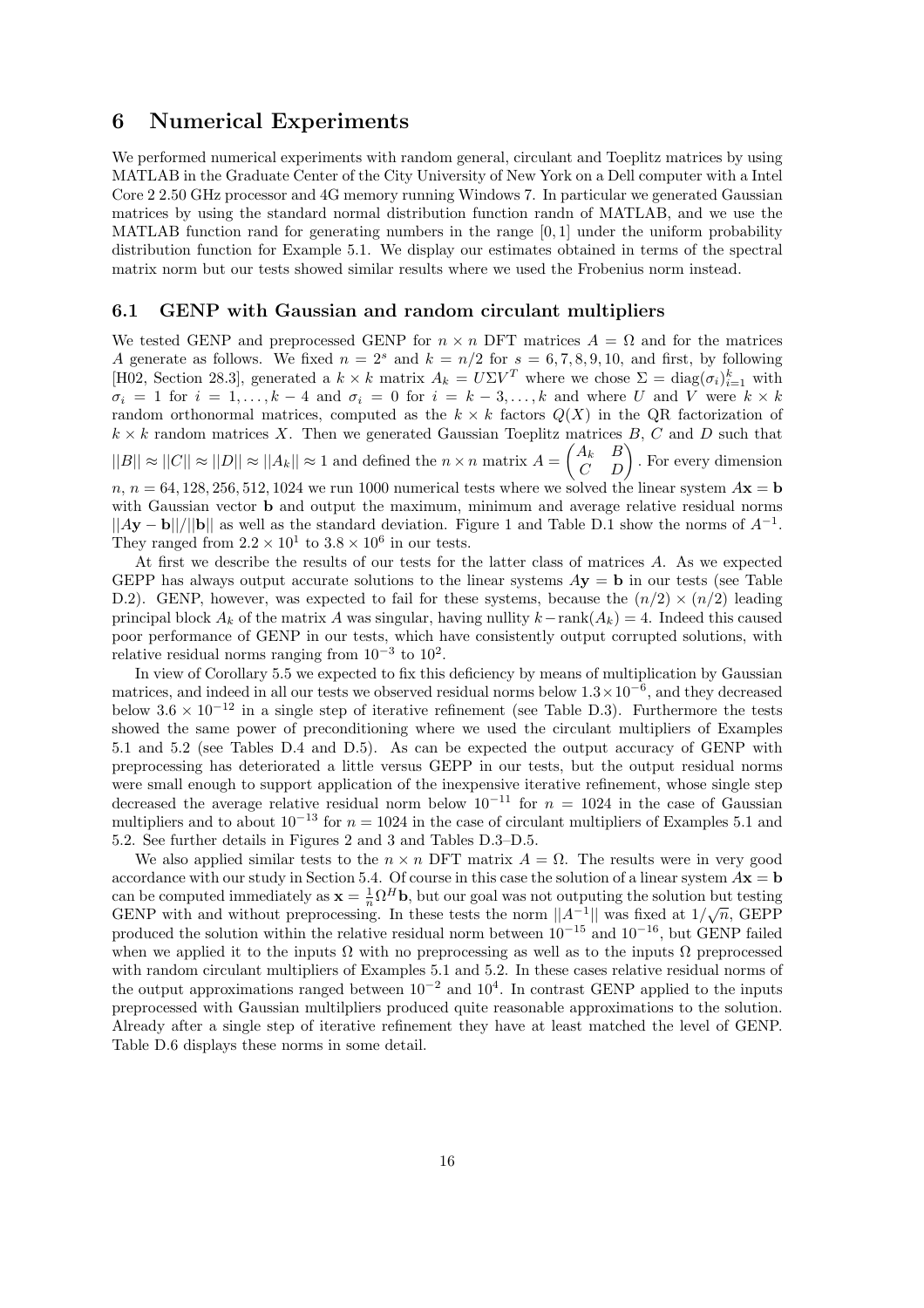

Figure 2: Average relative residual norms for GENP by using random multipliers. The two broken lines representing one iteration of circulant multipliers are overlapping at the bottom of the display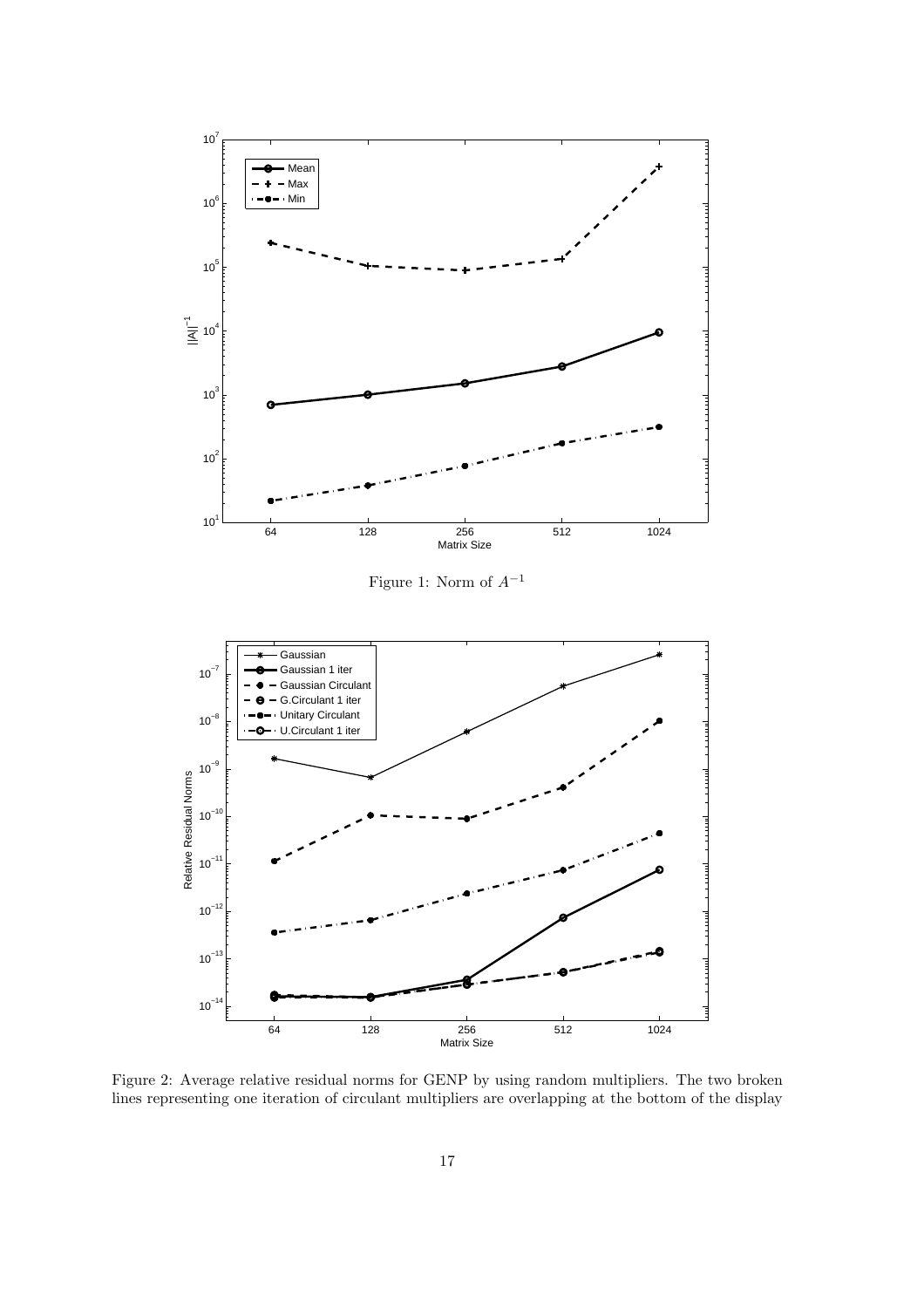

Figure 3: Maximum relative residual norms for GENP by using random multipliers. The two broken lines representing one iteration of circulant multipliers are overlapping at the bottom of the display

### 6.2 Approximation of the leading singular spaces and low-rank approximation of a matrix

In this section we present our test results for the approximation of the leading singular spaces of  $n \times n$  matrices A that have numerical rank r and for the approximation of these matrices with matrices of rank r. For  $n = 64, 128, 256, 512, 1024$  and  $r = 8, 32$  we generated  $n \times n$  random orthogonal matrices S and T and diagonal matrices  $\Sigma = \text{diag}(\sigma_j)_{j=1}^n$  such that  $\sigma_j = 1/j$ ,  $j = 1, \ldots, r$ ,  $\sigma_j = 10^{-10}, \ j = r + 1, \ldots, n$  (cf. [H02, Section 28.3]). Then we computed the input matrices  $A = S_A \Sigma_A T_A^T$ , for which  $||A|| = 1$  and  $\kappa(A) = 10^{10}$ . Furthermore we generated  $n \times r$  random matrices H and computed the matrices  $B_{r,A} = AH$ ,  $Q_{r,A} = Q(B_{r,A})$ ,  $S_{r,A}$ ,  $T_{r,A}$ ,  $Y_{r,A} = Q_{r,A}^T S_{r,A}$ , and  $Q_{r,A}Q_{r,A}^T A$ . Figures 4–7 and Tables D.7–D.12 display the resulting data on the residual norms  $\text{sn}^{(1)} = ||Q_{r,A}Y_{r,A} - S_{r,A}||$  and  $\text{rn}^{(2)} = ||A - Q_{r,A}Q_{r,A}^T A||$ , obtained in 1000 runs of our tests for every pair of n and r. In these figures and tables  $rn^{(1)}$  denotes the residual norms of the approximations of the matrix bases for the leading singular spaces  $\mathbb{S}_{r,A}$ , whereas rn<sup>(2)</sup> denotes the residual norms of the approximations of the matrix A by the rank-r matrix  $Q_{r,A} Q_{r,A}^T A$ .

Figures 4 and 5 and Tables D.7–D.9 show the norm  $rn^{(1)}$ . The last column of each of the tables displays the ratio of the observed values rn<sup>(1)</sup> and its upper bound  $\tilde{\Delta}_{+} = \sqrt{2} \frac{\sigma_{r+1}(A)}{\sigma_{r}(A)}$  $\frac{r_{r+1}(A)}{\sigma_r(A)}||H||_F ||(T_{r,A}^TH)^{-1}||_F$ estimated up to the higher order terms (cf. Corollary 4.1). In our tests we had  $\sigma_r(A) = 1/r$  and  $\sigma_{r+1}(A) = 10^{-10}$ . Table D.7 covers the case where we generated Gaussian multipliers H, whereas Tables D.8 and D.9 cover the cases where we generated random Toeplitz multipliers H as  $n \times r$ submatrices of the  $n \times n$  circulant matrices of Examples 5.1 and 5.2, respectively.

Figures 6 and 7 and Tables D.10–D.12 show similar results of our tests for the observed residual norms rn<sup>(2)</sup> and their ratios with their upper bounds  $\tilde{\Delta}'_+ = \sigma_{r+1}(A) + 2\Delta_+ ||A||$ , estimated up to the higher order terms (cf. Corollary 4.2).

Tables D.13–D.14 show some auxiliary information. Namely, Table D.13 displays the data on the ratios  $|| (T_{r,A}^T H)^{-1} || / || (H_{r,r})^{-1} ||$ , where  $H_{r,r}$  denotes the  $r \times r$  leading submatrix of the matrix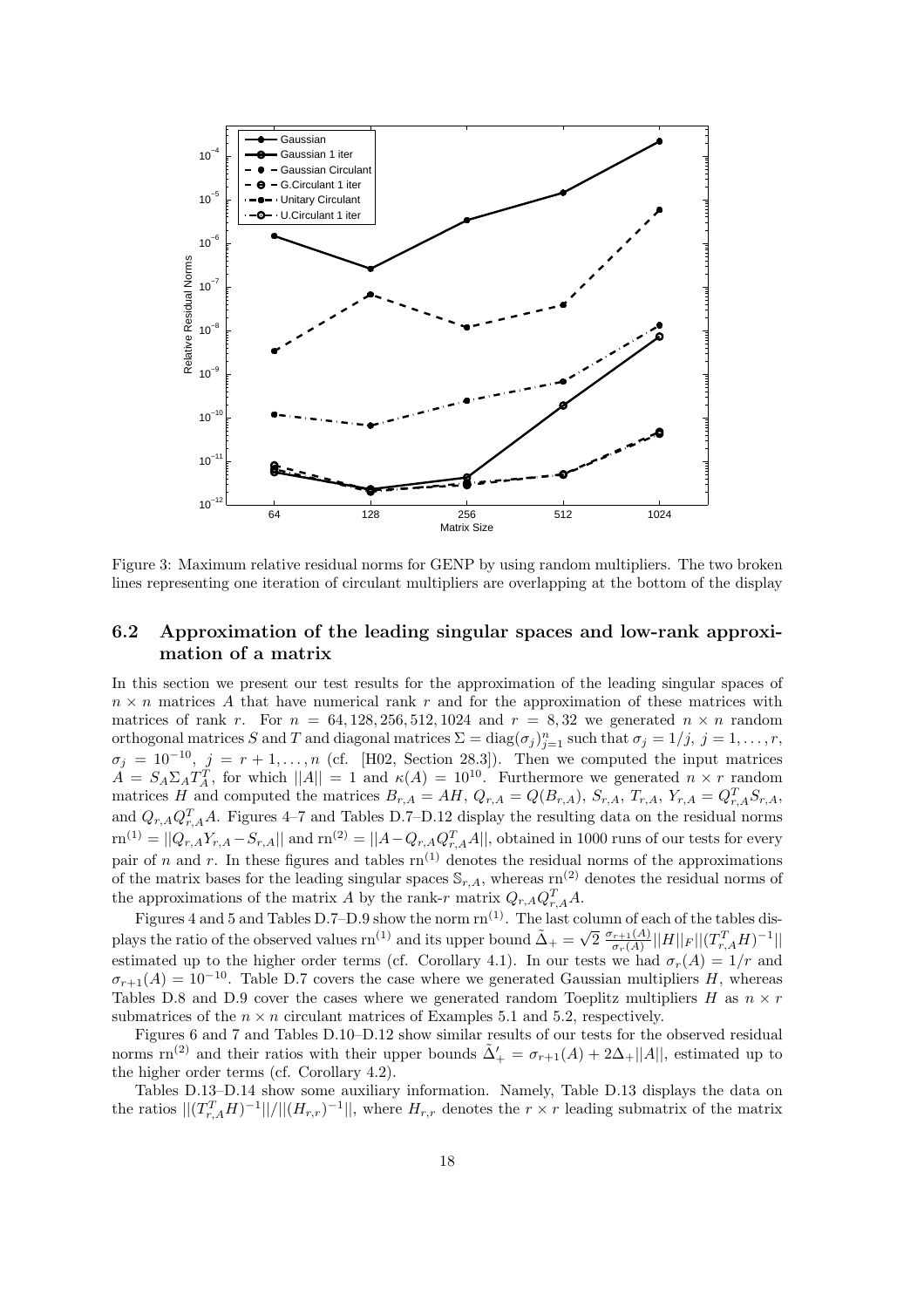

Figure 4: Residual norms  $rn^{(1)}$  using different random multipliers, case q=8

H. Tables D.14 and D.15 display the average condition numbers of Gaussian  $n \times n$  matrices and circulant  $n \times n$  matrices C of Example 5.1, respectively.

The test results are in quite good accordance with our theoretical study of Gaussian multipliers and suggest that the power of random circulant and Toeplitz multipliers is similar to the power of Gaussian multipliers, as in the case of various random structured multipliers of [HMT11] and [M11].

### 7 Conclusions

It is well known that standard Gaussian random matrices (we refer to them as Gaussian for short) tend to be well conditioned, and this property motivated our application of Gaussian multipliers to advancing matrix computations. In particuar we preprocess well conditioned nonsingular input matrices with Gaussian multipliers to support the application of GENP and block Gaussian elimination. Both of these algorithms readily fail in practical numerical computations without preprocessing, but we prove that with Gaussian multipliers the algorithms are expected to be locally safe, that is that the absolute values of the reciprocals of all pivot elements of GENP and the norms of the inverses of all pivot blocks of block Gaussian elimination are likely to be reasonably bounded. Our tests were in good accordance with that formal study. We generated matrices that were hard for GENP, but the problems were consistently avoided where we preprocessed the inputs with Gaussian multipliers. Moreover in our tests we observed similar results even with random circulant multipliers. Their choice accelerates multiplication significantly, and is particularly efficient where the input matrix has Toeplitz structure. That choice also limits randomization to n random parameters for an  $n \times n$ input.

Our analysis can be naturally extended to the problem of rank-r approximation of an  $m \times n$ matrix A that has a numerical rank r. We recalled that with a probability close to 1 the column sets of the matrix  $Q(AH)$  for an  $n \times r$  Gaussian matrix H approximates some orthogonal basis for the left leading singular space  $\mathbb{S}_{r,A}$  associated with the r largest singular values of an  $m \times n$ matrix A. Having such approximate basis available we can readily approximate the matrix  $A$  by a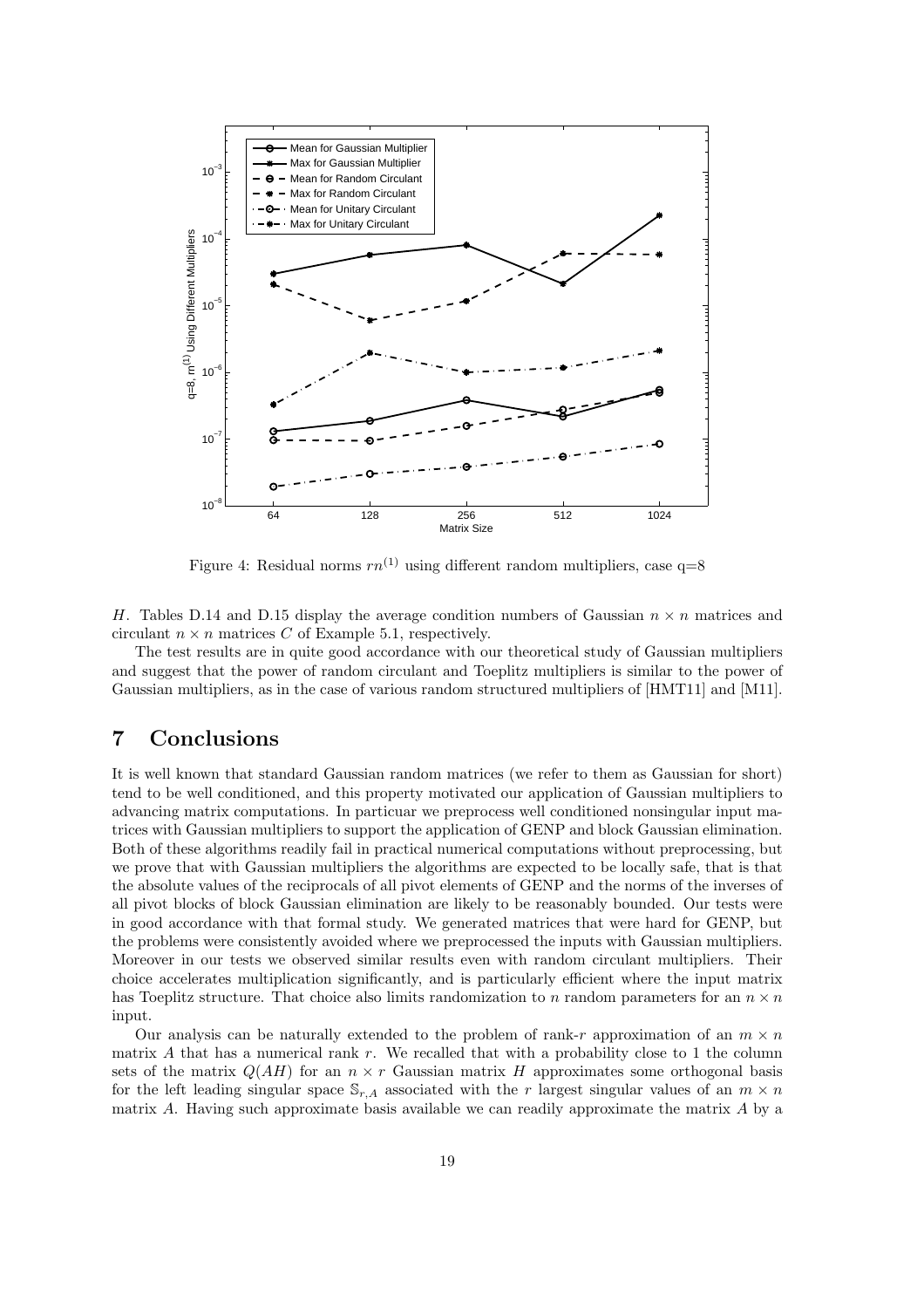

Figure 5: Residual norms  $rn^{(1)}$  using different random multipliers, case  $q=32$ 



Figure 6: Residual norms  $rn^{(2)}$  using different random multipliers, case  $q=8$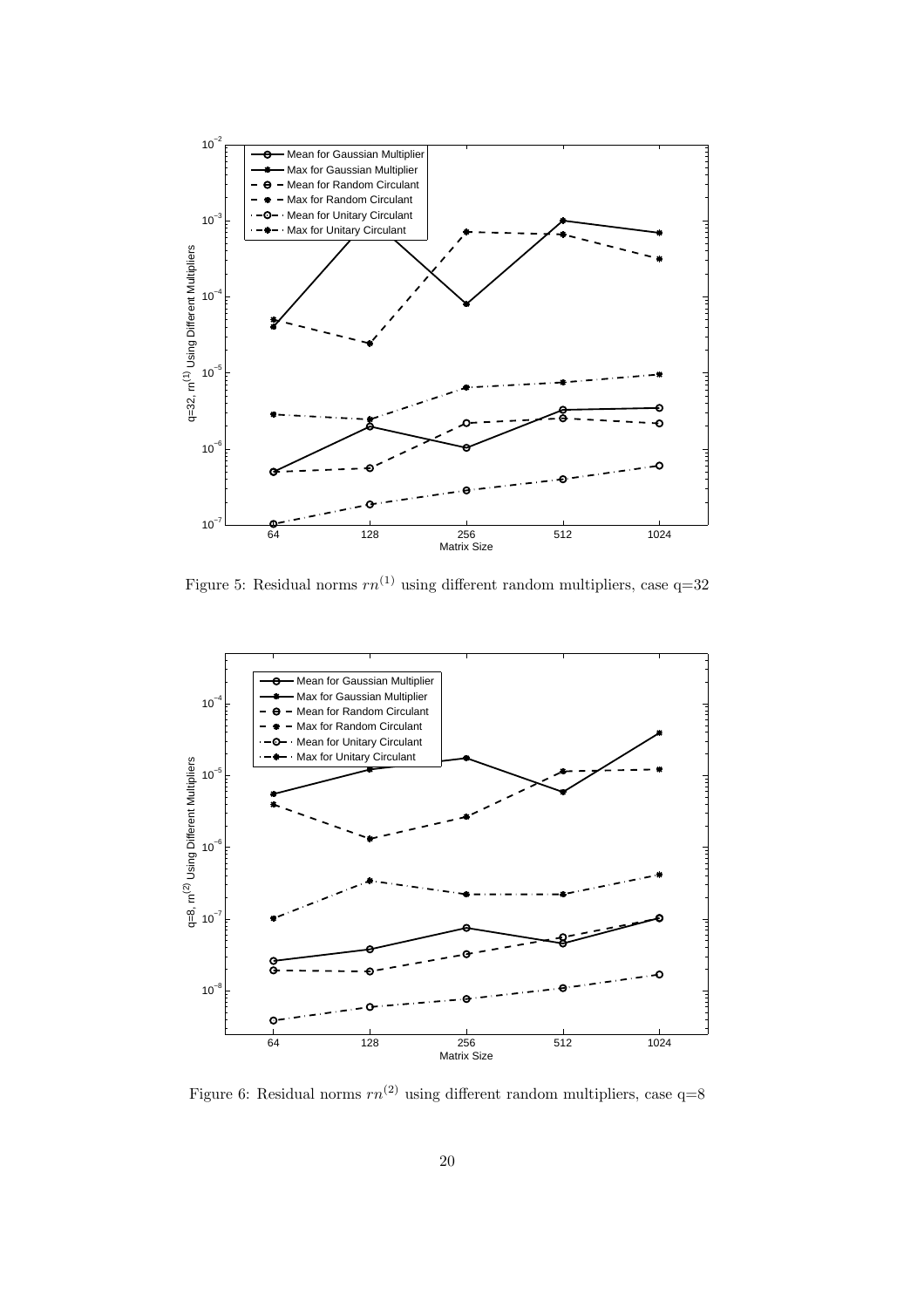

Figure 7: Residual norms  $rn^{(2)}$  using different random multipliers, case q=32

matrix of rank r. This is an efficient well developed algorithm (see [HMT11]), but we proved that this algorithm was expected to produce reasonable rank- $r$  approximation with Gaussian multipliers even without customary oversampling, recommended in [HMT11]. Then again in our tests the latter techniques were efficient even where instead of Gaussian multipliers we applied random Toeplitz multipliers, thus significantly accelerating the multiplication stage and limiting randomization to n parameters for an  $n \times n$  input.

Formal proof of the power of random structured SRFT multipliers with substantial oversampling is known for low-rank approximation [HMT11, Section 11], and can be readily extended to the case where the products of random unitary circulant multipliers and random rectangular permutation matrices are applied instead of the SRFT matrices (see Section 5.4). Proving the power of random circulant multipliers for GENP can be a natural research challenge, but we show a specific input for which such multipliers are expected to fail (see Example 5.4). Would the same multipliers or their proper randomized variations be expected to avoid failure on the average input? Or in the case of Toeplitz and Toeplitz-like input matrices? Positive answer would formally support safe numerical application of the MBA celebrated superfast algorithm preconditioned with such random multipliers to solving Toeplitz and Toeplitz-like linear systems of equations (cf. [PQZ11]). Another natural research challenge is the combination of randomized matrix multiplication with randomized additive preprocessing and augmentation studied in  $[PQ10]$ ,  $[PQ12]$ ,  $[PQZC]$ , and  $[PQZ13]$ .

Acknowledgements: Our research has been supported by NSF Grant CCF–1116736 and PSC CUNY Awards 64512–0042 and 65792–0043. We are also grateful to the reviewers and Mr. Jesse Wolf for thoughtful helpful comments.

### References

[A94] O. Axelsson, Iterative Solution Methods, Cambridge Univ. Press, England, 1994.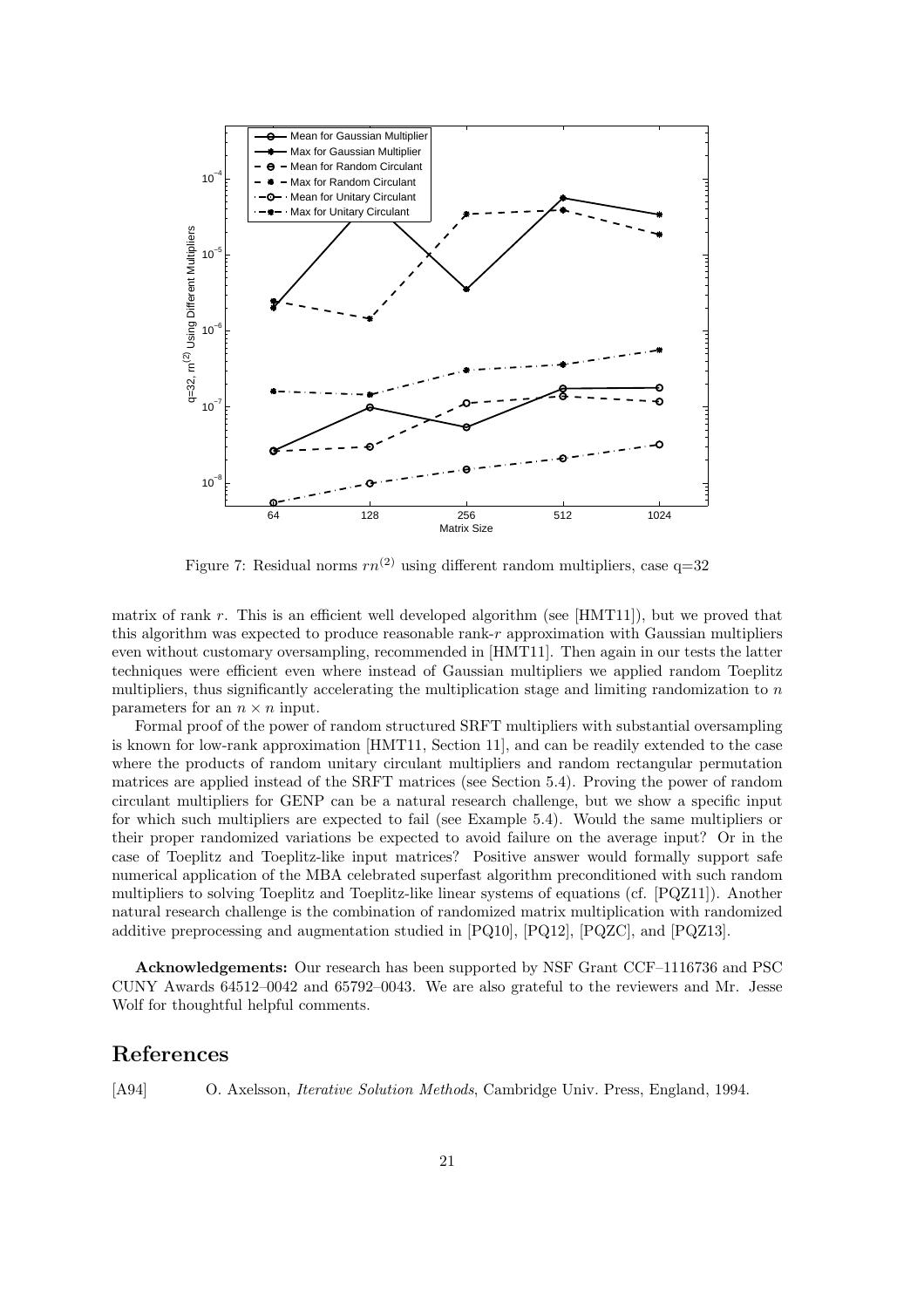- [B02] M. Benzi, Preconditioning Techniques for Large Linear Systems: a Survey, J. of Computational Physics, 182, 418–477, 2002.
- [BBD12] D. Becker, M. Baboulin, J. Dongarra, Reducing the amount of pivoting in symmetric indefinite systems, Proceedings of the 9th International Conference on Parallel Processing and Applied Mathematics, PPAM 2011, Lecture Notes in Computer Science, 7203, 133–142, Springer-Verlag (2012). Also INRIA Research Report 7621 (05/2011), University of Tennessee Technical Report ICL-UT-11-06.
- [BP94] D. Bini, V. Y. Pan, Polynomial and Matrix Computations, Volume 1: Fundamental Algorithms, Birkhäuser, Boston, 1994.
- [CD05] Z. Chen, J. J. Dongarra, Condition Numbers of Gaussian Random Matrices, SIAM. J. on Matrix Analysis and Applications, 27, 603–620, 2005.
- [CGS07] S. Chandrasekaran, M. Gu, X. Sun, J. Xia, J. Zhu, A Superfast Algorithm for Toeplitz Systems of Linear Equations, SIAM. J. on Matrix Analysis and Applications, 29, 4, 1247–1266, 2007.
- [CPW74] R. E. Cline, R. J. Plemmons, and G. Worm, Generalized Inverses of Certain Toeplitz Matrices, Linear Algebra and Its Applications, 8, 25–33, 1974.
- [D88] J. Demmel, The Probability That a Numerical Analysis Problem Is Difficult, Math. of Computation, 50, 449–480, 1988.
- [DL78] R. A. Demillo, R. J. Lipton, A Probabilistic Remark on Algebraic Program Testing, Information Processing Letters, 7, 4, 193–195, 1978.
- [DS01] K. R. Davidson, S. J. Szarek, Local Operator Theory, Random Matrices, and Banach Spaces, in Handbook on the Geometry of Banach Spaces (W. B. Johnson and J. Lindenstrauss editors), pages 317–368, North Holland, Amsterdam, 2001.
- [E88] A. Edelman, Eigenvalues and Condition Numbers of Random Matrices, SIAM J. on Matrix Analysis and Applications, 9, 4, 543–560, 1988.
- [ES05] A. Edelman, B. D. Sutton, Tails of Condition Number Distributions, SIAM J. on Matrix Analysis and Applications, 27, 2, 547–560, 2005.
- [G97] A. Greenbaum, Iterative Methods for Solving Linear Systems, SIAM, Philadelphia, 1997.
- [G98] M. Gu, Stable and Efficient Algorithms for Structured Systems of Linear Equations, SIAM J. on Matrix Analysis and Applications, 19, 279–306, 1998.
- [GE96] M. Gu, S. C. Eisenstat, Efficient algorithms for computing a strong rank-revealing QR factorization, SIAM Journal on Scientific Computing, 17, 848–869, 1996.
- [GKO95] I. Gohberg, T. Kailath, V. Olshevsky, Fast Gaussian Elimination with Partial Pivoting for Matrices with Displacement Structure, Mathematics of Computation, 64, 1557– 1576, 1995.
- [GL96] G. H. Golub, C. F. Van Loan, Matrix Computations, Johns Hopkins University Press, Baltimore, Maryland, 1996 (third addition).
- [H02] N. J. Higham, Accuracy and Stability in Numerical Analysis, SIAM, Philadelphia, 2002 (second edition).
- [HMT11] N. Halko, P. G. Martinsson, J. A. Tropp, Finding Structure with Randomness: Probabilistic Algorithms for Constructing Approximate Matrix Decompositions, SIAM Review, 53, 2, 217–288, 2011.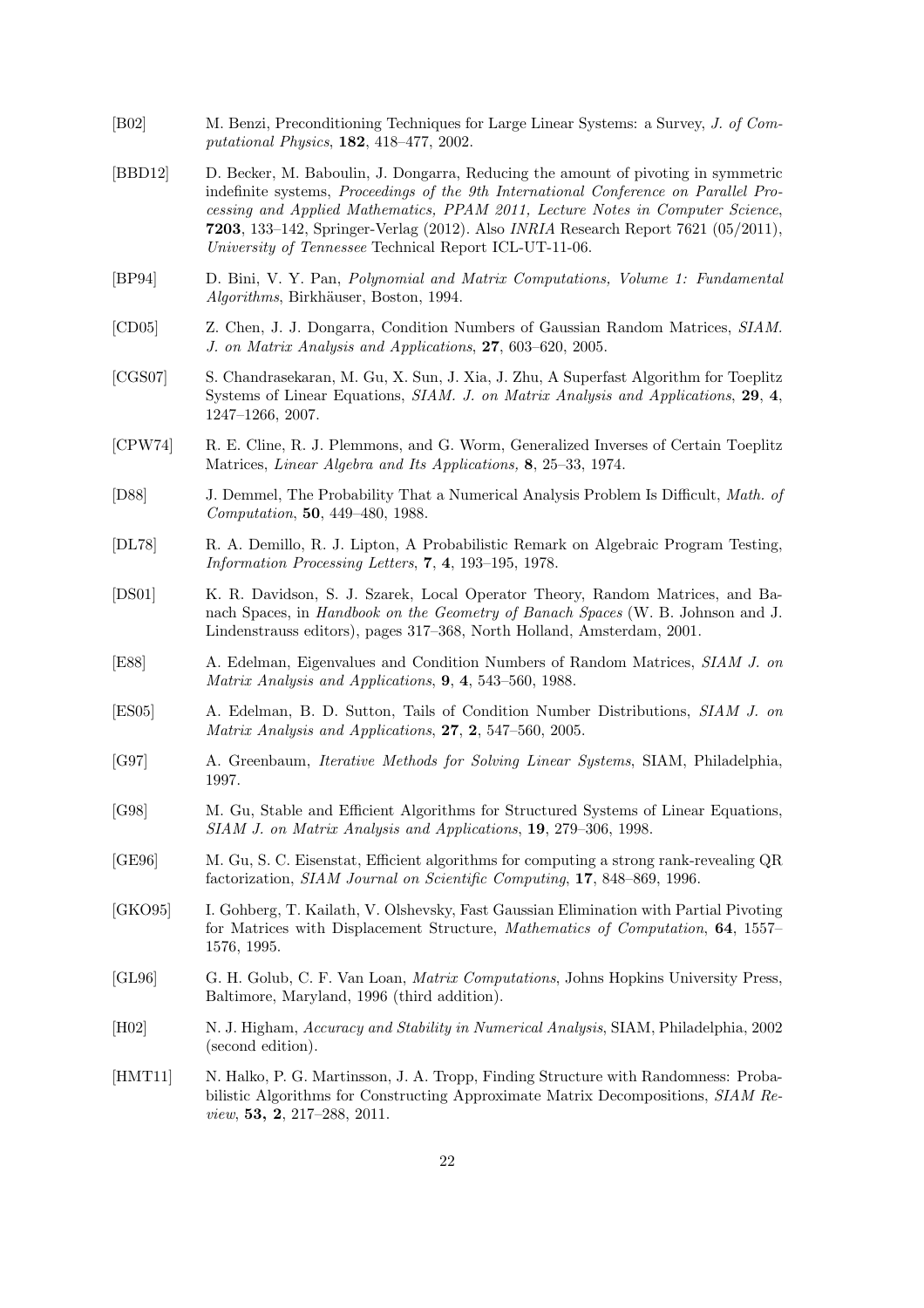- [HP92] Y. P. Hong, C.–T. Pan, The rank revealing QR decomposition and SVD, Math. of Computation, 58, 213–232, 1992.
- [KL94] C. S. Kenney, A. J. Laub, Small-Sample Statistical Condition Estimates for General Matrix Functions, SIAM J. on Scientific and Statistical Computing, 15, 36–61, 1994.
- [M11] M. W. Mahoney, Randomized Algorithms for Matrices and Data, Foundations and Trends in Machine Learning, NOW Publishers, 3, 2, 2011. (Abridged version in: Advances in Machine Learning and Data Mining for Astronomy, edited by M. J. Way, et al., pp. 647-672, 2012.)
- [MRT05] P. G. Martinsson, V. Rokhlin, M. Tygert, A Fast Algorithm for the Inversion of Toeplitz Matrices, Comput. Math. Appl., 50, 741–752, 2005.
- [MRT11] P.-G. Martinsson, V. Rokhlin, M. Tygert, A randomized algorithm for the decomposition of matrices, Applied and Computational Harmonic Analysis, 30, 47–68, 2011.
- [P90] V. Y. Pan, On Computations with Dense Structured Matrices, Math. of Computation, 55, 191, 179–190, 1990. Also in Proc. Intern. Symposium on Symbolic and Algebraic Computation (ISSAC'89), 34–42, ACM Press, New York, 1989.
- [P00a] C.–T. Pan, On the Existence and Computation of Rank-revealing LU Factorization, Linear Algebra and Its Applications, 316, 199–222, 2000.
- [P01] V. Y. Pan, Structured Matrices and Polynomials: Unified Superfast Algorithms, Birkhäuser/Springer, Boston/New York, 2001.
- [Pa] V. Y. Pan, Transformations of Matrix Structures Work Again, Linear Algebra and Its Applications, accepted. Available at arxiv:1311.3729[math.NA]
- [Pb] V. Y. Pan, Fast Approximation Algorithms for Computations with Cauchy Matrices, Polynomials and Rational Functions, Proc. of the Ninth International Computer Science Symposium in Russia (CSR'2014), (E. A. Hirsch et al., editors), Moscow, Russia, June 2014, Lecture Notes in Computer Science (LNCS), 8476, pp. 287-300 Springer International Publishing, Switzerland, 2014. Also Tech. Report TR 2014005, PhD Program in Comp. Sci., Graduate Center, CUNY, 2014.

available at http://www.cs.gc.cuny.edu/tr/techreport.php?id=469

- [PGMQ] V. Y. Pan, D. Grady, B. Murphy, G. Qian, R. E. Rosholt, A. Ruslanov, Schur Aggregation for Linear Systems and Determinants, Theoretical Computer Science, Special Issue on Symbolic–Numerical Algorithms (D. A. Bini, V. Y. Pan, and J. Verschelde editors), 409, 2, 255–268, 2008.
- [PIM10] V. Y. Pan, D. Ivolgin, B. Murphy, R. E. Rosholt, Y. Tang, X. Yan, Additive Preconditioning for Matrix Computations, Linear Algebra and Its Applications, 432, 1070– 1089, 2010.
- [PP95] D. S. Parker and B. Pierce, The randomizing FFT: An alternative to pivoting in Gaussian elimination, Tech. Report CSD 950037, Computer Science Dept., Univ. California at Los Angeles, 1995.
- [PQ10] V. Y. Pan, G. Qian, Randomized Preprocessing of Homogeneous Linear Systems of Equations, Linear Algebra and Its Applications, 432, 3272–3318, 2010.
- [PQ12] V. Y. Pan, G. Qian, Solving Linear Systems of Equations with Randomization, Augmentation and Aggregation, Linear Algebra and Its Applications, 437, 2851–1876, 2012.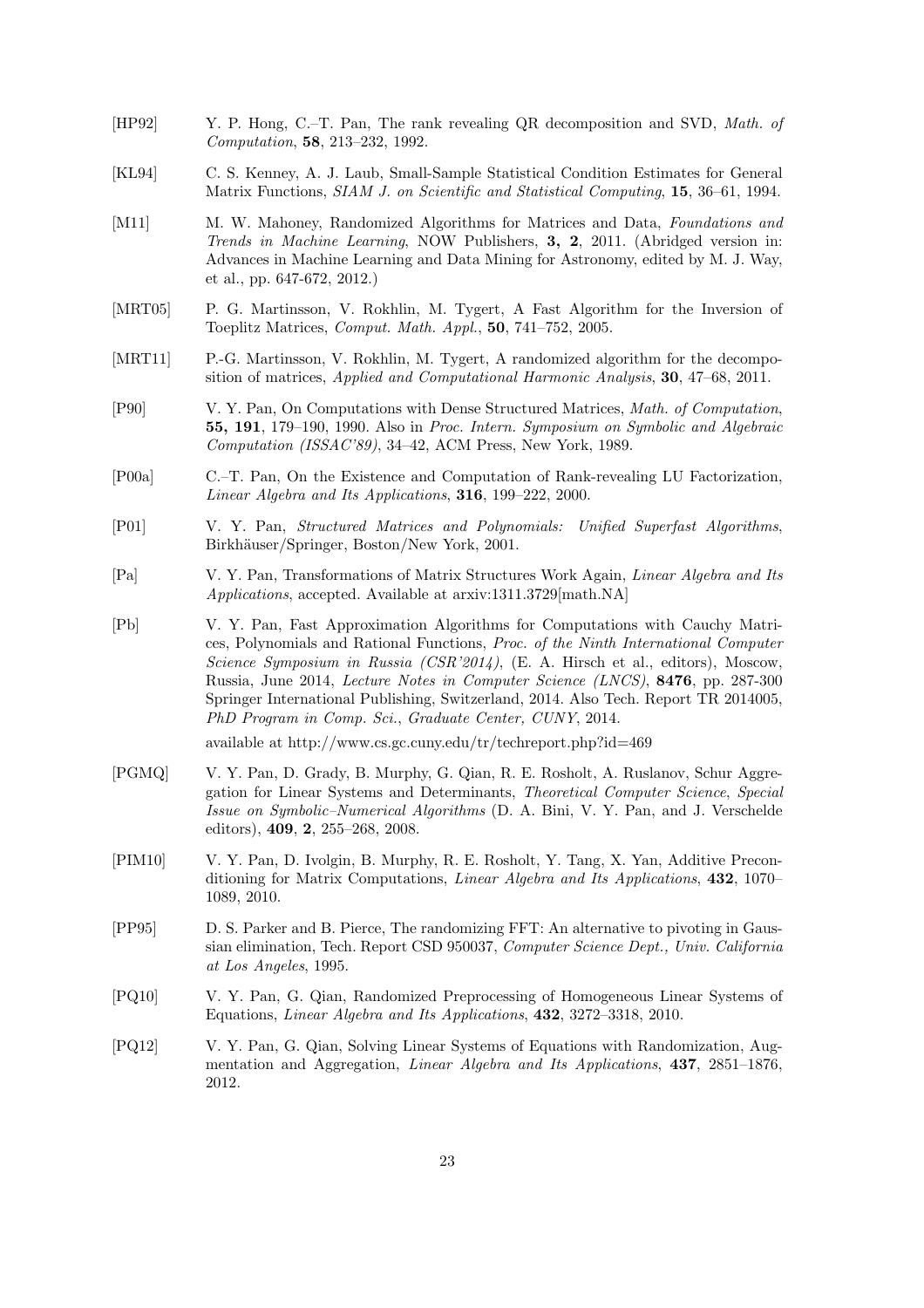| [PQa]            | V. Y. Pan, G. Qian, Estimating the Norms of Circulant and Toeplitz Random Ma-<br>trices and Their Inverses, <i>Linear Algebra and Its Applications</i> , accepted. Available at<br>arxiv:1311.3730[math.NA]                                                                |
|------------------|----------------------------------------------------------------------------------------------------------------------------------------------------------------------------------------------------------------------------------------------------------------------------|
| [PQYa]           | V. Y. Pan, G. Qian, X. Yan, Supporting GENP with random multipliers, Tech. Report<br>TR 2013016, PhD Program in Comp. Sci., Graduate Center, CUNY, 2013,                                                                                                                   |
|                  | available at $http://www.cs.gc.cuny.edu/tr/techneport.php?id=463$                                                                                                                                                                                                          |
| [PQZ11]          | V. Y. Pan, G. Qian, A. Zheng, Randomized Preconditioning of the MBA Algorithm,<br>in Proc. International Symp. on Symbolic and Algebraic Computation (ISSAC'2011),<br>San Jose, California, June 2011 (edited by Anton Leykin), 281–288, ACM Press, New<br>York $(2011)$ . |
| [PQZ13]          | V. Y. Pan, G. Qian, A. Zheng, Randomized Preprocessing versus Pivoting, Linear<br>Algebra and Its Applications, $438, 4, 1883-1899, 2013$ .                                                                                                                                |
| [PQZa]           | V. Y. Pan, G. Qian, A. Zheng, Randomized Matrix Computations, Tech. Report TR<br>2012009, PhD Program in Comp. Sci., Graduate Center, CUNY                                                                                                                                 |
|                  | Available at http://www.cs.gc.cuny.edu/tr/techreport.php?id=438 and                                                                                                                                                                                                        |
|                  | http://arxiv.org/abs/1210.7476                                                                                                                                                                                                                                             |
| [PQZC]           | V. Y. Pan, G. Qian, A. Zheng, Z. Chen, Matrix Computations and Polynomial Root-<br>finding with Preprocessing, <i>Linear Algebra and Its Applications</i> , 434, 854–879, 2011.                                                                                            |
| [S80]            | J. T. Schwartz, Fast Probabilistic Algorithms for Verification of Polynomial Identities,<br>Journal of ACM, 27, 4, 701-717, 1980.                                                                                                                                          |
| [S91]            | S. J. Szarek, Condition numbers of random matrices, Journal of Complexity, 7, 2,<br>$131-149$ , 1991.                                                                                                                                                                      |
| [S95]            | J.-G. Sun, On Perturbation Bounds for QR Factorization, Linear Algebra and Its<br>Applications, 215, 95-111, 1995.                                                                                                                                                         |
| [S98]            | G. W. Stewart, <i>Matrix Algorithms, Vol I: Basic Decompositions</i> , SIAM, 1998.                                                                                                                                                                                         |
| [503]            | G. W. Stewart, Matrix Algorithms, Vol II: Eigensystems, SIAM, 2003.                                                                                                                                                                                                        |
| [ <b>SST06</b> ] | A. Sankar, D. Spielman, S.-H. Teng, Smoothed Analysis of the Condition Numbers<br>and Growth Factors of Matrices, SIAM J. on Matrix Analysis, 28, 2, 446-476, 2006.                                                                                                        |
| [T11]            | J. A. Tropp, Improved Analysis of the Subsampled Randomized Hadamard Transform,<br>Adv. Adapt. Data Anal., 3, 1–2, Special Issue, "Sparse Representation of Data and<br>Images," 115-126, 2011.                                                                            |
| [Z79]            | R. E. Zippel, Probabilistic Algorithms for Sparse Polynomials, Proceedings of EU-<br>ROSAM'79, Lecture Notes in Computer Science, 72, 216–226, Springer, Berlin, 1979.                                                                                                     |

# Appendix

## A On the algebraic variety of low-rank matrices

The following simple result (not used in this paper) shows that the  $m \times n$  matrices of a rank  $\rho$  form an algebraic variety of the dimension  $d_{\rho} = (m + n - \rho)\rho$  in the space  $\mathbb{R}^{m \times n}$ , and clearly  $d_{\rho} < mn$ for  $\rho < \min\{m, n\}.$ 

**Fact A.1.** The set A of  $m \times n$  matrices of rank  $\rho$  is an algebraic variety of dimension  $(m + n - \rho)\rho$ .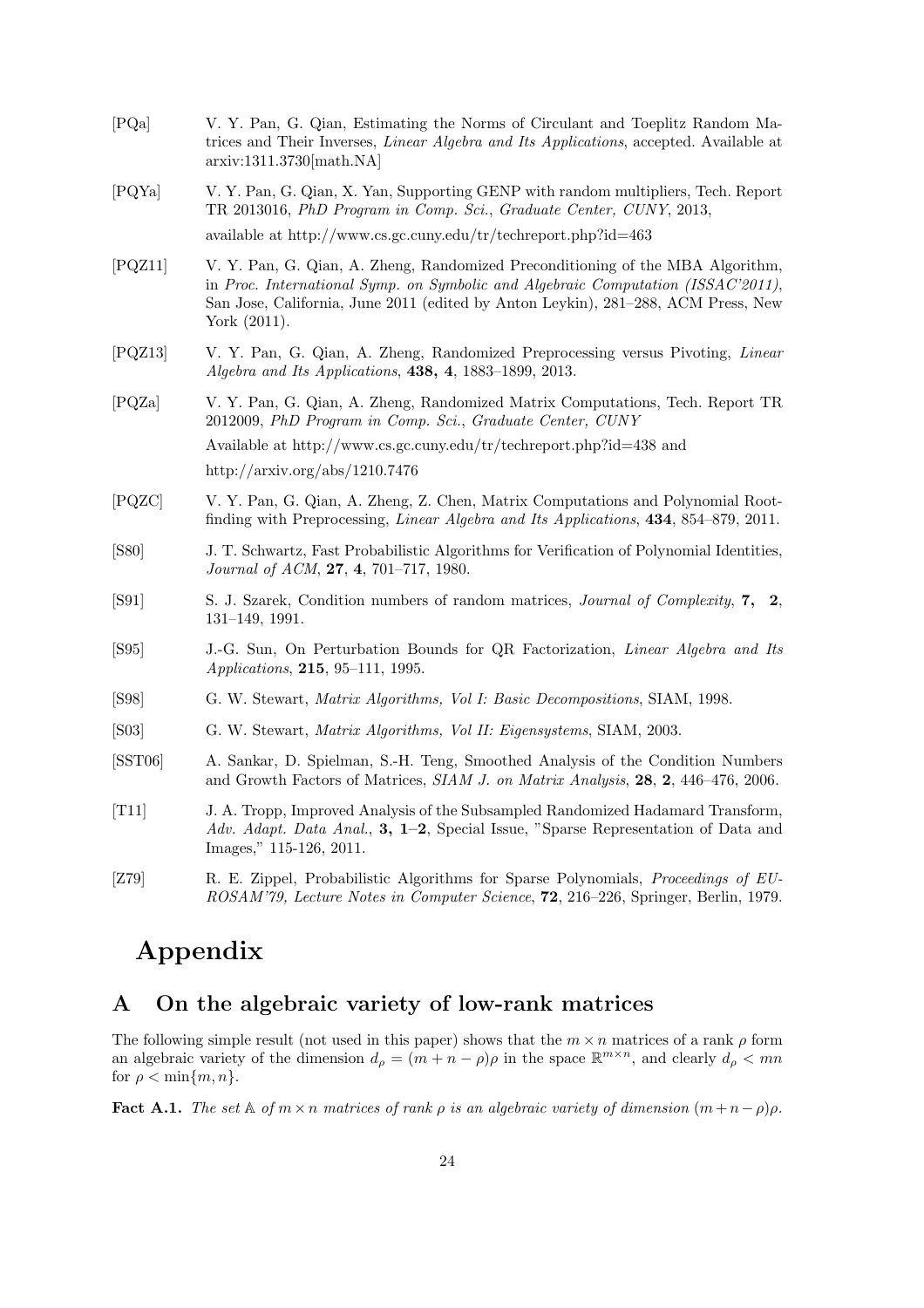*Proof.* Let A be an  $m \times n$  matrix of a rank  $\rho$  with a nonsingular leading  $\rho \times \rho$  block B and write  $A =$  $\begin{pmatrix} B & C \ D & E \end{pmatrix}$ . Then the  $(m - \rho) \times (n - \rho)$  Schur complement  $E - DB^{-1}C$  must vanish, which imposes  $(m - \rho)(n - \rho)$  algebraic equations on the entries of the matrix A. Similar argument can be applied where any  $\rho \times \rho$  submatrix of the matrix A (among  $\begin{pmatrix} m \\ o \end{pmatrix}$ ρ  $\binom{n}{n}$ ρ  $\setminus$ such submatrices) is nonsingular. Therefore dim  $A = mn - (m - \rho)(n - \rho) = (m + n - \rho)\rho$ .

### B Some error norm bounds for low-rank approximation

The paper [HMT11] proposed using Algorithm 4.1 with the positive oversampling integer parameter  $p$  (see [HMT11, Algorithm 4.1 and Theorems 10.1 and 10.6]). This choice relied on the following bounds of [HMT11, Theorems 10.5 and 10.6] on the expected value  $\mathbb{E}(|A - P_{AH}A||)$  of the output error norm of the algorithm for  $P_{AH} = QQ^T$ ,

$$
\mathbb{E}(|A - P_{AH}A||_F) \le ((1 + \frac{r}{p-1} \sum_{j>r} \sigma_j(A)^2)^{1/2},
$$
\n(B.1)

$$
\mathbb{E}(||A - P_{AH}A||) \le ((1 + \frac{r}{p-1}\sigma_{r+1}(A)^2)^{1/2} + \frac{e\sqrt{r+p}}{p} \sum_{j>r} \sigma_j(A)^2)^{1/2}.
$$
 (B.2)

Here is a simplified variant of the latter estimate from [HMT11, equation (1.8)],

$$
\mathbb{E}(||A - P_{AH}A||) \le (1 + \frac{4\sqrt{r+p}}{p-1}\sqrt{\min\{m, n\}})\sigma_{r+1}(A). \tag{B.3}
$$

Quite typically the values  $\sigma_i(A)$  for  $j > r$  are not known, but one can adapt the parameter l by using a posteriori error estimation. One can simplify this estimation by recalling from [HMT11, equation (4.3)] that

$$
||A - P_{AH}A|| \le 10\sqrt{2/\pi} \max_{j=1,\dots,r} (A - P_{AH}A) \mathbf{g}_j
$$
 (B.4)

with a probability at least  $1 - 10^{-r}$ . Here  $g_j$  is the jth column of  $n \times r$  Gaussian matrix, that is  $g_1, \ldots, g_r$  are r independent Gaussian vectors of length n, and r is an integer parameter (see our Remark 4.2 on improving this approximation). Here is an alternative simplified expression from  $[HMT11, equation (1.9)],$ 

Probability(
$$
||A - P_{AH}A|| \le (1 + 9\sqrt{r+p}\sqrt{\min\{m, n\}})\sigma_{r+1}(A)) \ge 1 - 3/p^p
$$
 (B.5)

under some mild assumptions on the positive oversampling integer p. The above bounds show that low-rank approximations of high quality can be obtained by using a reasonably small oversampling integer parameter p, say  $p = 20$ , but they do not apply where  $p \leq 1$ . Our analysis of the basic algorithms relies on Corollary 5.4 and provides some reasonable formal support even where  $p = 0$ .

## C Uniform random sampling and nonsingularity of random matrices

Uniform random sampling of elements from a finite set  $\Delta$  is their selection from this set at random, independently of each other and under the uniform probability distribution on the set  $\Delta$ .

The total degree of a multivariate monomial is the sum of its degrees in all its variables. The total degree of a polynomial is the maximal total degree of its monomials.

**Lemma C.1.** [DL78], [S80], [Z79]. For a set  $\Delta$  of a cardinality  $|\Delta|$  in any fixed ring let a polynomial in m variables have a total degree d and let it not vanish identically on the set  $\Delta^m$ . Then the polynomial vanishes in at most  $d|\Delta|^{m-1}$  points of this set.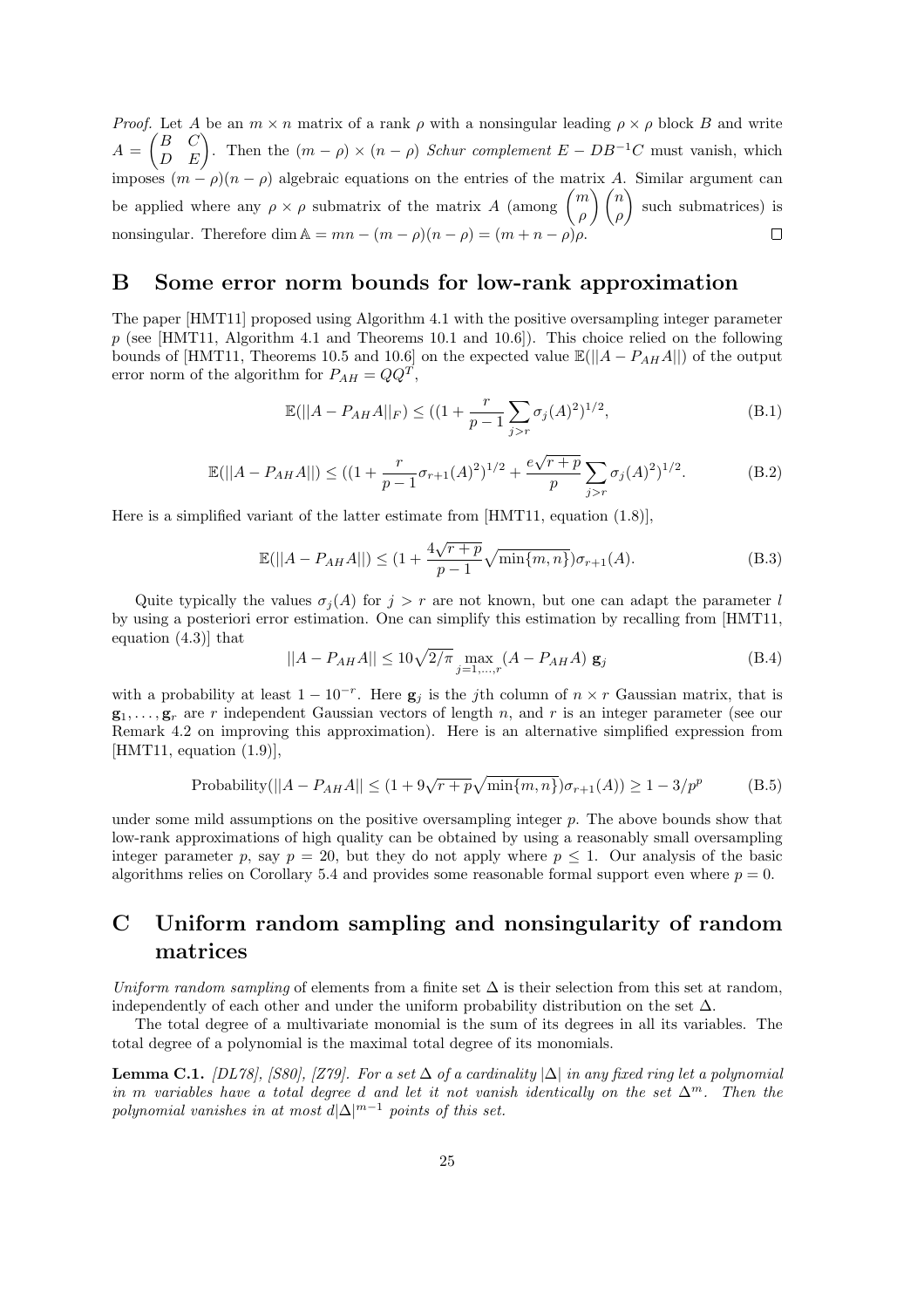Theorem C.1. Under the assumptions of Lemma C.1 let the values of the variables of the polynomial be randomly and uniformly sampled from a finite set  $\Delta$ . Then the polynomial vanishes with a probability at most  $\frac{d}{|\Delta|}$ .

Corollary C.1. Let the entries of a general or Toeplitz  $m \times n$  matrix have been randomly and uniformly sampled from a finite set  $\Delta$  of cardinality  $|\Delta|$  (in any fixed ring). Let  $l = \min\{m, n\}$ . Then (a) every  $k \times k$  submatrix M for  $k \leq l$  is nonsingular with a probability at least  $1 - \frac{k}{|\Delta|}$  and (b) is strongly nonsingular with a probability at least  $1 - \sum_{i=1}^{k} \frac{i}{|\Delta|} = 1 - \frac{(k+1)k}{2|\Delta|}$  $\frac{x+1}{2|\Delta|}$ .

Proof. The claimed properties of nonsingularity and nonvanishing hold for generic matrices. The singularity of a  $k \times k$  matrix means that its determinant vanishes, but the determinant is a polynomial of total degree  $k$  in the entries. Therefore Theorem C.1 implies parts (a) and consequently (b). Part (c) follows because a fixed entry of the inverse vanishes if and only if the respective entry of the adjoint vanishes, but up to the sign the latter entry is the determinant of a  $(k-1) \times (k-1)$  submatrix of the input matrix M, and so it is a polynomial of degree  $k-1$  in its entries. of the input matrix  $M$ , and so it is a polynomial of degree  $k - 1$  in its entries.

### D Tables

| dimension | mean                 | max                  | min                  | std                  |
|-----------|----------------------|----------------------|----------------------|----------------------|
| 64        | $6.95 \times 10^{2}$ | $2.41 \times 10^{5}$ | $2.18 \times 10^{1}$ | $7.87 \times 10^3$   |
| 128       | $1.00 \times 10^{3}$ | $1.05 \times 10^{5}$ | $3.78 \times 10^{1}$ | $5.81 \times 10^3$   |
| 256       | $1.51 \times 10^3$   | $8.90 \times 10^{4}$ | $7.68 \times 10^{1}$ | $6.06 \times 10^{3}$ |
| 512       | $2.78 \times 10^3$   | $1.35 \times 10^{5}$ | $1.74 \times 10^{2}$ | $8.64 \times 10^{3}$ |
| 1024      | $9.54 \times 10^{3}$ | $3.79 \times 10^{6}$ | $3.13 \times 10^{2}$ | $1.21 \times 10^{5}$ |

Table D.1: The norms  $||A||^{-1}$  of the input matrices A

Table D.2: Relative residual norms of GEPP

| dimension | mean                   | max                    | min                    | std                    |
|-----------|------------------------|------------------------|------------------------|------------------------|
| 64        | $4.91 \times 10^{-14}$ | $2.06 \times 10^{-11}$ | $1.75 \times 10^{-15}$ | $6.64 \times 10^{-13}$ |
| 128       | $6.86 \times 10^{-14}$ | $7.58 \times 10^{-12}$ | $3.97 \times 10^{-15}$ | $3.02 \times 10^{-13}$ |
| 256       | $2.00 \times 10^{-13}$ | $1.95 \times 10^{-11}$ | $1.05 \times 10^{-14}$ | $8.93 \times 10^{-13}$ |
| 512       | $6.08 \times 10^{-13}$ | $5.76 \times 10^{-11}$ | $3.55 \times 10^{-14}$ | $2.65 \times 10^{-12}$ |
| 1024      | $2.67 \times 10^{-12}$ | $8.02 \times 10^{-10}$ | $1.13 \times 10^{-13}$ | $2.65 \times 10^{-11}$ |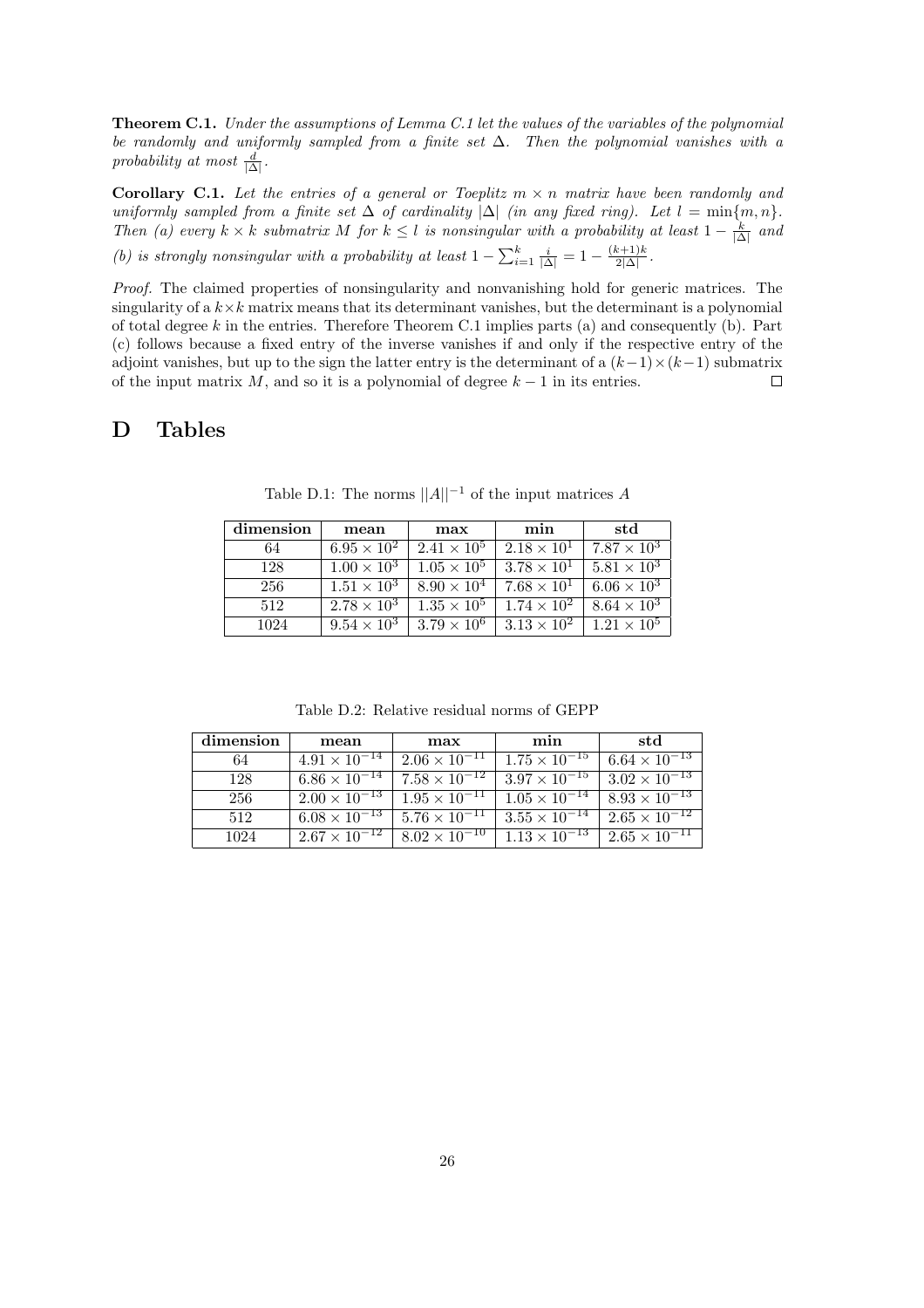| dimension | iterations   | mean                   | max                    | min                    | $_{\rm std}$                      |
|-----------|--------------|------------------------|------------------------|------------------------|-----------------------------------|
| 64        | $\theta$     | $1.66 \times 10^{-9}$  | $1.47 \times 10^{-6}$  | $4.47 \times 10^{-14}$ | $4.67 \times 10^{-8}$             |
| 64        | $\mathbf{1}$ | $1.63 \times 10^{-14}$ | $5.71 \times 10^{-12}$ | $5.57 \times 10^{-16}$ | $1.91 \times 10^{-13}$            |
| 128       | $\theta$     | $6.62 \times 10^{-10}$ | $2.61 \times 10^{-7}$  | $3.98 \times 10^{-13}$ | $8.66 \times 10^{-9}$             |
| 128       | $\mathbf{1}$ | $1.57 \times 10^{-14}$ | $2.31 \times 10^{-12}$ | $9.49 \times 10^{-16}$ | $8.23 \times 10^{-14}$            |
| 256       | $\theta$     | $6.13 \times 10^{-9}$  | $3.39 \times 10^{-6}$  | $2.47 \times 10^{-12}$ | $1.15 \times 10^{-7}$             |
| 256       | $\mathbf{1}$ | $3.64 \times 10^{-14}$ | $4.32 \times 10^{-12}$ | $1.91 \times 10^{-15}$ | $2.17 \times \overline{10^{-13}}$ |
| 512       | $\Omega$     | $5.57 \times 10^{-8}$  | $1.44 \times 10^{-5}$  | $1.29 \times 10^{-11}$ | $7.59 \times 10^{-7}$             |
| 512       | $\mathbf{1}$ | $7.36 \times 10^{-13}$ | $1.92 \times 10^{-10}$ | $3.32 \times 10^{-15}$ | $1.07 \times 10^{-11}$            |
| 1024      | $\Omega$     | $2.58 \times 10^{-7}$  | $2.17 \times 10^{-4}$  | $4.66 \times 10^{-11}$ | $6.86 \times 10^{-6}$             |
| 1024      | $\mathbf{1}$ | $7.53 \times 10^{-12}$ | $7.31 \times 10^{-9}$  | $6.75 \times 10^{-15}$ | $2.31 \times 10^{-10}$            |

Table D.3: Relative residual norms: GENP with Gaussian multipliers

Table D.4: Relative residual norms: GENP with real circulant Gaussian multipliers of Example 5.1

| dimension | iterations     | mean                              | max                    | min                    | std                               |
|-----------|----------------|-----------------------------------|------------------------|------------------------|-----------------------------------|
| 64        | $\theta$       | $1.15 \times 10^{-11}$            | $3.39 \times 10^{-9}$  | $2.15 \times 10^{-14}$ | $1.18 \times 10^{-10}$            |
| 64        | $\mathbf{1}$   | $1.73 \times 10^{-14}$            | $8.18 \times 10^{-12}$ | $5.95 \times 10^{-16}$ | $2.62 \times \overline{10^{-13}}$ |
| 128       | $\theta$       | $1.06 \times 10^{-10}$            | $6.71 \times 10^{-8}$  | $1.73 \times 10^{-13}$ | $2.15 \times 10^{-9}$             |
| 128       | $\mathbf{1}$   | $1.56 \times \overline{10^{-14}}$ | $2.20 \times 10^{-12}$ | $8.96 \times 10^{-16}$ | $7.91 \times 10^{-14}$            |
| 256       | $\Omega$       | $8.97 \times 10^{-11}$            | $1.19 \times 10^{-8}$  | $6.23 \times 10^{-13}$ | $4.85 \times 10^{-10}$            |
| 256       | $\mathbf{1}$   | $2.88 \times 10^{-14}$            | $2.89 \times 10^{-12}$ | $1.89 \times 10^{-15}$ | $1.32 \times 10^{-13}$            |
| 512       | $\Omega$       | $4.12 \times 10^{-10}$            | $3.85 \times 10^{-8}$  | $2.37 \times 10^{-12}$ | $2.27 \times 10^{-9}$             |
| 512       | $\overline{1}$ | $5.24 \times 10^{-14}$            | $5.12 \times 10^{-12}$ | $2.95 \times 10^{-15}$ | $2.32 \times 10^{-13}$            |
| 1024      | $\Omega$       | $1.03 \times 10^{-8}$             | $5.80 \times 10^{-6}$  | $1.09 \times 10^{-11}$ | $1.93 \times 10^{-7}$             |
| 1024      | $\mathbf{1}$   | $1.46 \times 10^{-13}$            | $4.80 \times 10^{-11}$ | $6.94 \times 10^{-15}$ | $1.60 \times 10^{-12}$            |

Table D.5: Relative residual norms: GENP with unitary circulant multipliers of Example 5.2

| dimension | iterations   | mean                              | max                    | min                    | $_{\rm std}$           |
|-----------|--------------|-----------------------------------|------------------------|------------------------|------------------------|
| 64        | $\theta$     | $3.59 \times 10^{-13}$            | $1.19 \times 10^{-10}$ | $6.14 \times 10^{-15}$ | $3.95 \times 10^{-12}$ |
| 64        | $\mathbf{1}$ | $1.53 \times \overline{10^{-14}}$ | $6.69 \times 10^{-12}$ | $5.74 \times 10^{-16}$ | $2.14 \times 10^{-13}$ |
| 128       | $\theta$     | $6.54 \times 10^{-13}$            | $6.64 \times 10^{-11}$ | $2.68 \times 10^{-14}$ | $2.67 \times 10^{-12}$ |
| 128       | $\mathbf{1}$ | $1.53 \times 10^{-14}$            | $2.04 \times 10^{-12}$ | $9.31 \times 10^{-16}$ | $7.45 \times 10^{-14}$ |
| 256       | $\Omega$     | $2.37 \times 10^{-12}$            | $2.47 \times 10^{-10}$ | $9.41 \times 10^{-14}$ | $1.06 \times 10^{-11}$ |
| 256       | $\mathbf{1}$ | $2.88 \times 10^{-14}$            | $3.18 \times 10^{-12}$ | $1.83 \times 10^{-15}$ | $1.36 \times 10^{-13}$ |
| 512       | $\Omega$     | $7.42 \times 10^{-12}$            | $6.77 \times 10^{-10}$ | $3.35 \times 10^{-13}$ | $3.04 \times 10^{-11}$ |
| 512       | $\mathbf{1}$ | $5.22 \times 10^{-14}$            | $4.97 \times 10^{-12}$ | $3.19 \times 10^{-15}$ | $2.29 \times 10^{-13}$ |
| 1024      | $\Omega$     | $4.43 \times 10^{-11}$            | $1.31 \times 10^{-8}$  | $1.28 \times 10^{-12}$ | $4.36 \times 10^{-10}$ |
| 1024      | $\mathbf{1}$ | $1.37 \times 10^{-13}$            | $4.33 \times 10^{-11}$ | $6.67 \times 10^{-15}$ | $1.41 \times 10^{-12}$ |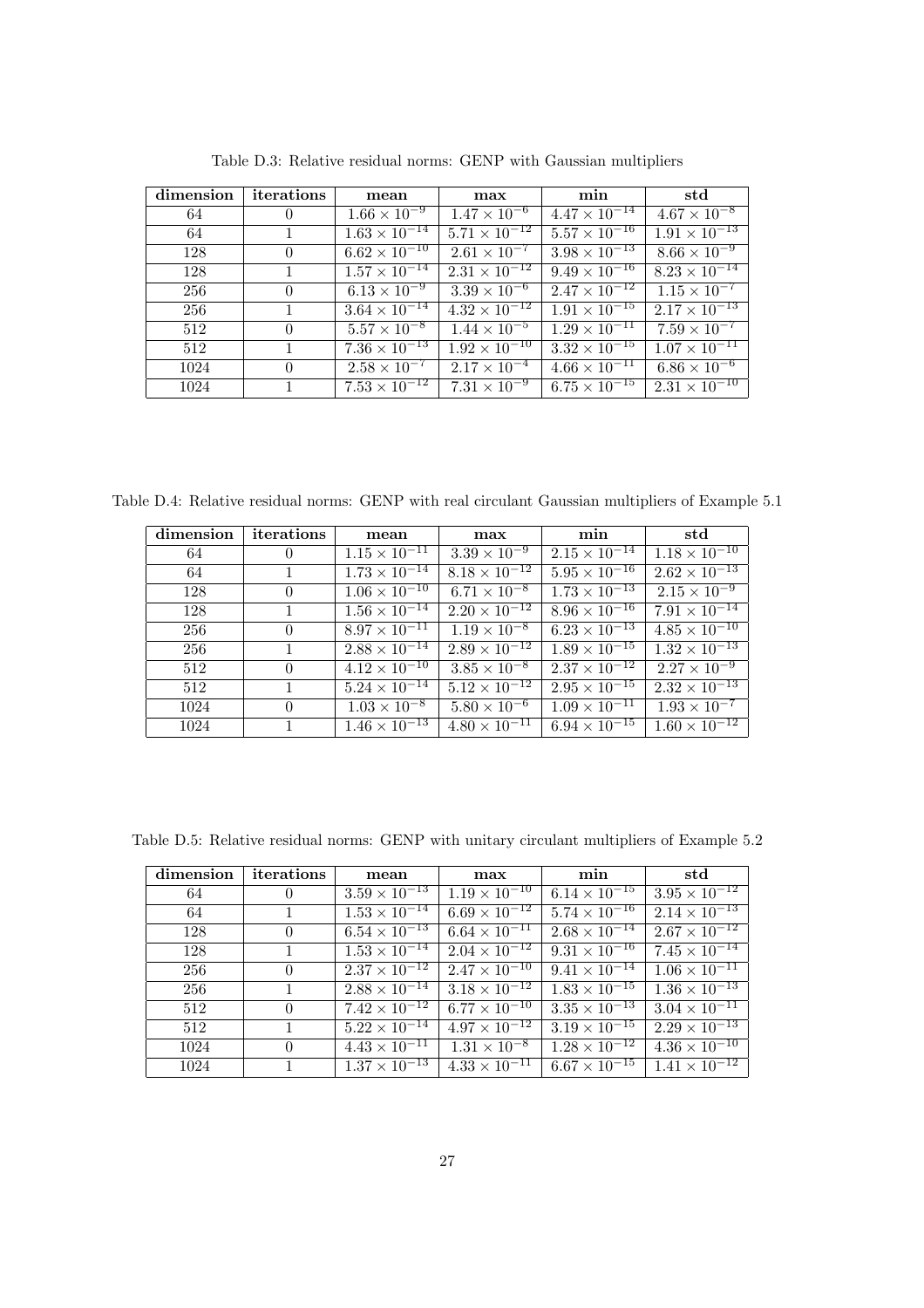| dimension | iterations     | mean                   | max                    | min                    | std                    |
|-----------|----------------|------------------------|------------------------|------------------------|------------------------|
| 64        | $\overline{0}$ | $3.41 \times 10^{-13}$ | $1.84 \times 10^{-11}$ | $1.73 \times 10^{-14}$ | $1.84 \times 10^{-12}$ |
| 64        | $\mathbf{1}$   | $5.10 \times 10^{-16}$ | $8.30 \times 10^{-16}$ | $4.02 \times 10^{-16}$ | $6.86 \times 10^{-17}$ |
| 128       | $\Omega$       | $5.48 \times 10^{-13}$ | $7.21 \times 10^{-12}$ | $6.02 \times 10^{-14}$ | $9.05 \times 10^{-13}$ |
| 128       | $\mathbf{1}$   | $7.41 \times 10^{-16}$ | $9.62 \times 10^{-16}$ | $6.11 \times 10^{-16}$ | $6.82 \times 10^{-17}$ |
| 256       | $\Omega$       | $2.26 \times 10^{-12}$ | $4.23 \times 10^{-11}$ | $2.83 \times 10^{-13}$ | $4.92 \times 10^{-12}$ |
| 256       | $\mathbf{1}$   | $1.05 \times 10^{-15}$ | $1.26 \times 10^{-15}$ | $9.14 \times 10^{-16}$ | $6.76 \times 10^{-17}$ |
| 512       | $\theta$       | $1.11 \times 10^{-11}$ | $6.23 \times 10^{-10}$ | $6.72 \times 10^{-13}$ | $6.22 \times 10^{-11}$ |
| 512       | $\overline{1}$ | $1.50 \times 10^{-15}$ | $1.69 \times 10^{-15}$ | $1.33 \times 10^{-15}$ | $6.82 \times 10^{-17}$ |
| 1024      | $\Omega$       | $7.57 \times 10^{-10}$ | $7.25 \times 10^{-8}$  | $1.89 \times 10^{-12}$ | $7.25 \times 10^{-9}$  |
| 1024      | $\mathbf{1}$   | $2.13 \times 10^{-15}$ | $2.29 \times 10^{-15}$ | $1.96 \times 10^{-15}$ | $7.15 \times 10^{-17}$ |

Table D.6: Relative residual norms: GENP with Gaussian multipliers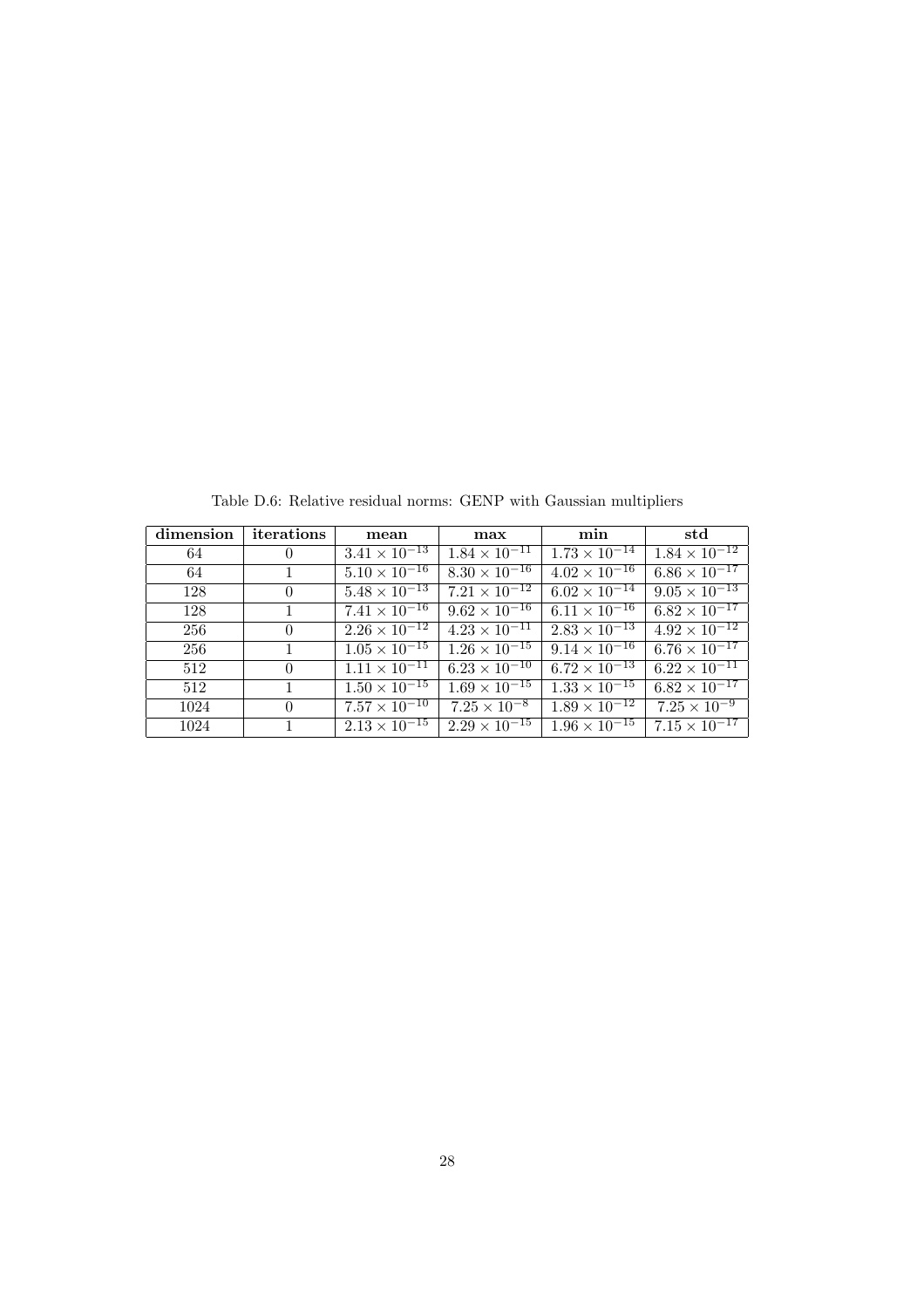| q  | $\mathbf n$ | mean                  | max                                               | mean of ratio $rn^{(1)}$                          |
|----|-------------|-----------------------|---------------------------------------------------|---------------------------------------------------|
| 8  | 64          | $1.31 \times 10^{-7}$ | $3.00 \times 10^{-5}$                             | $1.48 \times 10^{-1}$                             |
| 8  | 128         | $1.88 \times 10^{-7}$ | $5.75 \times 10^{-5}$                             | $\frac{1.52 \times 10^{-1}}{1.52 \times 10^{-1}}$ |
| 8  | 256         | $3.84 \times 10^{-7}$ | $8.09 \times 10^{-5}$                             | $1.54 \times 10^{-1}$                             |
| 8  | 512         | $2.18 \times 10^{-7}$ | $2.13 \times 10^{-5}$                             | $1.57 \times 10^{-1}$                             |
| 8  | 1024        | $5.47 \times 10^{-7}$ | $2.25 \times 10^{-4}$                             | $1.58 \times 10^{-1}$                             |
| 32 | 64          | $5.00 \times 10^{-7}$ | $4.05 \times 10^{-5}$                             | $5.23 \times 10^{-2}$                             |
| 32 | 128         | $1.98 \times 10^{-6}$ | $1.08 \times 10^{-3}$                             | $6.44 \times 10^{-2}$                             |
| 32 | 256         | $1.04 \times 10^{-6}$ | $8.03 \times 10^{-5}$                             | $6.90 \times 10^{-2}$                             |
| 32 | 512         | $3.27 \times 10^{-6}$ | $\frac{1.00 \times 10^{-3}}{1.00 \times 10^{-3}}$ | $7.11 \times 10^{-2}$                             |
| 32 | 1024        | $3.46 \times 10^{-6}$ | $6.92 \times 10^{-4}$                             | $7.\overline{30 \times 10^{-2}}$                  |

Table D.7: Residual norms  $rn^{(1)}$  and the mean ratios of them and their upper bounds  $\tilde{\delta}_+$ , in the case of using Gaussian multipliers

Table D.8: Residual norms  $rn^{(1)}$  and the mean ratios of them and their upper bounds  $\tilde{\delta}_+$ , in the case of using Toeplitz random multipliers and Example 5.1

| $\boldsymbol{q}$ | $\mathbf n$ | mean                         | max                             | mean of ratio $rn^{(1)}/\tilde{\Delta}_+$ |
|------------------|-------------|------------------------------|---------------------------------|-------------------------------------------|
| 8                | 64          | $9.70 \times 10^{-8}$        | $2.01 \times 10^{-5}$           | $1.50 \times 10^{-1}$                     |
| 8                | 128         | $9.48 \times 10^{-8}$        | $6.03 \times 10^{-6}$           | $1.54 \times 10^{-1}$                     |
| 8                | 256         | $\sqrt{1.58 \times 10^{-7}}$ | $\frac{1.17 \times 10^{-5}}{2}$ | $1.57 \times 10^{-1}$                     |
| 8                | 512         | $2.77 \times 10^{-7}$        | $6.04 \times 10^{-5}$           | $1.57 \times 10^{-1}$                     |
| 8                | 1024        | $4.97 \times 10^{-7}$        | $5.83 \times 10^{-5}$           | $1.58 \times 10^{-1}$                     |
| 32               | 64          | $4.99 \times 10^{-7}$        | $5.01 \times 10^{-5}$           | $5.73 \times 10^{-2}$                     |
| 32               | 128         | $5.61 \times 10^{-7}$        | $\sqrt{2.43 \times 10^{-5}}$    | $6.54\times10^{-2}$                       |
| 32               | 256         | $2.19 \times 10^{-6}$        | $7.11 \times 10^{-4}$           | $6.98 \times 10^{-2}$                     |
| 32               | 512         | $2.53 \times 10^{-6}$        | $6.62 \times 10^{-4}$           | $7.20 \times 10^{-2}$                     |
| 32               | 1024        | $2.17 \times 10^{-6}$        | $3.15 \times 10^{-4}$           | $7.25 \times 10^{-2}$                     |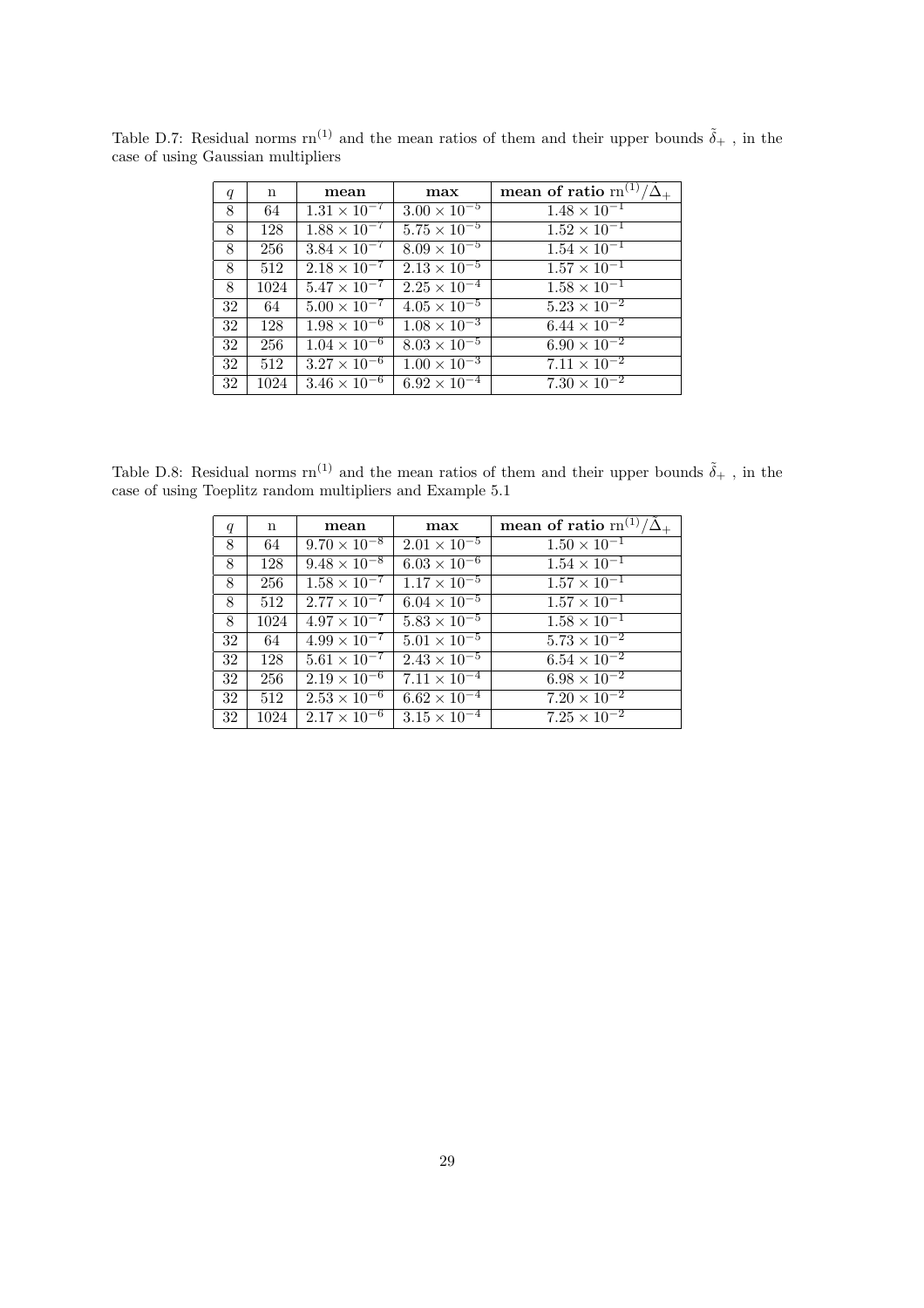| q  | $\mathbf n$ | mean                  | max                   | mean of ratio $rn^{(1)}/\tilde{\Delta}$ . |
|----|-------------|-----------------------|-----------------------|-------------------------------------------|
| 8  | 64          | $1.94 \times 10^{-8}$ | $3.30 \times 10^{-7}$ | $1.59 \times 10^{-1}$                     |
| 8  | 128         | $3.03 \times 10^{-8}$ | $1.97 \times 10^{-6}$ | $\overline{1.59 \times 10^{-1}}$          |
| 8  | 256         | $3.85 \times 10^{-8}$ | $1.00 \times 10^{-6}$ | $1.59 \times 10^{-1}$                     |
| 8  | 512         | $5.47 \times 10^{-8}$ | $1.18 \times 10^{-6}$ | $1.59 \times 10^{-1}$                     |
| 8  | 1024        | $8.51 \times 10^{-8}$ | $2.12 \times 10^{-6}$ | $1.59 \times 10^{-1}$                     |
| 32 | 64          | $1.03 \times 10^{-7}$ | $2.84 \times 10^{-6}$ | $7.37 \times 10^{-2}$                     |
| 32 | 128         | $1.87 \times 10^{-7}$ | $2.44 \times 10^{-6}$ | $7.39 \times 10^{-2}$                     |
| 32 | 256         | $2.86 \times 10^{-7}$ | $6.43 \times 10^{-6}$ | $7.39 \times 10^{-2}$                     |
| 32 | 512         | $4.00 \times 10^{-7}$ | $7.50 \times 10^{-6}$ | $7.38 \times 10^{-2}$                     |
| 32 | 1024        | $6.05 \times 10^{-7}$ | $9.54 \times 10^{-6}$ | $7.43 \times 10^{-2}$                     |

Table D.9: Residual norms  $rn^{(1)}$  and the mean ratios of them and their upper bounds  $\tilde{\delta}_+$ , in the case of using Toeplitz random multipliers and Example 5.2

Table D.10: Residual norms  $rn^{(2)}$  and the mean ratio of them and their upper bounds, in the case of using Gaussian random multipliers

| q  | $\mathbf n$ | mean                  | max                   | mean of ratio $rn^{(2)}/\tilde{\Delta}$ . |
|----|-------------|-----------------------|-----------------------|-------------------------------------------|
| 8  | 64          | $2.61 \times 10^{-8}$ | $5.52 \times 10^{-6}$ | $1.46 \times 10^{-2}$                     |
| 8  | 128         | $3.79 \times 10^{-8}$ | $1.21 \times 10^{-5}$ | $1.\overline{52 \times 10^{-2}}$          |
| 8  | 256         | $7.54 \times 10^{-8}$ | $1.75 \times 10^{-5}$ | $1.54 \times 10^{-2}$                     |
| 8  | 512         | $4.57 \times 10^{-8}$ | $5.88 \times 10^{-6}$ | $1.\overline{55 \times 10^{-2}}$          |
| 8  | 1024        | $1.03 \times 10^{-7}$ | $3.93 \times 10^{-5}$ | $1.\overline{56 \times 10^{-2}}$          |
| 32 | 64          | $2.66 \times 10^{-8}$ | $2.02 \times 10^{-6}$ | $1.38 \times 10^{-3}$                     |
| 32 | 128         | $9.87 \times 10^{-8}$ | $5.22 \times 10^{-5}$ | $1.70 \times 10^{-3}$                     |
| 32 | 256         | $5.41 \times 10^{-8}$ | $3.52 \times 10^{-6}$ | $1.83 \times 10^{-3}$                     |
| 32 | 512         | $1.75 \times 10^{-7}$ | $5.57 \times 10^{-5}$ | $1.89 \times 10^{-3}$                     |
| 32 | 1024        | $1.79 \times 10^{-7}$ | $3.36 \times 10^{-5}$ | $1.92 \times 10^{-3}$                     |

Table D.11: Residual norms  $rn^{(2)}$  and the mean ratio of them and their upper bounds, in the case of using Toeplitz random multipliers and Example 5.1

| $\boldsymbol{q}$ | n    | mean                  | max                                               | mean of ratio $\text{rn}^{(2)}/$ |
|------------------|------|-----------------------|---------------------------------------------------|----------------------------------|
| 8                | 64   | $1.93 \times 10^{-8}$ | $3.95 \times 10^{-6}$                             | $1.\overline{48 \times 10^{-2}}$ |
| 8                | 128  | $1.86 \times 10^{-8}$ | $\frac{1.31 \times 10^{-6}}{1.31 \times 10^{-6}}$ | $1.\overline{52 \times 10^{-2}}$ |
| 8                | 256  | $3.24 \times 10^{-8}$ | $2.66 \times 10^{-6}$                             | $1.55 \times 10^{-2}$            |
| 8                | 512  | $5.58 \times 10^{-8}$ | $1.14 \times 10^{-5}$                             | $1.55 \times 10^{-2}$            |
| 8                | 1024 | $1.03 \times 10^{-7}$ | $1.22 \times 10^{-5}$                             | $1.56 \times 10^{-2}$            |
| 32               | 64   | $2.62 \times 10^{-8}$ | $2.47 \times 10^{-6}$                             | $1.52 \times 10^{-3}$            |
| 32               | 128  | $3.00 \times 10^{-8}$ | $1.44 \times 10^{-6}$                             | $1.73 \times 10^{-3}$            |
| 32               | 256  | $1.12 \times 10^{-7}$ | $3.42 \times 10^{-5}$                             | $1.84 \times 10^{-3}$            |
| 32               | 512  | $1.38 \times 10^{-7}$ | $3.87 \times 10^{-5}$                             | $1.\overline{30 \times 10^{-3}}$ |
| 32               | 1024 | $1.18 \times 10^{-7}$ | $1.84 \times 10^{-5}$                             | $1.92 \times 10^{-3}$            |